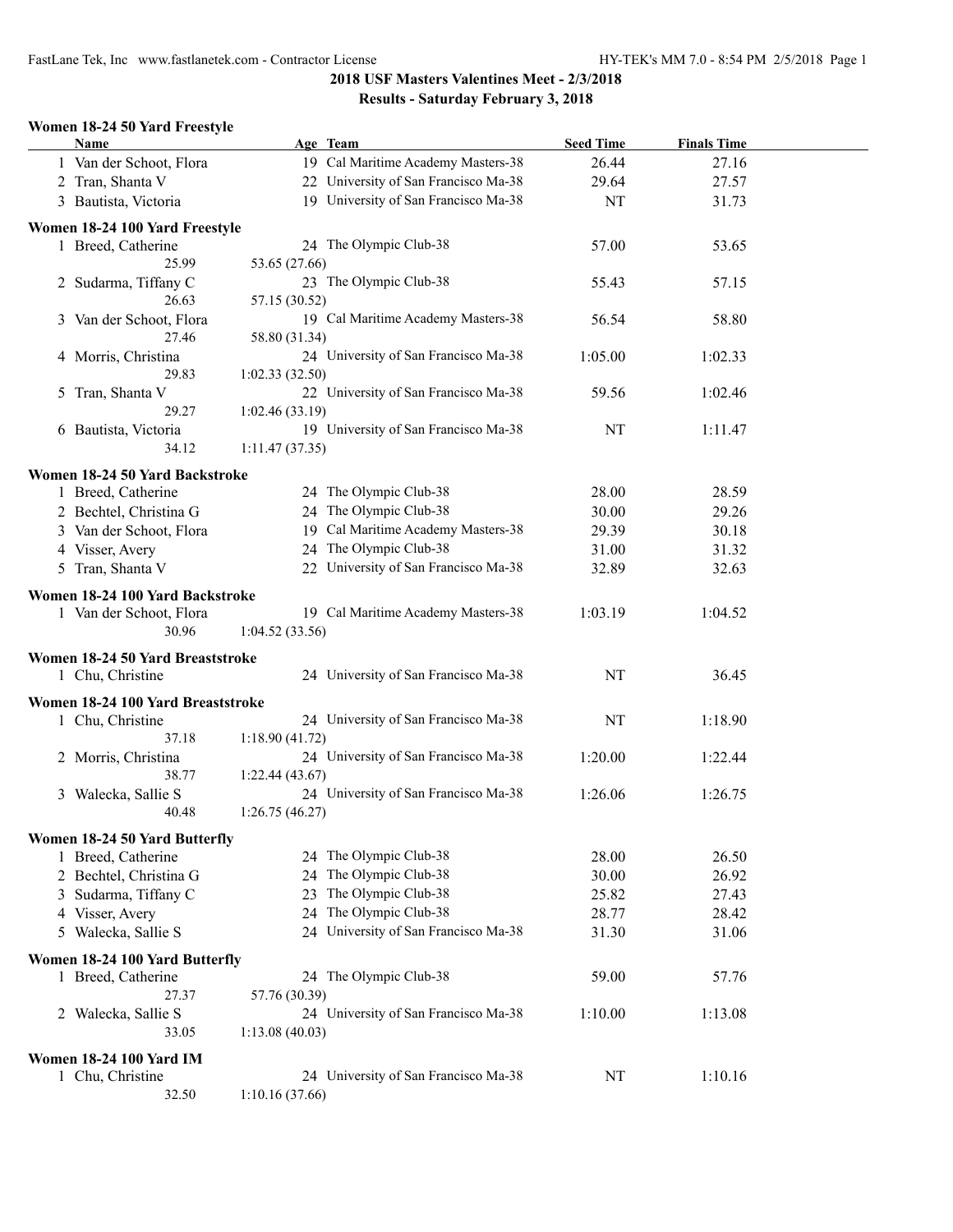|    | Women 25-29 50 Yard Freestyle     |                                               |         |         |
|----|-----------------------------------|-----------------------------------------------|---------|---------|
|    | 1 Turner, Jordan                  | 27 California Gold Masters-38                 | 35.00   | 31.83   |
|    | 2 Doran, Rebekah A                | 28 California Gold Masters-38                 | NT      | 34.70   |
|    | Women 25-29 100 Yard Freestyle    |                                               |         |         |
|    | 1 Murphy, Kathryn T               | 25 The Olympic Club-38                        | 55.50   | 53.51   |
|    | 25.94                             | 53.51 (27.57)                                 |         |         |
|    | 2 Lee, Felicia                    | 25 The Olympic Club-38                        | 55.00   | 53.70   |
|    | 26.04                             | 53.70 (27.66)                                 |         |         |
| 3  | Gaudinier, Lindsay E              | 28 Walnut Creek Masters-38                    | 55.01   | 56.02   |
|    | 26.82                             | 56.02 (29.20)                                 |         |         |
|    | 4 Petrakis, Danae                 | 25 University of San Francisco Ma-38          | 55.50   | 56.70   |
|    | 26.71                             | 56.70 (29.99)                                 |         |         |
| 5. | Arnold, Allison A                 | 25 The Olympic Club-38                        | 56.00   | 57.18   |
|    | 27.80                             | 57.18 (29.38)                                 |         |         |
|    | 6 Buck, Kayla                     | 26 Spare Time American River Mast-38          | 57.55   | 57.33   |
|    | 27.62                             | 57.33 (29.71)                                 |         |         |
|    | 7 Li, Jing                        | 29 San Mateo Masters-38                       | 59.80   | 57.61   |
|    | 27.69                             | 57.61 (29.92)                                 |         |         |
| 8  | Mohn, Jennifer L                  | 26 Davis Aquatic Masters-38                   | 1:07.09 | 1:07.31 |
|    | 31.84                             | 1:07.31(35.47)                                |         |         |
|    | 9 Turner, Jordan                  | 27 California Gold Masters-38                 | 1:15.00 | 1:08.88 |
|    | 32.53                             | 1:08.88(36.35)                                |         |         |
|    | Women 25-29 50 Yard Backstroke    |                                               |         |         |
|    | 1 Lee, Felicia                    | 25 The Olympic Club-38                        | 28.00   | 26.82   |
|    | 2 Kastes, Katie C                 | 28 The Olympic Club-38                        | 34.99   | 30.41   |
|    | 3 Doran, Rebekah A                | 28 California Gold Masters-38                 | NT      | 39.86   |
|    | Women 25-29 100 Yard Backstroke   |                                               |         |         |
|    | 1 Gaudinier, Lindsay E            | 28 Walnut Creek Masters-38                    | 1:07.99 | 1:06.53 |
|    | 32.45                             | 1:06.53(34.08)                                |         |         |
|    | 2 Mohn, Jennifer L                | 26 Davis Aquatic Masters-38                   | 1:09.82 | 1:15.29 |
|    | 37.09                             | 1:15.29(38.20)                                |         |         |
|    | Women 25-29 50 Yard Breaststroke  |                                               |         |         |
|    | 1 Buck, Kayla                     | 26 Spare Time American River Mast-38          | 34.93   | 32.64   |
|    | 2 Arnold, Allison A               | 25 The Olympic Club-38                        | 35.00   | 33.67   |
| 3  | Dodd, Kara N                      | 25 Santa Clara Swim Club Masters-38           | 35.74   | 36.82   |
|    | 4 Mohn, Jennifer L                | 26 Davis Aquatic Masters-38                   | 38.76   | 38.86   |
|    | 5 Kendall, Marisa L               | 28 Temescal Aquatic Masters-38                | 38.00   | 39.67   |
|    |                                   |                                               |         |         |
|    | Women 25-29 100 Yard Breaststroke |                                               |         |         |
|    | 1 Petrakis, Danae                 | 25 University of San Francisco Ma-38          | 1:06.56 | 1:08.67 |
|    | 32.29                             | 1:08.67(36.38)                                |         |         |
| 2  | Olson, Christine A                | 27 The Olympic Club-38                        | 1:10.00 | 1:10.82 |
|    | 3 Arnold, Allison A               | 25 The Olympic Club-38                        | 1:15.00 | 1:11.38 |
|    | 33.79                             | 1:11.38(37.59)                                |         |         |
| 4  | Kastes, Katie C                   | 28 The Olympic Club-38                        | 1:20.00 | 1:14.67 |
|    | 34.74                             | 1:14.67(39.93)                                |         |         |
| 5  | Gaudinier, Lindsay E              | 28 Walnut Creek Masters-38                    | 1:17.38 | 1:14.78 |
|    | 35.86                             | 1:14.78 (38.92)                               |         |         |
| 6. | Kendall, Marisa L                 | 28 Temescal Aquatic Masters-38                | 1:24.00 | 1:22.37 |
|    | 40.07<br>Mohn, Jennifer L         | 1:22.37(42.30)<br>26 Davis Aquatic Masters-38 | 1:21.65 | 1:23.32 |
| 7  | 39.64                             | 1:23.32(43.68)                                |         |         |
|    |                                   |                                               |         |         |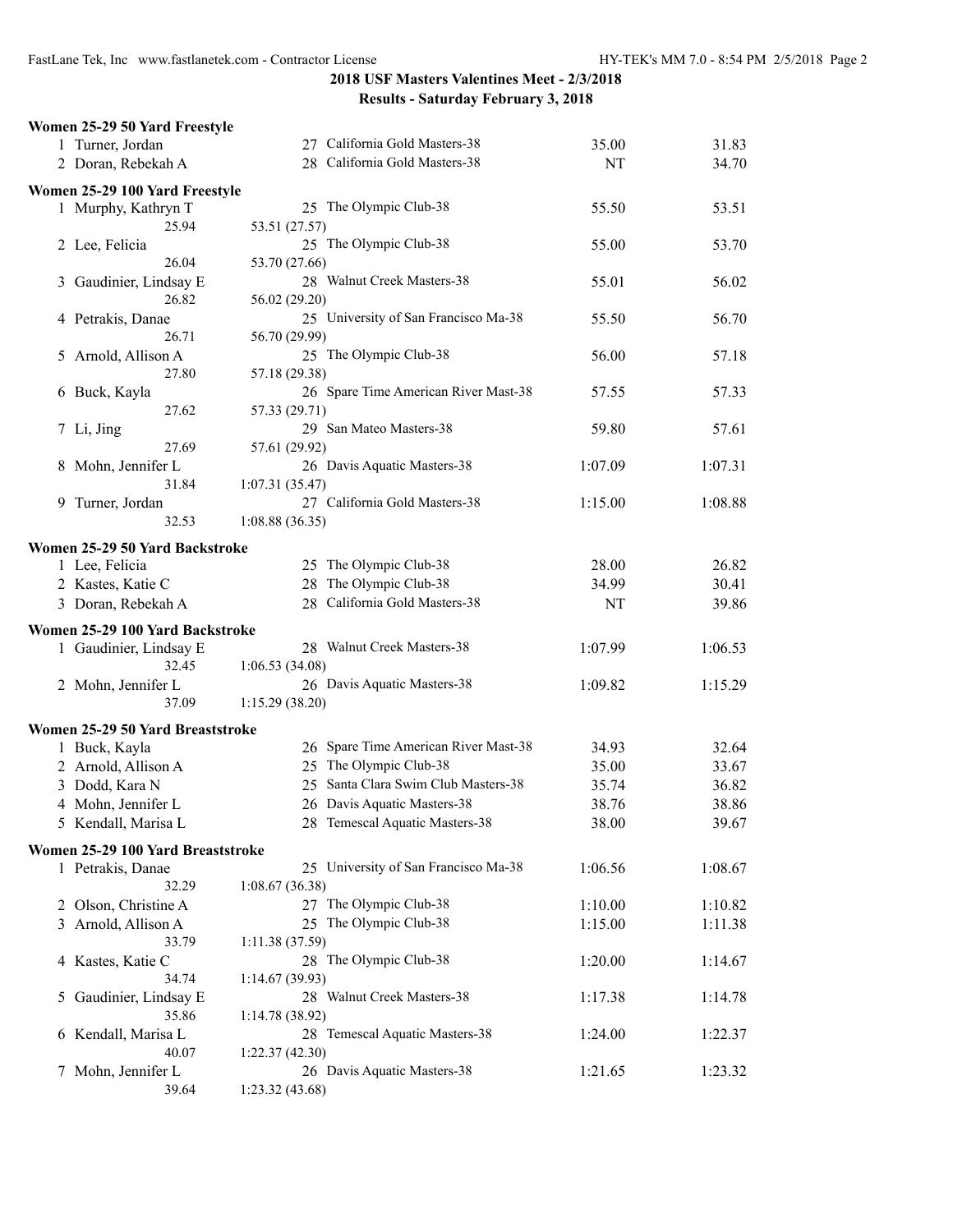|   | Women 25-29 50 Yard Butterfly   |                                                       |         |         |
|---|---------------------------------|-------------------------------------------------------|---------|---------|
|   | 1 Lee, Felicia                  | 25 The Olympic Club-38                                | 28.00   | 25.90   |
|   | 2 Kastes, Katie C               | 28 The Olympic Club-38                                | 30.99   | 27.10   |
|   | 3 Murphy, Kathryn T             | 25 The Olympic Club-38                                | 28.00   | 28.22   |
|   | 4 Buck, Kayla                   | 26 Spare Time American River Mast-38                  | 29.36   | 28.24   |
|   | 5 Olson, Christine A            | 27 The Olympic Club-38                                | 29.00   | 28.76   |
|   | 6 Doran, Rebekah A              | 28 California Gold Masters-38                         | NT      | 41.19   |
|   | Women 25-29 100 Yard Butterfly  |                                                       |         |         |
|   | 1 Li, Jing                      | 29 San Mateo Masters-38                               | 1:07.50 | 1:03.16 |
|   | 30.09                           | 1:03.16 (33.07)                                       |         |         |
|   | 2 Gaudinier, Lindsay E          | 28 Walnut Creek Masters-38                            | 1:05.14 | 1:03.67 |
|   | 29.69                           | 1:03.67(33.98)                                        |         |         |
|   | 3 Arnold, Allison A             | 25 The Olympic Club-38                                | 1:08.00 | 1:04.19 |
|   | 30.35                           | 1:04.19(33.84)                                        |         |         |
|   | 4 Petrakis, Danae               | 25 University of San Francisco Ma-38                  | 1:00.00 | 1:05.67 |
|   | 30.44                           | 1:05.67(35.23)                                        |         |         |
|   | <b>Women 25-29 100 Yard IM</b>  |                                                       |         |         |
|   | 1 Buck, Kayla                   | 26 Spare Time American River Mast-38                  | 1:06.03 | 1:02.96 |
|   | 29.32                           | 1:02.96 (33.64)                                       |         |         |
|   | 2 Arnold, Allison A             | 25 The Olympic Club-38                                | 1:08.00 | 1:04.93 |
|   | 30.99                           | 1:04.93 (33.94)                                       |         |         |
| 3 | Gaudinier, Lindsay E            | 28 Walnut Creek Masters-38                            | 1:04.68 | 1:05.13 |
|   | 30.20                           | 1:05.13(34.93)                                        |         |         |
|   | 4 Li, Jing                      | 29 San Mateo Masters-38                               | 1:15.00 | 1:05.64 |
|   | 30.84                           | 1:05.64(34.80)                                        |         |         |
| 5 | Mohn, Jennifer L                | 26 Davis Aquatic Masters-38                           | 1:14.67 | 1:15.92 |
|   | 35.72                           | 1:15.92(40.20)<br>25 Santa Clara Swim Club Masters-38 |         |         |
|   | 6 Dodd, Kara N<br>36.73         | 1:18.34(41.61)                                        | 1:15.00 | 1:18.34 |
|   |                                 |                                                       |         |         |
|   | Women 30-34 50 Yard Freestyle   |                                                       |         |         |
|   | 1 Ballenger, Marie A            | 31 North Bay Aquatics-38                              | 23.99   | 25.30   |
|   | 2 Smith, Erica C                | 30 North Bay Aquatics-38                              | 26.07   | 26.84   |
|   | Women 30-34 100 Yard Freestyle  |                                                       |         |         |
|   | 1 Smith, Erica C                | 30 North Bay Aquatics-38                              | 57.84   | 58.28   |
|   | 27.92                           | 58.28 (30.36)                                         |         |         |
|   | 2 Arnold, Malisa                | 31 University of San Francisco Ma-38                  | 59.00   | 1:03.13 |
|   | 29.86                           | 1:03.13(33.27)                                        |         |         |
|   | 3 Volpe, Colleen                | 30 University of San Francisco Ma-38                  | 1:04.00 | 1:04.34 |
|   | 31.06                           | 1:04.34(33.28)                                        |         |         |
|   | 4 Bratberg, Amanda F            | 32 Fountaingrove Master Swimming-38                   | 1:05.41 | 1:07.60 |
|   | 31.79                           | 1:07.60(35.81)                                        |         |         |
| 5 | West, Meredith A                | 33 San Mateo Masters-38                               | 1:11.28 | 1:10.83 |
|   | 34.43                           | 1:10.83(36.40)                                        |         |         |
|   | Women 30-34 50 Yard Backstroke  |                                                       |         |         |
|   | 1 Smith, Erica C                | 30 North Bay Aquatics-38                              | 28.61   | 28.46   |
|   | 2 Bratberg, Amanda F            | 32 Fountaingrove Master Swimming-38                   | 35.75   | 36.39   |
|   | Women 30-34 100 Yard Backstroke |                                                       |         |         |
|   | 1 Smith, Erica C                | 30 North Bay Aquatics-38                              | 1:00.29 | 1:02.77 |
|   | 30.54                           | 1:02.77(32.23)                                        |         |         |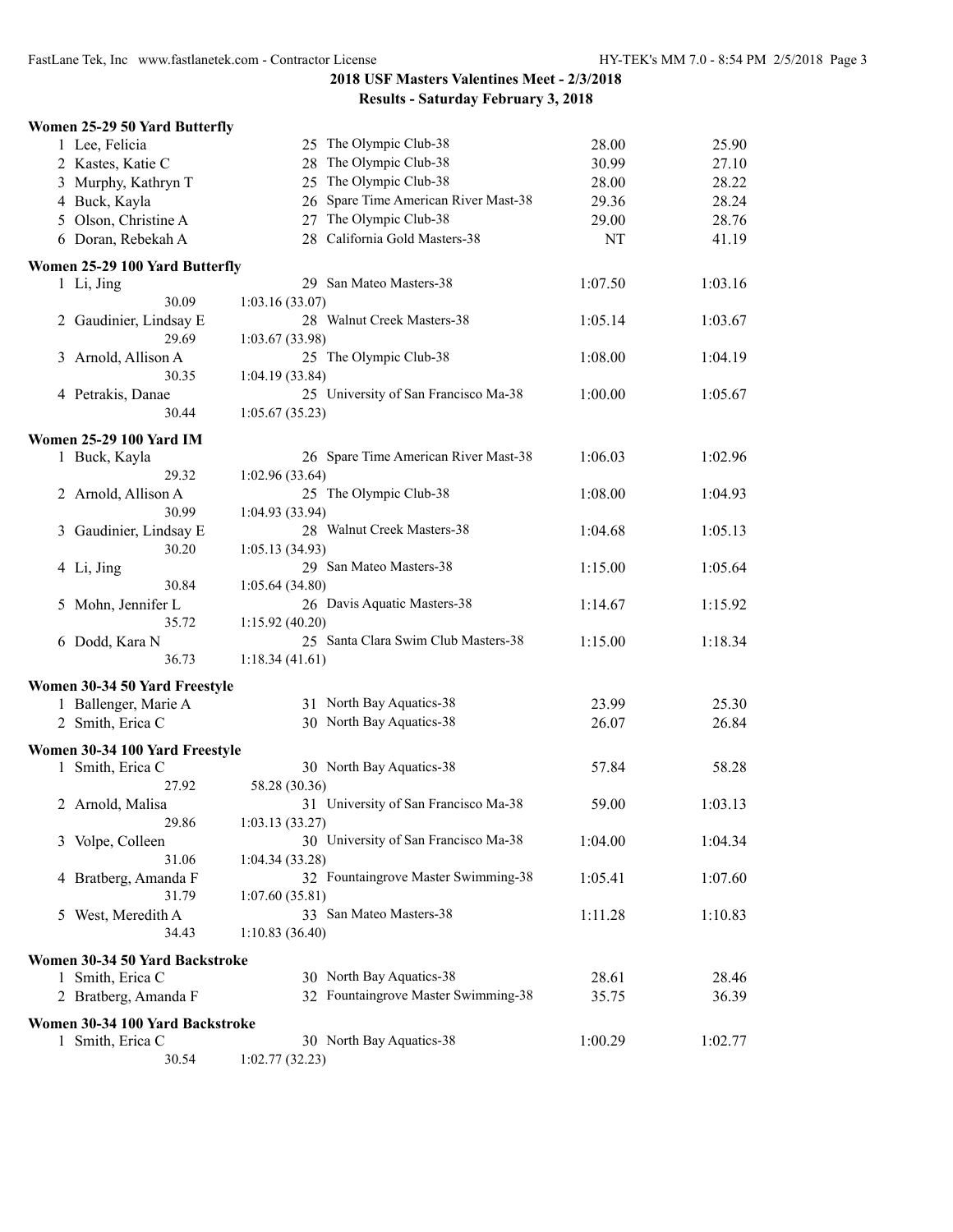|   | Women 30-34 50 Yard Breaststroke  |                                         |         |         |
|---|-----------------------------------|-----------------------------------------|---------|---------|
|   | 1 Ballenger, Marie A              | 31 North Bay Aquatics-38                | 30.58   | 31.10   |
|   | Women 30-34 100 Yard Breaststroke |                                         |         |         |
|   | 1 McGraw, Katie                   | 31 The Olympic Club-38                  | 1:14.99 | 1:13.86 |
|   | 34.85                             | 1:13.86(39.01)                          |         |         |
|   | 2 Arnold, Malisa                  | 31 University of San Francisco Ma-38    | 1:17.00 | 1:18.24 |
|   | 38.07                             | 1:18.24(40.17)                          |         |         |
|   | 3 Volpe, Colleen                  | 30 University of San Francisco Ma-38    | 1:25.00 | 1:23.65 |
|   | 40.68                             | 1:23.65 (42.97)                         |         |         |
|   | Women 30-34 50 Yard Butterfly     |                                         |         |         |
|   | 1 Ballenger, Marie A              | 31 North Bay Aquatics-38                | 27.00   | 27.04   |
|   | 2 McGraw, Katie                   | 31 The Olympic Club-38                  | 29.99   | 28.07   |
|   | 3 West, Meredith A                | San Mateo Masters-38<br>33              | 37.49   | 37.41   |
|   |                                   |                                         |         |         |
|   | Women 30-34 100 Yard Butterfly    |                                         |         |         |
|   | 1 Bratberg, Amanda F              | 32 Fountaingrove Master Swimming-38     | 1:18.20 | 1:24.01 |
|   | 37.51                             | 1:24.01 (46.50)                         |         |         |
|   | 2 West, Meredith A                | 33 San Mateo Masters-38                 | 1:26.81 | 1:25.67 |
|   | 40.32                             | 1:25.67(45.35)                          |         |         |
|   | <b>Women 30-34 100 Yard IM</b>    |                                         |         |         |
|   | 1 Ballenger, Marie A              | 31 North Bay Aquatics-38                | 1:03.00 | 1:07.64 |
|   | 32.42                             | 1:07.64(35.22)                          |         |         |
|   | Women 35-39 50 Yard Freestyle     |                                         |         |         |
|   | 1 Lawrence, Laura A               | 37 Walnut Creek Masters-38              | 27.43   | 27.20   |
|   | 2 Maehr, Erin                     | 35 Temescal Aquatic Masters-38          | 32.00   | 29.92   |
|   | 3 Ploy, Taylor                    | 35 Sebastopol Masters Aquatic Clu-38    | 32.07   | 30.28   |
|   | 4 Reilly, Marley O                | 35 Marcia's Enthusiastic Masters-38     | 32.00   | 30.78   |
|   | 5 Crownshaw, Lauren A             | 38 Davis Aquatic Masters-38             | 32.00   | 31.24   |
|   | 6 Flecker, Donita L               | 35 Sebastopol Masters Aquatic Clu-38    | 34.83   | 32.23   |
|   | 7 Kushins, Jordan                 | 36 University of San Francisco Ma-38    | 35.20   | 34.71   |
|   |                                   |                                         |         |         |
|   | Women 35-39 100 Yard Freestyle    | 35 Menlo Masters-38                     | 55.65   | 58.35   |
|   | 1 Rohr, Meredith B<br>27.61       | 58.35 (30.74)                           |         |         |
|   |                                   | 37 Walnut Creek Masters-38              | 59.75   | 58.75   |
|   | 2 Lawrence, Laura A<br>28.35      | 58.75 (30.40)                           |         |         |
|   | 3 Maehr, Erin                     | 35 Temescal Aquatic Masters-38          | 1:07.00 | 1:05.76 |
|   | 31.37                             | 1:05.76(34.39)                          |         |         |
|   | 4 Sitzmann, Amy K                 | 37 Tri Valley Masters-38                | 1:06.00 | 1:09.73 |
|   | 33.34                             | 1:09.73(36.39)                          |         |         |
| 5 | Reilly, Marley O                  | 35 Marcia's Enthusiastic Masters-38     | 1:11.00 | 1:09.81 |
|   | 33.04                             | 1:09.81(36.77)                          |         |         |
| 6 | Flecker, Donita L                 | 35 Sebastopol Masters Aquatic Clu-38    | 1:17.80 | 1:13.76 |
|   | 34.62                             | 1:13.76(39.14)                          |         |         |
| 7 | McCullough, Juliette B            | 36 Rolling Hills Mud Sharks-38          | 1:17.99 | 1:14.14 |
|   | 35.01                             | 1:14.14(39.13)                          |         |         |
|   |                                   |                                         |         |         |
|   | Women 35-39 50 Yard Backstroke    | 35 The Olympic Club-38                  | 27.53   | 28.59   |
|   | 1 Watanabe, Naoko                 | Temescal Aquatic Masters-38<br>35       | 36.00   | 33.82   |
| 2 | Maehr, Erin<br>Ploy, Taylor       | Sebastopol Masters Aquatic Clu-38<br>35 | 37.65   | 35.65   |
| 3 | 4 Flecker, Donita L               | Sebastopol Masters Aquatic Clu-38<br>35 | 38.57   | 36.53   |
|   | 5 Reilly, Marley O                | 35 Marcia's Enthusiastic Masters-38     | 36.00   | 36.59   |
|   |                                   |                                         |         |         |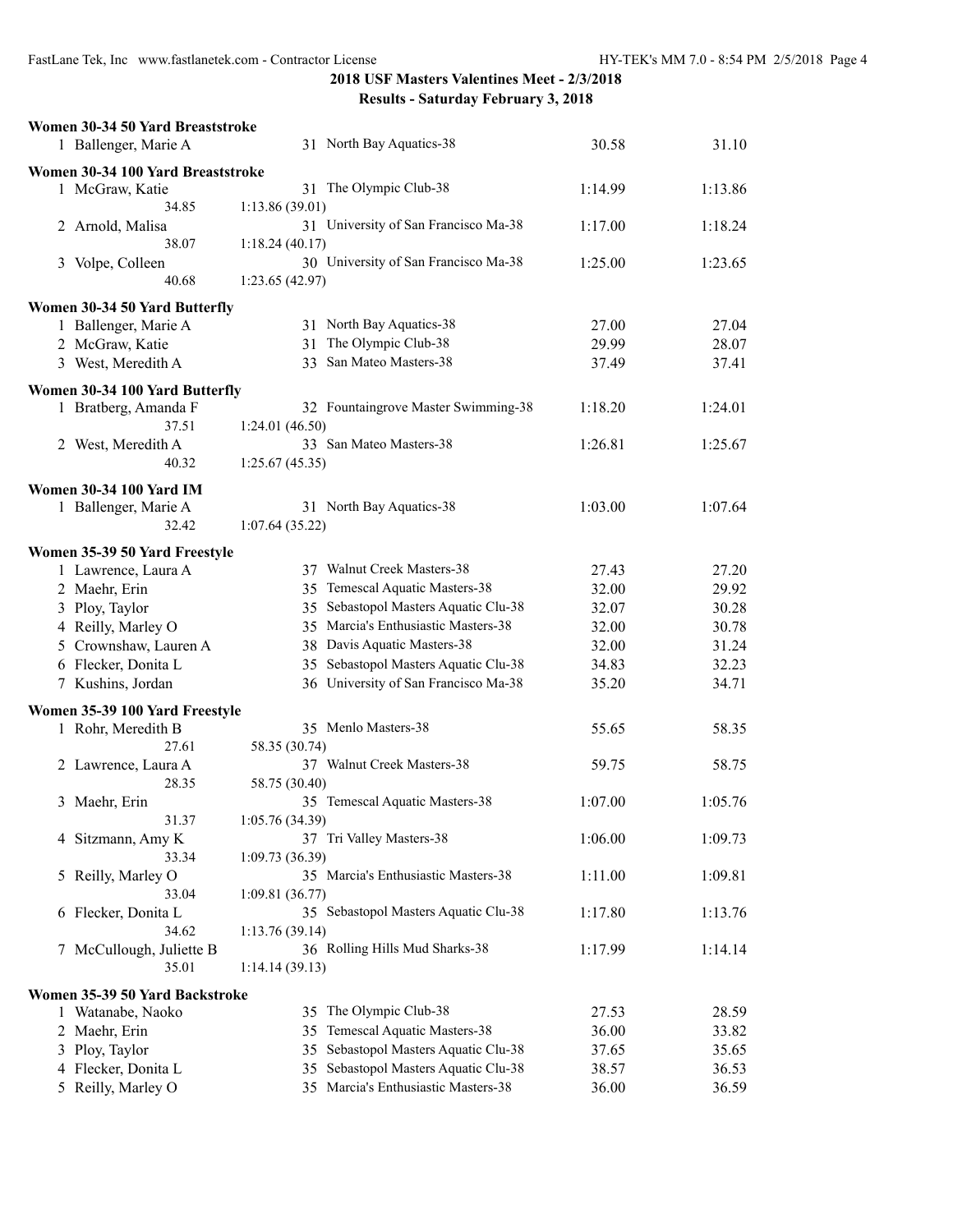| (Women 35-39 50 Yard Backstroke)  |                                            |         |         |
|-----------------------------------|--------------------------------------------|---------|---------|
| 6 Crownshaw, Lauren A             | 38 Davis Aquatic Masters-38                | 42.00   | 38.73   |
| Women 35-39 100 Yard Backstroke   |                                            |         |         |
| 1 Maehr, Erin                     | 35 Temescal Aquatic Masters-38             | 1:16.33 | 1:12.96 |
| 35.26                             | 1:12.96(37.70)                             |         |         |
| 2 Flecker, Donita L               | 35 Sebastopol Masters Aquatic Clu-38       | 1:25.00 | 1:20.81 |
| 38.26                             | 1:20.81 (42.55)                            |         |         |
| 3 Sitzmann, Amy K                 | 37 Tri Valley Masters-38                   | 1:18.00 | 1:23.81 |
| 41.16                             | 1:23.81(42.65)                             |         |         |
| Women 35-39 50 Yard Breaststroke  |                                            |         |         |
| 1 Reilly, Marley O                | 35 Marcia's Enthusiastic Masters-38        | 39.00   | 41.14   |
| 2 Crownshaw, Lauren A             | 38 Davis Aquatic Masters-38                | 45.00   | 43.13   |
| 3 McCullough, Juliette B          | 36 Rolling Hills Mud Sharks-38             | 46.99   | 43.61   |
| 4 Limon, Rachel P                 | CoastSide Tiger Sharks-38<br>37            | 55.00   | 44.31   |
| 5 Kushins, Jordan                 | 36 University of San Francisco Ma-38       | 46.08   | 44.67   |
| 6 Ploy, Taylor                    | 35 Sebastopol Masters Aquatic Clu-38       | 58.00   | 48.82   |
|                                   |                                            |         |         |
| Women 35-39 100 Yard Breaststroke |                                            |         |         |
| 1 Rohr, Meredith B                | 35 Menlo Masters-38                        | 1:11.00 | 1:15.18 |
| 35.92                             | 1:15.18(39.26)                             |         |         |
| 2 Reilly, Marley O                | 35 Marcia's Enthusiastic Masters-38        | 1:30.00 | 1:26.25 |
| 41.48                             | 1:26.25 (44.77)                            |         |         |
| 3 Limon, Rachel P                 | 37 CoastSide Tiger Sharks-38               | 1:50.00 | 1:32.15 |
| 44.01                             | 1:32.15(48.14)                             |         |         |
| Women 35-39 50 Yard Butterfly     |                                            |         |         |
| 1 Watanabe, Naoko                 | 35 The Olympic Club-38                     | 26.74   | 27.97   |
| 2 Lawrence, Laura A               | 37 Walnut Creek Masters-38                 | 29.89   | 29.66   |
| 3 Crownshaw, Lauren A             | 38 Davis Aquatic Masters-38                | 35.00   | 34.18   |
| 4 McCullough, Juliette B          | 36 Rolling Hills Mud Sharks-38             | 38.99   | 37.44   |
| 5 Ploy, Taylor                    | 35 Sebastopol Masters Aquatic Clu-38       | 42.00   | 37.81   |
|                                   |                                            |         |         |
| Women 35-39 100 Yard Butterfly    |                                            |         |         |
| 1 Lawrence, Laura A<br>30.83      | 37 Walnut Creek Masters-38                 | 1:08.00 | 1:05.65 |
|                                   | 1:05.65(34.82)<br>37 Tri Valley Masters-38 |         |         |
| 2 Sitzmann, Amy K<br>42.04        | 1:26.81(44.77)                             | 1:19.00 | 1:26.81 |
|                                   |                                            |         |         |
| <b>Women 35-39 100 Yard IM</b>    |                                            |         |         |
| 1 Crownshaw, Lauren A             | 38 Davis Aquatic Masters-38                | 1:19.00 | 1:21.19 |
| 38.91                             | 1:21.19(42.28)                             |         |         |
| 2 Flecker, Donita L               | 35 Sebastopol Masters Aquatic Clu-38       | 1:28.00 | 1:23.61 |
| 38.05                             | 1:23.61(45.56)                             |         |         |
| 3 Ploy, Taylor                    | 35 Sebastopol Masters Aquatic Clu-38       | 1:27.00 | 1:25.30 |
| 37.02                             | 1:25.30(48.28)                             |         |         |
| Women 40-44 50 Yard Freestyle     |                                            |         |         |
| 1 Ongerth, Ann Michelle           | 43 Walnut Creek Masters-38                 | 31.00   | 32.28   |
| 2 Clarke, Sunne A                 | Marcia's Enthusiastic Masters-38<br>43     | 33.96   | 32.70   |
| 3 Darling, Colleen M              | Walnut Creek Masters-38<br>43              | 36.02   | 33.66   |
| 4 Maze, Ghislaine                 | 43 University of San Francisco Ma-38       | 33.35   | 34.65   |
| 5 Moore, Kari                     | 42 San Francisco Tsunami Masters-38        | NT      | 35.62   |
| 6 Price, Marisa                   | 44 California Gold Masters-38              | NT      | 37.01   |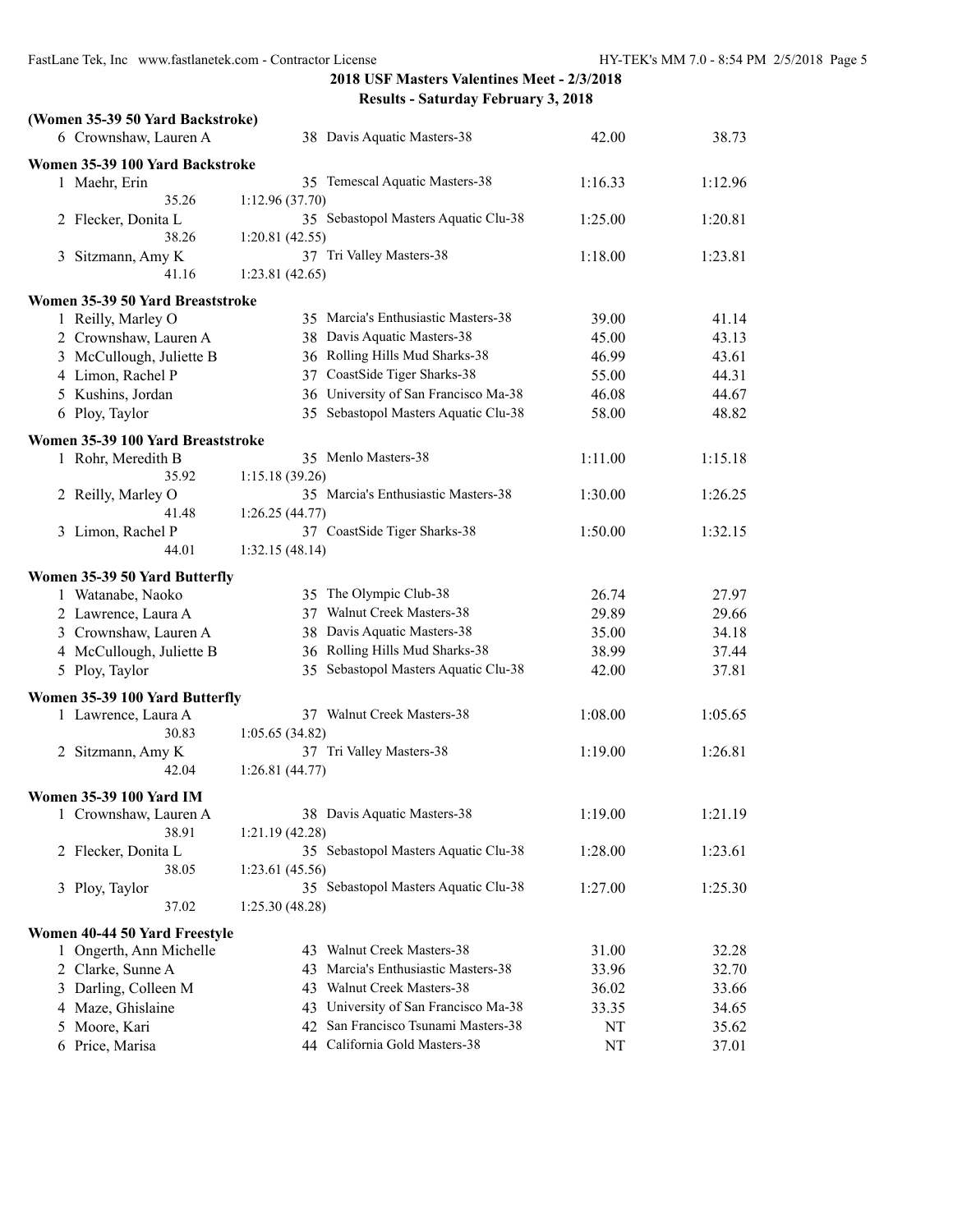|   | Women 40-44 100 Yard Freestyle    |                                              |         |         |
|---|-----------------------------------|----------------------------------------------|---------|---------|
|   | 1 Romero, Mary                    | 42 Sierra Marlins Masters-38                 | 1:02.00 | 1:01.08 |
|   | 29.39                             | 1:01.08(31.69)                               |         |         |
|   | 2 Valosek, Jennifer H             | 42 Quick Silver Swimming-38                  | 1:10.00 | 1:10.94 |
|   | 34.16                             | 1:10.94(36.78)                               |         |         |
| 3 | Maze, Ghislaine                   | 43 University of San Francisco Ma-38         | 1:11.70 | 1:15.12 |
|   | 35.66                             | 1:15.12(39.46)                               |         |         |
| 4 | Ongerth, Ann Michelle             | 43 Walnut Creek Masters-38                   | 1:10.00 | 1:16.51 |
|   | 37.08                             | 1:16.51(39.43)                               |         |         |
|   | 5 Luria, Kwala                    | 40 Uc08-8                                    | 5:15.00 | 1:28.18 |
|   | 37.97                             | 1:28.18(50.21)                               |         |         |
|   | Women 40-44 50 Yard Backstroke    |                                              |         |         |
|   | 1 Hladik, Michelle L              | 40 Spare Time American River Mast-38         | 34.50   | 34.60   |
|   | 2 Moore, Kari                     | 42 San Francisco Tsunami Masters-38          | NT      | 39.35   |
|   | 3 Darling, Colleen M              | 43 Walnut Creek Masters-38                   | 41.23   | 39.80   |
|   | 4 Clarke, Sunne A                 | 43 Marcia's Enthusiastic Masters-38          | 42.24   | 39.97   |
|   | 5 Ongerth, Ann Michelle           | 43 Walnut Creek Masters-38                   | 45.00   | 45.17   |
|   | Women 40-44 100 Yard Backstroke   |                                              |         |         |
|   | 1 Romero, Mary                    | 42 Sierra Marlins Masters-38                 | 1:11.00 | 1:10.63 |
|   | 34.80                             | 1:10.63(35.83)                               |         |         |
|   | 2 Hladik, Michelle L              | 40 Spare Time American River Mast-38         | 1:14.95 | 1:16.03 |
|   | 37.32                             | 1:16.03(38.71)                               |         |         |
|   |                                   |                                              |         |         |
|   | Women 40-44 50 Yard Breaststroke  |                                              |         |         |
|   | 1 Clarke, Sunne A                 | 43 Marcia's Enthusiastic Masters-38          | 44.80   | 45.47   |
|   | 2 Darling, Colleen M              | 43 Walnut Creek Masters-38                   | 48.59   | 45.82   |
|   | Women 40-44 100 Yard Breaststroke |                                              |         |         |
|   | 1 Romero, Mary                    | 42 Sierra Marlins Masters-38                 | 1:20.34 | 1:18.17 |
|   | 37.56                             | 1:18.17(40.61)                               |         |         |
|   | Women 40-44 50 Yard Butterfly     |                                              |         |         |
|   | 1 Hladik, Michelle L              | 40 Spare Time American River Mast-38         | 35.86   | 36.00   |
|   | 2 Valosek, Jennifer H             | 42 Quick Silver Swimming-38                  | 40.00   | 37.76   |
|   | 3 Darling, Colleen M              | 43 Walnut Creek Masters-38                   | 40.01   | 37.97   |
|   | 4 Clarke, Sunne A                 | 43 Marcia's Enthusiastic Masters-38          | 38.66   | 38.16   |
|   | 5 Ongerth, Ann Michelle           | 43 Walnut Creek Masters-38                   | 38.00   | 38.35   |
|   | 6 Maze, Ghislaine                 | 43 University of San Francisco Ma-38         | 38.51   | 38.39   |
|   | 7 Price, Marisa                   | 44 California Gold Masters-38                | NT      | 44.92   |
|   | Women 40-44 100 Yard Butterfly    |                                              |         |         |
|   | 1 Maze, Ghislaine                 | 43 University of San Francisco Ma-38         | 1:25.05 | 1:27.65 |
|   | 41.37                             | 1:27.65(46.28)                               |         |         |
|   |                                   |                                              |         |         |
|   | <b>Women 40-44 100 Yard IM</b>    |                                              |         |         |
|   | 1 Romero, Mary                    | 42 Sierra Marlins Masters-38                 | 1:13.11 | 1:09.50 |
|   | 33.26                             | 1:09.50(36.24)                               |         |         |
|   | 2 Maze, Ghislaine                 | 43 University of San Francisco Ma-38         | 1:34.00 | 1:24.73 |
|   | 40.42                             | 1:24.73 (44.31)                              |         |         |
| 3 | Clarke, Sunne A                   | 43 Marcia's Enthusiastic Masters-38          | 1:26.24 | 1:25.62 |
|   | 39.27                             | 1:25.62(46.35)<br>43 Walnut Creek Masters-38 |         |         |
|   | 4 Ongerth, Ann Michelle<br>43.34  |                                              | 1:22.00 | 1:26.14 |
|   | 5 Darling, Colleen M              | 1:26.14(42.80)<br>43 Walnut Creek Masters-38 | 1:26.62 | 1:27.43 |
|   | 39.00                             | 1:27.43(48.43)                               |         |         |
|   |                                   |                                              |         |         |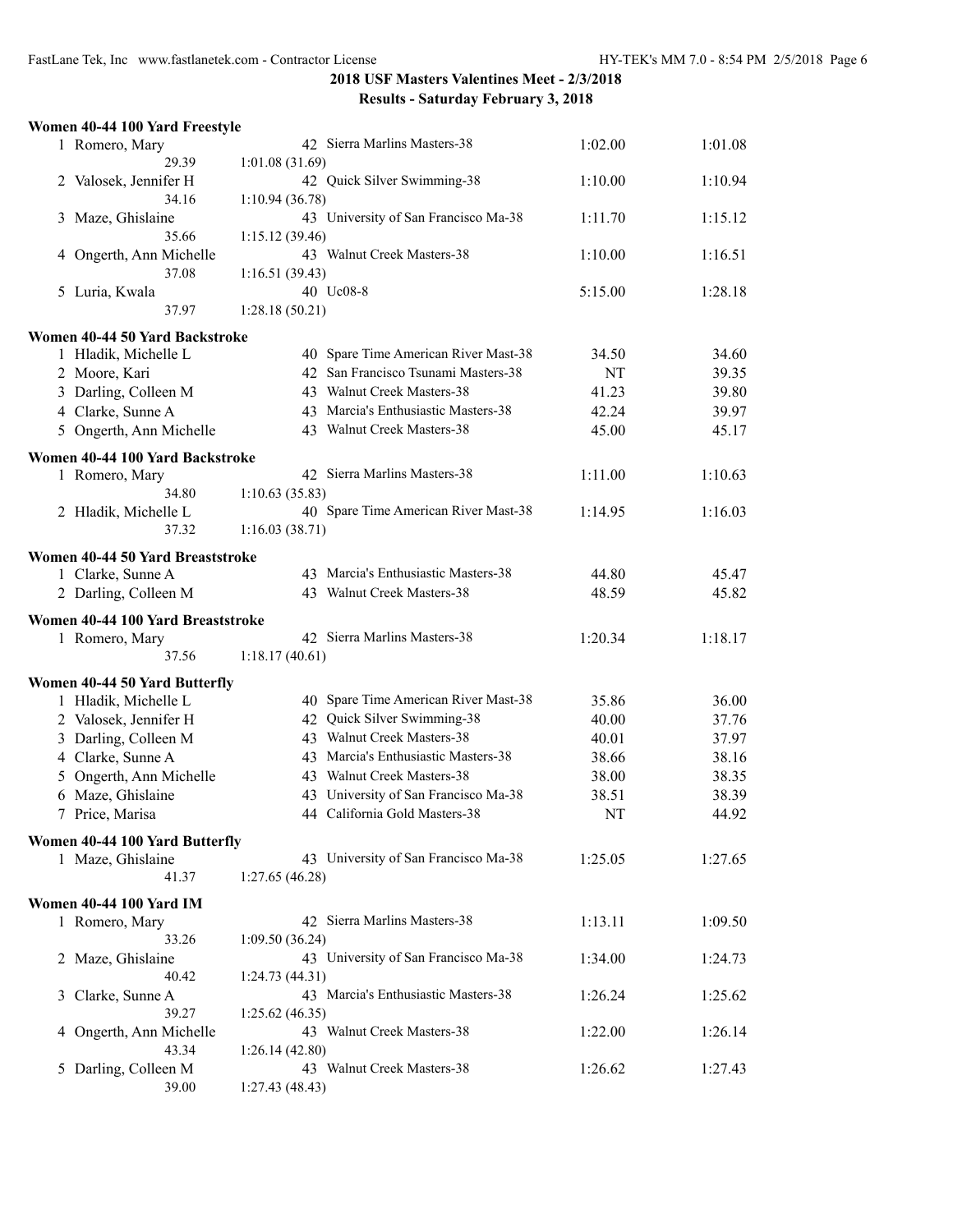| Women 45-49 50 Yard Freestyle                 |                                      |         |         |
|-----------------------------------------------|--------------------------------------|---------|---------|
| 1 Elson, Denise E                             | 49 Tri Valley Masters-38             | 30.00   | 28.97   |
| 2 Lathouwers, Lynn C                          | Swymnut Masters-38<br>47             | 31.29   | 30.88   |
| 3 Del Rio, Virgen A                           | 49 California Gold Masters-38        | 49.32   | 45.57   |
|                                               |                                      |         |         |
| Women 45-49 100 Yard Freestyle                |                                      |         |         |
| 1 Elson, Denise E                             | 49 Tri Valley Masters-38             | 1:03.00 | 1:04.05 |
| 30.39                                         | 1:04.05(33.66)                       |         |         |
| 2 Jones, Sara H                               | 49 Santa Rosa Masters-38             | 1:06.59 | 1:04.70 |
| 31.24                                         | 1:04.70(33.46)                       |         |         |
| Shu, Vicki<br>3                               | 49 Marcia's Enthusiastic Masters-38  | 1:08.28 | 1:07.91 |
| 33.27                                         | 1:07.91(34.64)                       |         |         |
| Stone, Alice<br>4                             | 49 Walnut Creek Masters-38           | 1:25.00 | 1:15.84 |
| 36.65                                         | 1:15.84 (39.19)                      |         |         |
| Juson, Justine<br>5                           | 49 University of San Francisco Ma-38 | 1:30.00 | 1:17.58 |
| 37.86                                         | 1:17.58(39.72)                       |         |         |
| Women 45-49 50 Yard Backstroke                |                                      |         |         |
| 1 Jones, Sara H                               | 49 Santa Rosa Masters-38             | 35.61   | 35.21   |
| 2 Denison, Stephanie                          | 47 Davis Aquatic Masters-38          | 35.84   | 36.16   |
| 3 Nelson, Sheila                              | 49 Santa Rosa Masters-38             | 39.00   | 38.32   |
|                                               |                                      |         |         |
| 4 Lathouwers, Lynn C                          | 47 Swymnut Masters-38                | 39.26   | 38.38   |
| Stone, Alice<br>5                             | 49 Walnut Creek Masters-38           | 44.00   | 44.84   |
| 6 Del Rio, Virgen A                           | 49 California Gold Masters-38        | 1:01.44 | 1:06.60 |
| Women 45-49 50 Yard Breaststroke              |                                      |         |         |
| 1 Shu, Vicki                                  | 49 Marcia's Enthusiastic Masters-38  | 44.00   | 43.55   |
| 2 Stone, Alice                                | 49 Walnut Creek Masters-38           | 40.00   | 43.74   |
| 3 Juson, Justine                              | 49 University of San Francisco Ma-38 | 47.50   | 44.75   |
|                                               |                                      |         |         |
| Women 45-49 100 Yard Breaststroke             |                                      |         |         |
| 1 Elson, Denise E                             | 49 Tri Valley Masters-38             | 1:20.00 | 1:20.94 |
| 39.83                                         | 1:20.94(41.11)                       |         |         |
| 2 Jones, Sara H                               | 49 Santa Rosa Masters-38             | 1:28.36 | 1:24.44 |
| 40.29                                         | 1:24.44(44.15)                       |         |         |
| Nelson, Sheila<br>3                           | 49 Santa Rosa Masters-38             | 1:31.00 | 1:28.60 |
| 42.08                                         | 1:28.60 (46.52)                      |         |         |
| Juson, Justine<br>4                           | 49 University of San Francisco Ma-38 | 1:50.00 | 1:35.61 |
| 46.45                                         | 1:35.61(49.16)                       |         |         |
| Stone, Alice<br>5                             | 49 Walnut Creek Masters-38           | 1:45.00 | 1:36.45 |
| 46.81                                         | 1:36.45 (49.64)                      |         |         |
|                                               |                                      |         |         |
| Women 45-49 50 Yard Butterfly<br>1 Shu, Vicki | 49 Marcia's Enthusiastic Masters-38  | 33.15   | 33.23   |
|                                               | 47 Davis Aquatic Masters-38          | 35.40   | 35.62   |
| 2 Denison, Stephanie                          |                                      |         |         |
| 3 Lathouwers, Lynn C                          | 47 Swymnut Masters-38                | 36.87   | 36.09   |
| Women 45-49 100 Yard Butterfly                |                                      |         |         |
| 1 Shu, Vicki                                  | 49 Marcia's Enthusiastic Masters-38  | 1:15.21 | 1:15.31 |
| 35.50                                         | 1:15.31(39.81)                       |         |         |
| <b>Women 45-49 100 Yard IM</b>                |                                      |         |         |
|                                               | 49 Tri Valley Masters-38             | 1:13.00 | 1:12.24 |
| 1 Elson, Denise E<br>34.43                    | 1:12.24 (37.81)                      |         |         |
|                                               | 47 Davis Aquatic Masters-38          |         | 1:18.13 |
| 2 Denison, Stephanie                          | 1:18.13(40.54)                       | 1:18.31 |         |
| 37.59                                         |                                      |         |         |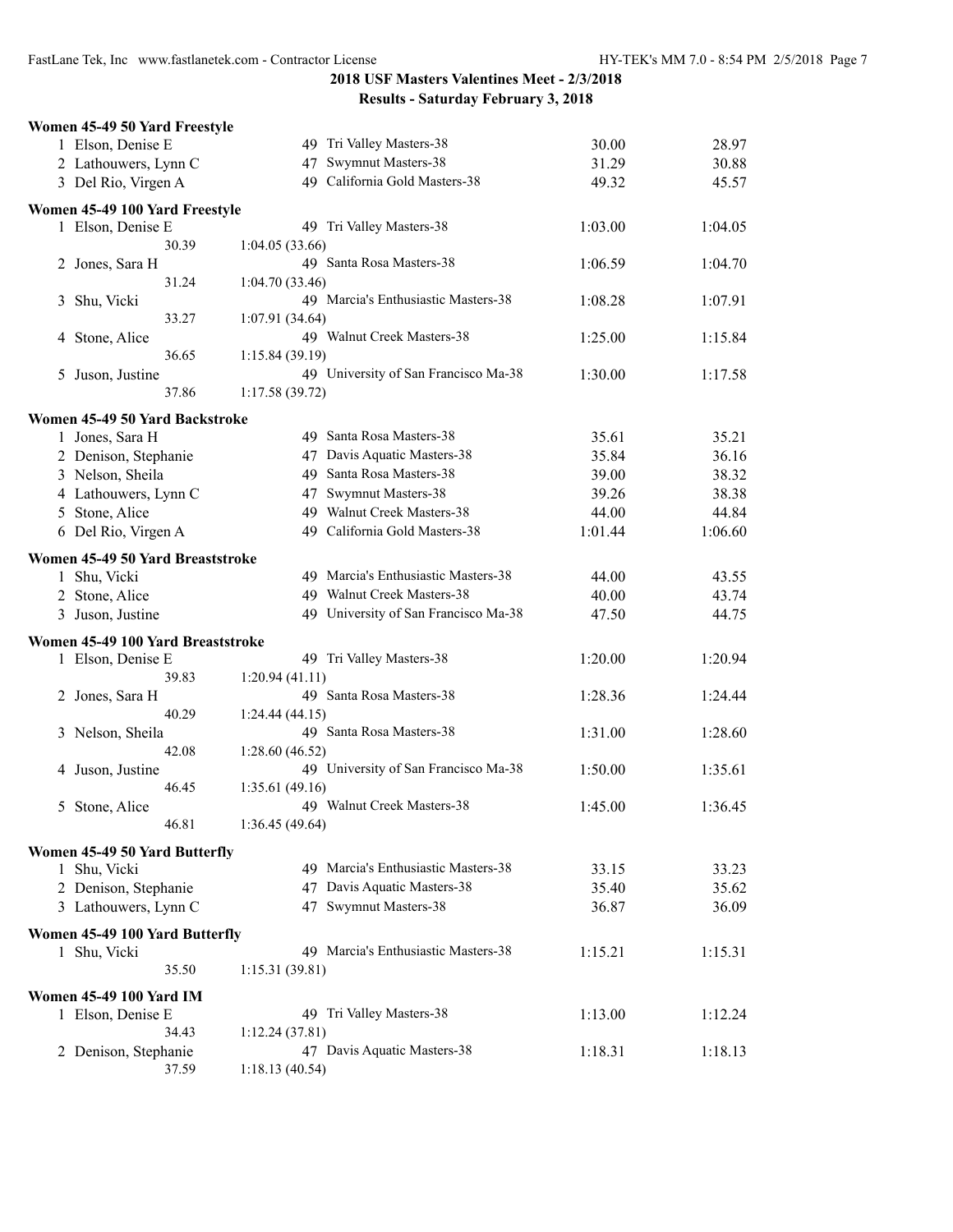|    | (Women 45-49 100 Yard IM)       |                                              |         |         |
|----|---------------------------------|----------------------------------------------|---------|---------|
|    | 3 Shu, Vicki                    | 49 Marcia's Enthusiastic Masters-38          | 1:18.85 | 1:20.08 |
|    | 36.42                           | 1:20.08(43.66)                               |         |         |
|    | 4 Lathouwers, Lynn C            | 47 Swymnut Masters-38                        | 1:22.50 | 1:24.12 |
|    | 38.73                           | 1:24.12 (45.39)                              |         |         |
| 5  | Stone, Alice                    | 49 Walnut Creek Masters-38                   | 1:35.00 | 1:27.94 |
|    | 44.31                           | 1:27.94(43.63)                               |         |         |
|    | Women 50-54 50 Yard Freestyle   |                                              |         |         |
|    | 1 Quick, Sarah E                | 53 North Bay Aquatics-38                     | 26.28   | 26.04   |
|    | 2 Keighley, Carole L            | 54 Quick Silver Swimming-38                  | 29.09   | 29.14   |
|    | 3 Houts, Jennifer               | 52 Rolling Hills Mud Sharks-38               | 28.95   | 29.94   |
|    | 4 Crow, Joan A                  | 53 Davis Aquatic Masters-38                  | 32.21   | 32.84   |
|    | 5 De Naissance, C.A.            | 53 Chinatown YMCA Dragon Masters-38          | 45.88   | 43.38   |
|    | Women 50-54 100 Yard Freestyle  |                                              |         |         |
|    | 1 Quick, Sarah E                | 53 North Bay Aquatics-38                     | 57.39   | 57.77   |
|    | 27.69                           | 57.77 (30.08)                                |         |         |
| 2  | Welting, Laureen K              | 52 The Olympic Club-38                       | 1:03.00 | 59.98   |
|    | 28.69                           | 59.98 (31.29)                                |         |         |
| 3  | Cox, Juliet E                   | 50 Manatee Aquatic Masters Inc-38            | 1:03.50 | 1:02.06 |
|    | 29.86                           | 1:02.06(32.20)                               |         |         |
| 4  | Keighley, Carole L              | 54 Quick Silver Swimming-38                  | 1:05.00 | 1:04.40 |
|    | 30.54                           | 1:04.40(33.86)                               |         |         |
| 5  | Beal, Laura A                   | 52 Santa Rosa Masters-38                     | 1:05.99 | 1:05.23 |
|    | 31.80                           | 1:05.23(33.43)                               |         |         |
|    | *6 Dodd, Dina                   | 54 Northern Sierra Masters Swimmi-38         | 1:06.00 | 1:06.01 |
|    | 31.21                           | 1:06.01(34.80)                               |         |         |
|    | *6 Perry, Rebecca R             | 53 Manatee Aquatic Masters Inc-38            | 1:13.00 | 1:06.01 |
|    | 32.29                           | 1:06.01(33.72)                               |         |         |
| 8  | Lewis, Melissa D                | 51 North Bay Aquatics-38                     | 1:05.62 | 1:06.35 |
|    | 32.47                           | 1:06.35(33.88)                               |         |         |
| 9  | Harris, Karen C                 | 51 Richmond Plunge Masters-38                | 1:22.00 | 1:10.22 |
|    | 34.61                           | 1:10.22(35.61)                               |         |         |
|    | 10 Phalen, Jennifer R           | 53 Davis Aquatic Masters-38                  | 1:12.88 | 1:13.50 |
|    | 34.63                           | 1:13.50(38.87)                               |         |         |
|    | 11 De Naissance, C.A.           | 53 Chinatown YMCA Dragon Masters-38          | 1:55.00 | 1:39.19 |
|    | 49.02                           | 1:39.19(50.17)<br>52 Walnut Creek Masters-38 | 1:38.61 |         |
|    | 12 Asta, Lisa M<br>47.56        |                                              |         | 1:44.71 |
|    |                                 | 1:44.71(57.15)                               |         |         |
|    | Women 50-54 50 Yard Backstroke  |                                              |         |         |
|    | 1 Welting, Laureen K            | 52 The Olympic Club-38                       | 31.56   | 31.70   |
|    | 2 Cox, Juliet E                 | 50 Manatee Aquatic Masters Inc-38            | 32.00   | 32.05   |
|    | 3 Perry, Rebecca R              | Manatee Aquatic Masters Inc-38<br>53         | 34.00   | 34.37   |
|    | 4 Connolly, Cindi               | 53 Fountaingrove Master Swimming-38          | 33.73   | 35.48   |
| 5. | Russell, Jane E                 | 54 Davis Aquatic Masters-38                  | 34.00   | 35.62   |
|    | 6 Keighley, Carole L            | 54 Quick Silver Swimming-38                  | 37.00   | 37.17   |
| 7  | Houts, Jennifer                 | 52 Rolling Hills Mud Sharks-38               | 37.54   | 38.58   |
| 8  | Asta, Lisa M                    | 52 Walnut Creek Masters-38                   | 51.87   | 53.78   |
|    | Women 50-54 100 Yard Backstroke |                                              |         |         |
|    | 1 Cox, Juliet E                 | 50 Manatee Aquatic Masters Inc-38            | 1:10.20 | 1:10.55 |
|    | 34.37                           | 1:10.55(36.18)                               |         |         |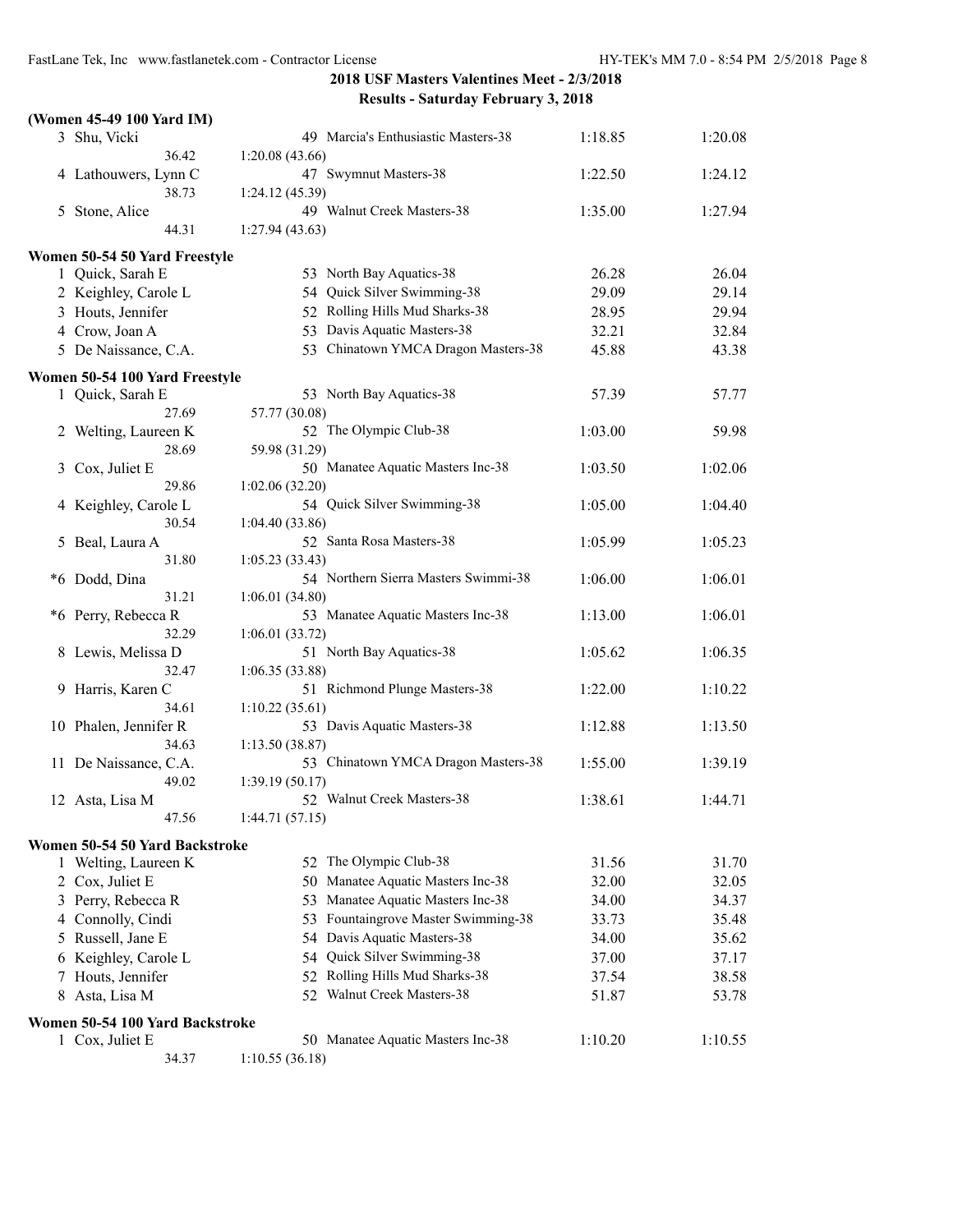#### **(Women 50-54 100 Yard Backstroke)**

|   | 2 Russell, Jane E                 | 54 Davis Aquatic Masters-38          | 1:12.00 | 1:17.50 |
|---|-----------------------------------|--------------------------------------|---------|---------|
|   | 37.64                             | 1:17.50(39.86)                       |         |         |
|   | 3 Connolly, Cindi                 | 53 Fountaingrove Master Swimming-38  | 1:14.49 | 1:17.79 |
|   | 37.78                             | 1:17.79(40.01)                       |         |         |
|   | 4 Phalen, Jennifer R              | 53 Davis Aquatic Masters-38          | 1:43.74 | 1:32.59 |
|   | 45.98                             | 1:32.59(46.61)                       |         |         |
|   | Women 50-54 50 Yard Breaststroke  |                                      |         |         |
|   | 1 Dodd, Dina                      | 54 Northern Sierra Masters Swimmi-38 | 38.95   | 39.34   |
|   | 2 Perry, Rebecca R                | 53 Manatee Aquatic Masters Inc-38    | 43.00   | 39.41   |
|   | 3 Houts, Jennifer                 | 52 Rolling Hills Mud Sharks-38       | 39.79   | 40.29   |
|   | 4 Beal, Laura A                   | 52 Santa Rosa Masters-38             | 41.00   | 40.45   |
|   | 5 Phalen, Jennifer R              | 53 Davis Aquatic Masters-38          | 41.64   | 42.22   |
|   | 6 Crow, Joan A                    | 53 Davis Aquatic Masters-38          | 41.33   | 42.90   |
|   | 7 Harris, Karen C                 | 51 Richmond Plunge Masters-38        | 45.00   | 45.78   |
|   | Women 50-54 100 Yard Breaststroke |                                      |         |         |
|   | 1 Welting, Laureen K              | 52 The Olympic Club-38               | 1:20.00 | 1:18.89 |
|   | 37.07                             | 1:18.89(41.82)                       |         |         |
|   | 2 Dodd, Dina                      | 54 Northern Sierra Masters Swimmi-38 | 1:26.00 | 1:27.60 |
|   | 41.43                             | 1:27.60(46.17)                       |         |         |
|   | 3 Phalen, Jennifer R              | 53 Davis Aquatic Masters-38          | 1:28.46 | 1:29.78 |
|   | 42.37                             | 1:29.78(47.41)                       |         |         |
|   | 4 Crow, Joan A                    | 53 Davis Aquatic Masters-38          | 1:32.23 | 1:34.84 |
|   | 45.13                             | 1:34.84(49.71)                       |         |         |
|   | Women 50-54 50 Yard Butterfly     |                                      |         |         |
|   | 1 Quick, Sarah E                  | 53 North Bay Aquatics-38             | 29.58   | 29.37   |
|   | 2 Welting, Laureen K              | 52 The Olympic Club-38               | 29.03   | 29.66   |
|   | 3 Perry, Rebecca R                | 53 Manatee Aquatic Masters Inc-38    | 31.40   | 30.64   |
|   | 4 Roberts, Julie E                | 53 Davis Aquatic Masters-38          | 32.22   | 30.80   |
|   | 5 Cox, Juliet E                   | 50 Manatee Aquatic Masters Inc-38    | 32.70   | 32.82   |
|   | 6 Russell, Jane E                 | 54 Davis Aquatic Masters-38          | 32.00   | 33.63   |
|   | 7 Connolly, Cindi                 | 53 Fountaingrove Master Swimming-38  | 32.32   | 34.58   |
|   | 8 Lewis, Melissa D                | 51 North Bay Aquatics-38             | 33.89   | 34.73   |
|   | 9 Houts, Jennifer                 | 52 Rolling Hills Mud Sharks-38       | 33.16   | 34.95   |
|   |                                   | 52 Walnut Creek Masters-38           |         |         |
|   | 10 Asta, Lisa M                   |                                      | 55.59   | 58.55   |
|   | Women 50-54 100 Yard Butterfly    |                                      |         |         |
|   | 1 Welting, Laureen K              | 52 The Olympic Club-38               | 1:10.97 | 1:08.00 |
|   | 32.22                             | 1:08.00(35.78)                       |         |         |
|   | 2 Perry, Rebecca R                | 53 Manatee Aquatic Masters Inc-38    | 1:11.00 | 1:09.87 |
|   | 33.21                             | 1:09.87(36.66)                       |         |         |
|   | 3 Russell, Jane E                 | 54 Davis Aquatic Masters-38          | 1:12.50 | 1:17.42 |
|   | 36.80                             | 1:17.42(40.62)                       |         |         |
|   | 4 Asta, Lisa M                    | 52 Walnut Creek Masters-38           | 2:17.97 | 2:06.13 |
|   | 1:00.15                           | 2:06.13(1:05.98)                     |         |         |
|   | <b>Women 50-54 100 Yard IM</b>    |                                      |         |         |
|   | 1 Quick, Sarah E                  | 53 North Bay Aquatics-38             | 1:08.05 | 1:09.11 |
|   | 31.31                             | 1:09.11(37.80)                       |         |         |
|   | 2 Beal, Laura A                   | 52 Santa Rosa Masters-38             | 1:19.99 | 1:15.67 |
|   | 36.09                             | 1:15.67(39.58)                       |         |         |
| 3 | Dodd, Dina                        | 54 Northern Sierra Masters Swimmi-38 | 1:18.00 | 1:17.98 |
|   | 37.25                             | 1:17.98 (40.73)                      |         |         |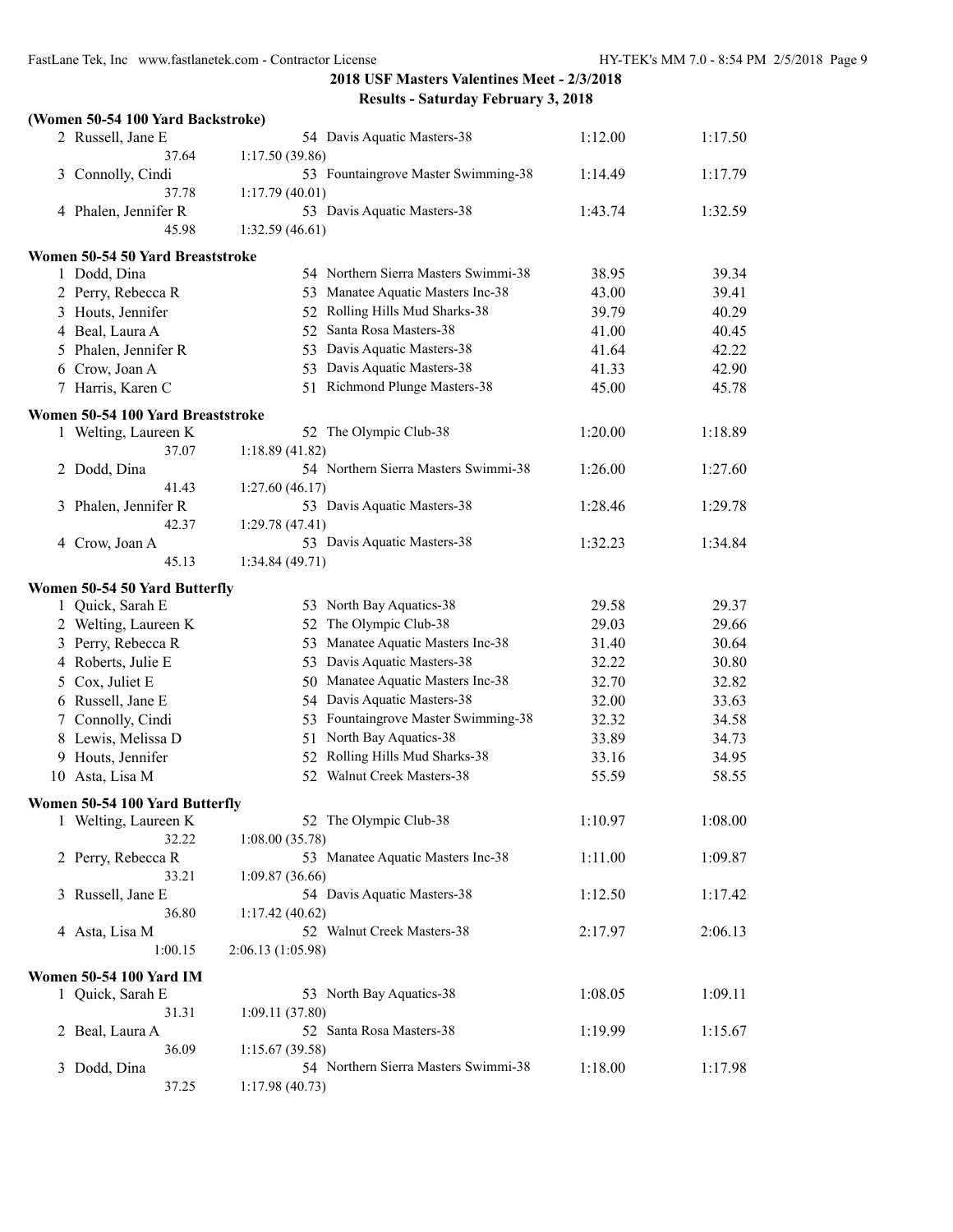|    | (Women 50-54 100 Yard IM)        |                                             |         |         |
|----|----------------------------------|---------------------------------------------|---------|---------|
|    | 4 Keighley, Carole L             | 54 Quick Silver Swimming-38                 | 1:20.04 | 1:18.42 |
|    | 36.34                            | 1:18.42(42.08)                              |         |         |
|    | 5 Russell, Jane E                | 54 Davis Aquatic Masters-38                 | 1:13.00 | 1:20.89 |
|    | 36.67                            | 1:20.89 (44.22)                             |         |         |
|    | 6 Phalen, Jennifer R             | 53 Davis Aquatic Masters-38                 | 1:23.44 | 1:24.34 |
|    | 40.59                            | 1:24.34(43.75)                              |         |         |
|    | 7 Harris, Karen C                | 51 Richmond Plunge Masters-38               | 1:30.00 | 1:26.43 |
|    | 40.66                            | 1:26.43(45.77)                              |         |         |
|    | Women 55-59 50 Yard Freestyle    |                                             |         |         |
|    | 1 McNamara, Kathleen A           | 57 University of San Francisco Ma-38        | 30.00   | 29.81   |
|    | 2 Rafkin, Louise                 | 59 Marcia's Enthusiastic Masters-38         | 30.44   | 30.18   |
|    | 3 Taylor, Catherine W            | 55 Walnut Creek Masters-38                  | 32.63   | 31.63   |
|    | 4 Dibley, Allison M              | 56 Walnut Creek Masters-38                  | 32.70   | 34.01   |
|    | 5 Loyd, Susan M                  | 58 Tuolumne County Aquatic Master-38        | 39.83   | 41.88   |
|    |                                  |                                             |         |         |
|    | Women 55-59 100 Yard Freestyle   | 55 Menlo Masters-38                         |         |         |
|    | 1 Matena, Jana<br>28.56          |                                             | 1:00.50 | 59.52   |
|    |                                  | 59.52 (30.96)<br>59 Walnut Creek Masters-38 |         |         |
| 2  | Bilich, Bonnie M<br>28.14        | 59.81 (31.67)                               | 59.97   | 59.81   |
| 3  | Walts, Merrie E                  | 57 Santa Rosa Masters-38                    | 1:01.01 | 1:02.27 |
|    | 29.95                            | 1:02.27(32.32)                              |         |         |
| 4  | Taylor, Catherine W              | 55 Walnut Creek Masters-38                  | 1:10.09 | 1:09.47 |
|    | 33.52                            | 1:09.47(35.95)                              |         |         |
| 5  | Dibley, Allison M                | 56 Walnut Creek Masters-38                  | 1:16.19 | 1:19.42 |
|    | 38.95                            | 1:19.42(40.47)                              |         |         |
|    | 6 Adler, Felicia M               | 55 Walnut Creek Masters-38                  | 1:20.00 | 1:21.67 |
|    | 39.37                            | 1:21.67(42.30)                              |         |         |
| 7. | Focha, Teresa M                  | 57 Modesto Area Aquatic Club-38             | 1:32.14 | 1:26.81 |
|    | 41.86                            | 1:26.81(44.95)                              |         |         |
|    | 8 Loyd, Susan M                  | 58 Tuolumne County Aquatic Master-38        | 1:28.34 | 1:28.79 |
|    | 42.88                            | 1:28.79(45.91)                              |         |         |
| 9  | Gregoriev, Maria                 | 59 Uc38-38                                  | 2:05.00 | 2:00.57 |
|    | 54.30                            | 2:00.57 (1:06.27)                           |         |         |
|    | Women 55-59 50 Yard Backstroke   |                                             |         |         |
|    | 1 Bilich, Bonnie M               | 59 Walnut Creek Masters-38                  | 31.19   | 30.26   |
|    | 2 Walts, Merrie E                | 57 Santa Rosa Masters-38                    | 32.00   | 31.99   |
| 3  | McNamara, Kathleen A             | 57 University of San Francisco Ma-38        | 33.92   | 34.00   |
| 4  | Roepke, Maggie S                 | 55 Spare Time American River Mast-38        | 36.90   | 36.74   |
| 5  | Echenique, Michelle M            | 57 University of San Francisco Ma-38        | 46.50   | 41.63   |
|    | 6 Focha, Teresa M                | 57 Modesto Area Aquatic Club-38             | 51.74   | 48.97   |
|    | 7 Loyd, Susan M                  | 58 Tuolumne County Aquatic Master-38        | 48.00   | 50.73   |
|    |                                  |                                             |         |         |
|    | Women 55-59 100 Yard Backstroke  |                                             |         |         |
|    | 1 Bilich, Bonnie M               | 59 Walnut Creek Masters-38                  | 1:06.00 | 1:04.13 |
|    | 31.65                            | 1:04.13(32.48)                              |         |         |
|    | 2 Focha, Teresa M                | 57 Modesto Area Aquatic Club-38             | 1:46.10 | 1:44.53 |
|    | 50.51                            | 1:44.53(54.02)                              |         |         |
| 3  | Carroll, Leah A                  | 56 Albany Armada Aquatic Masters-38         | 1:49.23 | 1:45.62 |
|    | 52.15                            | 1:45.62(53.47)                              |         |         |
|    | Women 55-59 50 Yard Breaststroke |                                             |         |         |
|    | 1 Roepke, Maggie S               | 55 Spare Time American River Mast-38        | 38.55   | 37.98   |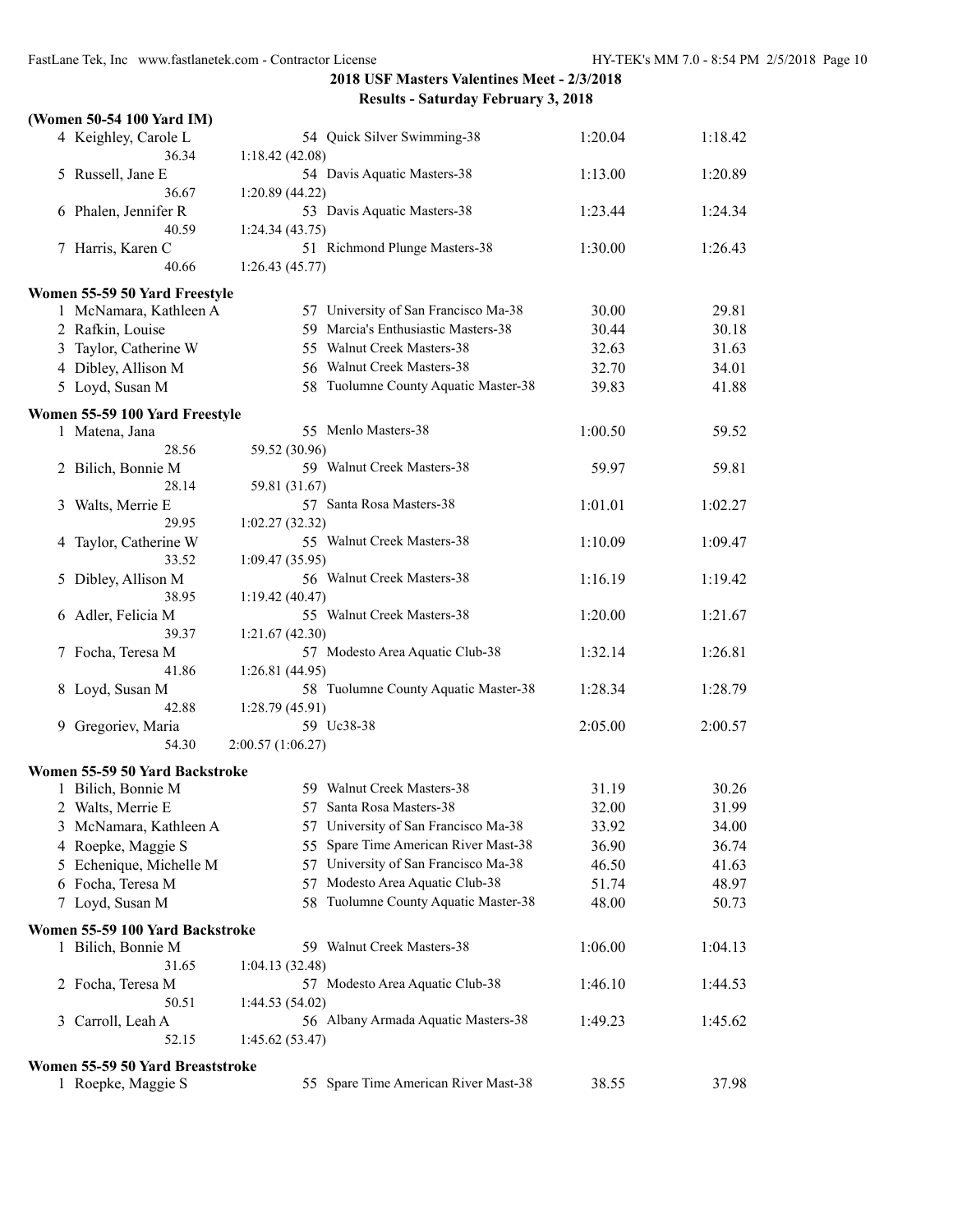|   | (Women 55-59 50 Yard Breaststroke) |                                      |         |         |
|---|------------------------------------|--------------------------------------|---------|---------|
|   | 2 McNamara, Kathleen A             | 57 University of San Francisco Ma-38 | 41.81   | 40.55   |
|   | 3 Taylor, Catherine W              | 55 Walnut Creek Masters-38           | 41.37   | 42.12   |
|   | 4 Echenique, Michelle M            | 57 University of San Francisco Ma-38 | 51.50   | 44.11   |
|   | 5 Adler, Felicia M                 | 55 Walnut Creek Masters-38           | 45.00   | 48.94   |
|   | 6 Carroll, Leah A                  | 56 Albany Armada Aquatic Masters-38  | 50.20   | 50.06   |
|   | 7 Gregoriev, Maria                 | 59 Uc38-38                           | 57.00   | 55.81   |
|   | Women 55-59 100 Yard Breaststroke  |                                      |         |         |
|   | 1 Matena, Jana                     | 55 Menlo Masters-38                  | 1:19.50 | 1:19.50 |
|   | 37.88                              | 1:19.50(41.62)                       |         |         |
|   | 2 Walts, Merrie E                  | 57 Santa Rosa Masters-38             | 1:21.00 | 1:20.32 |
|   | 37.79                              | 1:20.32(42.53)                       |         |         |
|   | 3 Taylor, Catherine W              | 55 Walnut Creek Masters-38           | 1:29.99 | 1:31.61 |
|   | 44.90                              | 1:31.61 (46.71)                      |         |         |
|   | 4 Adler, Felicia M                 | 55 Walnut Creek Masters-38           | 1:41.00 | 1:42.27 |
|   | 49.20                              | 1:42.27(53.07)                       |         |         |
| 5 | Carroll, Leah A                    | 56 Albany Armada Aquatic Masters-38  | 1:51.30 | 1:47.38 |
|   | 52.17                              | 1:47.38 (55.21)                      |         |         |
|   | 6 Dibley, Allison M                | 56 Walnut Creek Masters-38           | 1:43.44 | 1:52.72 |
|   | 55.28                              | 1:52.72(57.44)                       |         |         |
|   | 7 Focha, Teresa M                  | 57 Modesto Area Aquatic Club-38      | 1:59.38 | 1:52.87 |
|   | 54.90                              | 1:52.87(57.97)<br>59 Uc38-38         |         |         |
|   | 8 Gregoriev, Maria<br>58.23        |                                      | 2:03.00 | 2:02.18 |
|   |                                    | 2:02.18(1:03.95)                     |         |         |
|   | Women 55-59 50 Yard Butterfly      |                                      |         |         |
|   | 1 Matena, Jana                     | 55 Menlo Masters-38                  | 33.50   | 32.10   |
|   | 2 Roepke, Maggie S                 | 55 Spare Time American River Mast-38 | 32.55   | 32.69   |
|   | 3 Walts, Merrie E                  | 57 Santa Rosa Masters-38             | 33.00   | 32.70   |
|   | 4 Rafkin, Louise                   | 59 Marcia's Enthusiastic Masters-38  | 34.00   | 34.06   |
|   | 5 McNamara, Kathleen A             | 57 University of San Francisco Ma-38 | 39.14   | 36.34   |
|   | 6 Loyd, Susan M                    | 58 Tuolumne County Aquatic Master-38 | 45.66   | 45.53   |
|   | 7 Carroll, Leah A                  | 56 Albany Armada Aquatic Masters-38  | 51.00   | 49.60   |
|   | Women 55-59 100 Yard Butterfly     |                                      |         |         |
|   | 1 Rafkin, Louise                   | 59 Marcia's Enthusiastic Masters-38  | 1:17.00 | 1:16.66 |
|   | 34.88                              | 1:16.66(41.78)                       |         |         |
|   | 2 Focha, Teresa M                  | 57 Modesto Area Aquatic Club-38      | 1:42.48 | 1:42.42 |
|   | 49.63                              | 1:42.42 (52.79)                      |         |         |
|   | 3 Carroll, Leah A                  | 56 Albany Armada Aquatic Masters-38  | 1:54.20 | 1:47.24 |
|   | 52.10                              | 1:47.24(55.14)                       |         |         |
|   | 4 Dibley, Allison M                | 56 Walnut Creek Masters-38           | 1:53.15 | 1:59.08 |
|   | 57.18                              | 1:59.08 (1:01.90)                    |         |         |
|   | <b>Women 55-59 100 Yard IM</b>     |                                      |         |         |
|   | 1 Bilich, Bonnie M                 | 59 Walnut Creek Masters-38           | 1:10.55 | 1:08.87 |
|   | 31.39                              | 1:08.87(37.48)                       |         |         |
|   | 2 Rafkin, Louise                   | 59 Marcia's Enthusiastic Masters-38  | 1:17.00 | 1:18.18 |
|   | 36.47                              | 1:18.18(41.71)                       |         |         |
|   | 3 Taylor, Catherine W              | 55 Walnut Creek Masters-38           | 1:21.16 | 1:26.04 |
|   | 41.55                              | 1:26.04(44.49)                       |         |         |
|   | 4 Echenique, Michelle M            | 57 University of San Francisco Ma-38 | 1:29.50 | 1:26.19 |
|   | 40.02                              | 1:26.19(46.17)                       |         |         |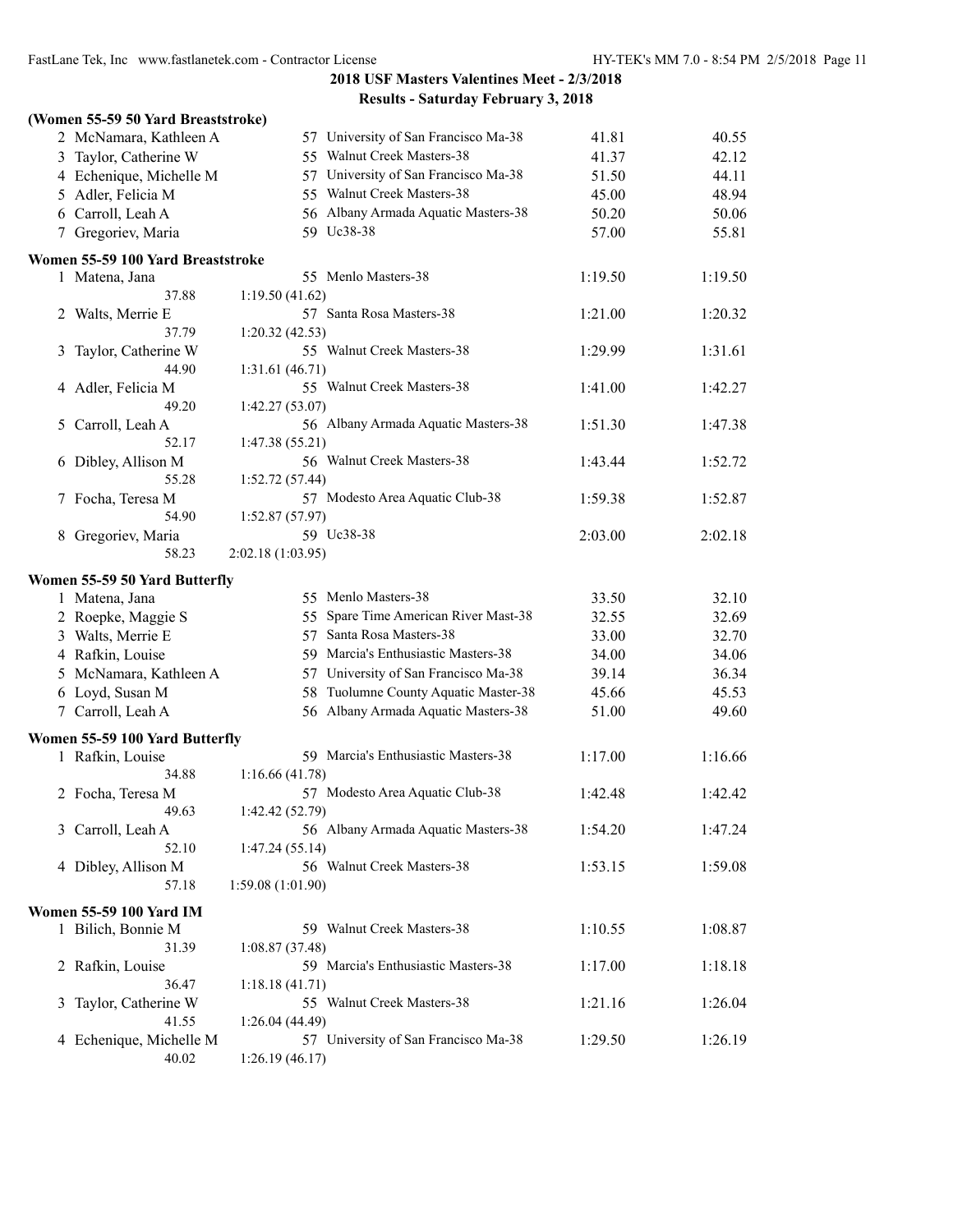|   | (Women 55-59 100 Yard IM)        |                                      |         |         |
|---|----------------------------------|--------------------------------------|---------|---------|
|   | 5 Dibley, Allison M              | 56 Walnut Creek Masters-38           | 1:35.92 | 1:38.47 |
|   | 46.01                            | 1:38.47(52.46)                       |         |         |
|   | 6 Adler, Felicia M               | 55 Walnut Creek Masters-38           | 1:35.00 | 1:39.87 |
|   | 49.79                            | 1:39.87(50.08)                       |         |         |
|   | 7 Loyd, Susan M                  | 58 Tuolumne County Aquatic Master-38 | 1:41.20 | 1:45.14 |
|   | 51.47                            | 1:45.14(53.67)                       |         |         |
|   | Women 60-64 50 Yard Freestyle    |                                      |         |         |
|   | 1 Ogilvie, Carol M               | 62 University of San Francisco Ma-38 | 32.00   | 31.07   |
|   | 2 Eisenman, Judy A               | 64 Tamalpais Aquatic Masters-38      | 32.00   | 31.69   |
|   | 3 Boyer, Karen L                 | 61 Peninsula Community Center Mas-38 | 31.00   | 32.29   |
|   | 4 Hepworth, Linda                | 64 Rolling Hills Mud Sharks-38       | 33.00   | 33.54   |
|   | 5 Quinn, Phyllis E               | 62 The Olympic Club-38               | 35.00   | 34.17   |
|   | Women 60-64 100 Yard Freestyle   |                                      |         |         |
|   | 1 O'Brien, Charlene A            | 61 Walnut Creek Masters-38           | 1:07.00 | 1:05.06 |
|   | 31.25                            | 1:05.06 (33.81)                      |         |         |
|   | 2 Eisenman, Judy A               | 64 Tamalpais Aquatic Masters-38      | 1:08.50 | 1:09.72 |
|   | 33.85                            | 1:09.72(35.87)                       |         |         |
|   | 3 Ryner, Lisa C                  | 60 CoastSide Tiger Sharks-38         | 1:20.00 | 1:11.06 |
|   | 33.75                            | 1:11.06(37.31)                       |         |         |
| 4 | Quinn, Phyllis E                 | 62 The Olympic Club-38               | 1:15.00 | 1:13.26 |
|   | 34.76                            | 1:13.26(38.50)                       |         |         |
| 5 | Hepworth, Linda                  | 64 Rolling Hills Mud Sharks-38       | 1:12.21 | 1:14.86 |
|   | 35.64                            | 1:14.86(39.22)                       |         |         |
| 6 | Mothersill, Jane C               | 61 Swymnut Masters-38                | 1:35.00 | 1:18.87 |
|   | 37.16                            | 1:18.87(41.71)                       |         |         |
|   | 7 Byrnes, Barbara G              | 61 University of San Francisco Ma-38 | 1:30.00 | 1:25.51 |
|   | 40.34                            | 1:25.51(45.17)                       |         |         |
|   | 8 Willard, Mimi                  | 64 Swymnut Masters-38                | 1:31.00 | 1:31.16 |
|   | 44.66                            | 1:31.16(46.50)                       |         |         |
|   | Women 60-64 50 Yard Backstroke   |                                      |         |         |
|   | 1 Larson, Linda L                | 62 Swim Fort Lauderdale-50           | 37.77   | 37.71   |
|   | 2 Boyer, Karen L                 | 61 Peninsula Community Center Mas-38 | 38.65   | 38.10   |
|   | 3 Klatzkin, Amy                  | 61 University of San Francisco Ma-38 | 38.87   | 39.38   |
|   | 4 Hepworth, Linda                | 64 Rolling Hills Mud Sharks-38       | 39.11   | 39.99   |
|   | 5 Willard, Mimi                  | 64 Swymnut Masters-38                | 45.20   | 43.31   |
|   | 6 Spaulding, Denise M            | 62 University of San Francisco Ma-38 | 1:10.00 | 1:00.44 |
|   | Women 60-64 100 Yard Backstroke  |                                      |         |         |
|   | 1 O'Brien, Charlene A            | 61 Walnut Creek Masters-38           | 1:15.00 | 1:16.64 |
|   | 36.90                            | 1:16.64(39.74)                       |         |         |
|   | 2 Larson, Linda L                | 62 Swim Fort Lauderdale-50           | 1:21.77 | 1:19.97 |
|   | 39.27                            | 1:19.97 (40.70)                      |         |         |
|   | 3 Eisenman, Judy A               | 64 Tamalpais Aquatic Masters-38      | 1:28.50 | 1:24.89 |
|   | 42.68                            | 1:24.89(42.21)                       |         |         |
|   | 4 Hepworth, Linda                | 64 Rolling Hills Mud Sharks-38       | 1:24.62 | 1:27.48 |
|   | 42.40                            | 1:27.48(45.08)                       |         |         |
|   | 5 Willard, Mimi                  | 64 Swymnut Masters-38                | 1:35.12 | 1:28.74 |
|   | 43.67                            | 1:28.74(45.07)                       |         |         |
|   | Women 60-64 50 Yard Breaststroke |                                      |         |         |
|   | 1 Fox-Yoder, Kimberly            | 61 Walnut Creek Masters-38           | 39.80   | 39.44   |
|   | 2 Boyer, Karen L                 | 61 Peninsula Community Center Mas-38 | 42.13   | 42.54   |
|   |                                  |                                      |         |         |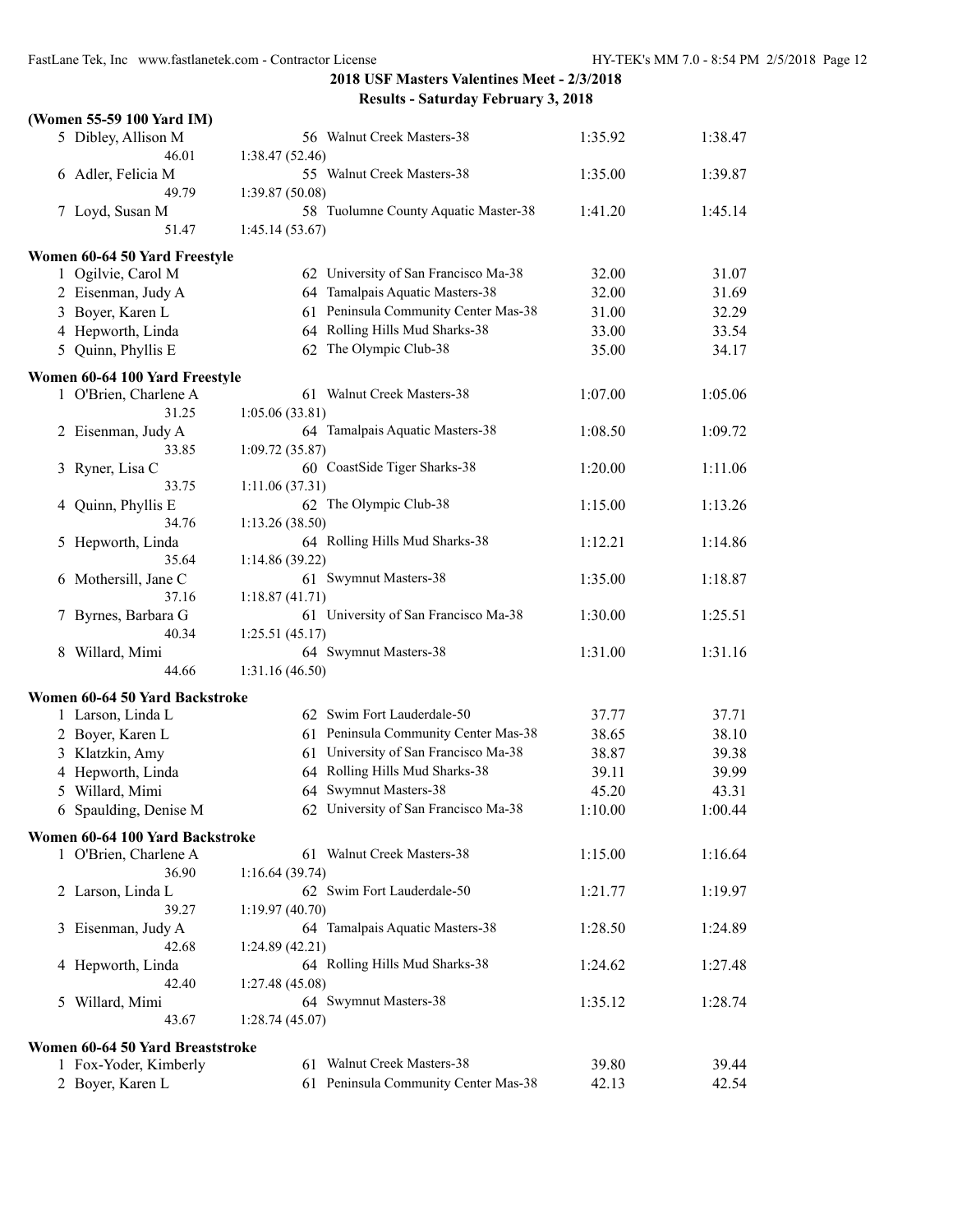| (Women 60-64 50 Yard Breaststroke)                   |                                         |         |         |
|------------------------------------------------------|-----------------------------------------|---------|---------|
| 3 Mothersill, Jane C                                 | 61 Swymnut Masters-38                   | 43.00   | 42.56   |
| 4 O'Brien, Charlene A                                | 61 Walnut Creek Masters-38              | 43.00   | 42.89   |
|                                                      |                                         |         |         |
| Women 60-64 100 Yard Breaststroke                    |                                         |         |         |
| 1 Fox-Yoder, Kimberly                                | 61 Walnut Creek Masters-38              | 1:29.28 | 1:27.21 |
| 41.83                                                | 1:27.21 (45.38)                         |         |         |
| 2 Mothersill, Jane C<br>44.46                        | 61 Swymnut Masters-38<br>1:34.62(50.16) | 1:33.00 | 1:34.62 |
| Eisenman, Judy A<br>3                                | 64 Tamalpais Aquatic Masters-38         | 1:37.00 | 1:36.62 |
| 47.29                                                | 1:36.62(49.33)                          |         |         |
| Willard, Mimi<br>4                                   | 64 Swymnut Masters-38                   | 1:44.85 | 1:42.58 |
| 49.91                                                | 1:42.58(52.67)                          |         |         |
| Cinti, Julie B<br>5                                  | 62 University of San Francisco Ma-38    | 1:50.01 | 1:47.45 |
| 49.82                                                | 1:47.45 (57.63)                         |         |         |
| 6 Marrocco, Judy A                                   | 62 University of San Francisco Ma-38    | 2:00.00 | 2:05.45 |
| 1:00.69                                              | 2:05.45 (1:04.76)                       |         |         |
| Women 60-64 50 Yard Butterfly                        |                                         |         |         |
| 1 O'Brien, Charlene A                                | 61 Walnut Creek Masters-38              | 32.00   | 32.25   |
| 2 Klatzkin, Amy                                      | 61 University of San Francisco Ma-38    | 32.00   | 32.46   |
| 3 Ogilvie, Carol M                                   | 62 University of San Francisco Ma-38    | 37.50   | 35.93   |
| 4 Boyer, Karen L                                     | 61 Peninsula Community Center Mas-38    | 36.86   | 36.40   |
| 5 Larson, Linda L                                    | 62 Swim Fort Lauderdale-50              | 39.77   | 39.05   |
| 6 Hepworth, Linda                                    | 64 Rolling Hills Mud Sharks-38          | 40.11   | 39.82   |
| Quinn, Phyllis E<br>7                                | 62 The Olympic Club-38                  | 45.00   | 40.32   |
| 8 Byrnes, Barbara G                                  | 61 University of San Francisco Ma-38    | 53.00   | 46.53   |
| 9 Marrocco, Judy A                                   | 62 University of San Francisco Ma-38    | 1:15.00 | 1:05.60 |
|                                                      |                                         |         |         |
| <b>Women 60-64 100 Yard IM</b><br>1 Ogilvie, Carol M | 62 University of San Francisco Ma-38    | 1:24.50 | 1:20.95 |
| 38.83                                                | 1:20.95(42.12)                          |         |         |
| 2 Klatzkin, Amy                                      | 61 University of San Francisco Ma-38    | 1:20.86 | 1:21.14 |
| 37.06                                                | 1:21.14(44.08)                          |         |         |
| 3 Fox-Yoder, Kimberly                                | 61 Walnut Creek Masters-38              | 1:21.71 | 1:21.52 |
| 39.00                                                | 1:21.52(42.52)                          |         |         |
| Boyer, Karen L<br>4                                  | 61 Peninsula Community Center Mas-38    | 1:25.45 | 1:25.47 |
| 42.53                                                | 1:25.47 (42.94)                         |         |         |
| 5 Quinn, Phyllis E                                   | 62 The Olympic Club-38                  | 1:30.00 | 1:29.06 |
| 41.60                                                | 1:29.06 (47.46)                         |         |         |
| 6 Willard, Mimi                                      | 64 Swymnut Masters-38                   | 1:38.11 | 1:35.75 |
| 45.86                                                | 1:35.75 (49.89)                         |         |         |
| Women 65-69 50 Yard Freestyle                        |                                         |         |         |
| 1 Val, Laura B                                       | 66 Tamalpais Aquatic Masters-38         | 29.01   | 27.18   |
| 2 Coholan, Annette M                                 | 69 Rolling Hills Mud Sharks-38          | 39.25   | 40.74   |
| 3 McTackett, Jenny L                                 | 65 University of San Francisco Ma-38    | 50.00   | 46.72   |
| 4 Kessel, Karen                                      | 68 Tuolumne County Aquatic Master-38    | 50.61   | 48.54   |
| Women 65-69 100 Yard Freestyle                       |                                         |         |         |
| 1 Guthrie, Sally K                                   | 67 Sierra Marlins Masters-38            | 1:11.08 | 1:12.62 |
| 35.28                                                | 1:12.62(37.34)                          |         |         |
| Collins, Susan M<br>2                                | 68 Walnut Creek Masters-38              | 1:24.00 | 1:23.11 |
| 40.16                                                | 1:23.11(42.95)                          |         |         |
| Kulla, Morgan L<br>3                                 | 66 University of San Francisco Ma-38    | 1:30.00 | 1:27.89 |
| 42.31                                                | 1:27.89 (45.58)                         |         |         |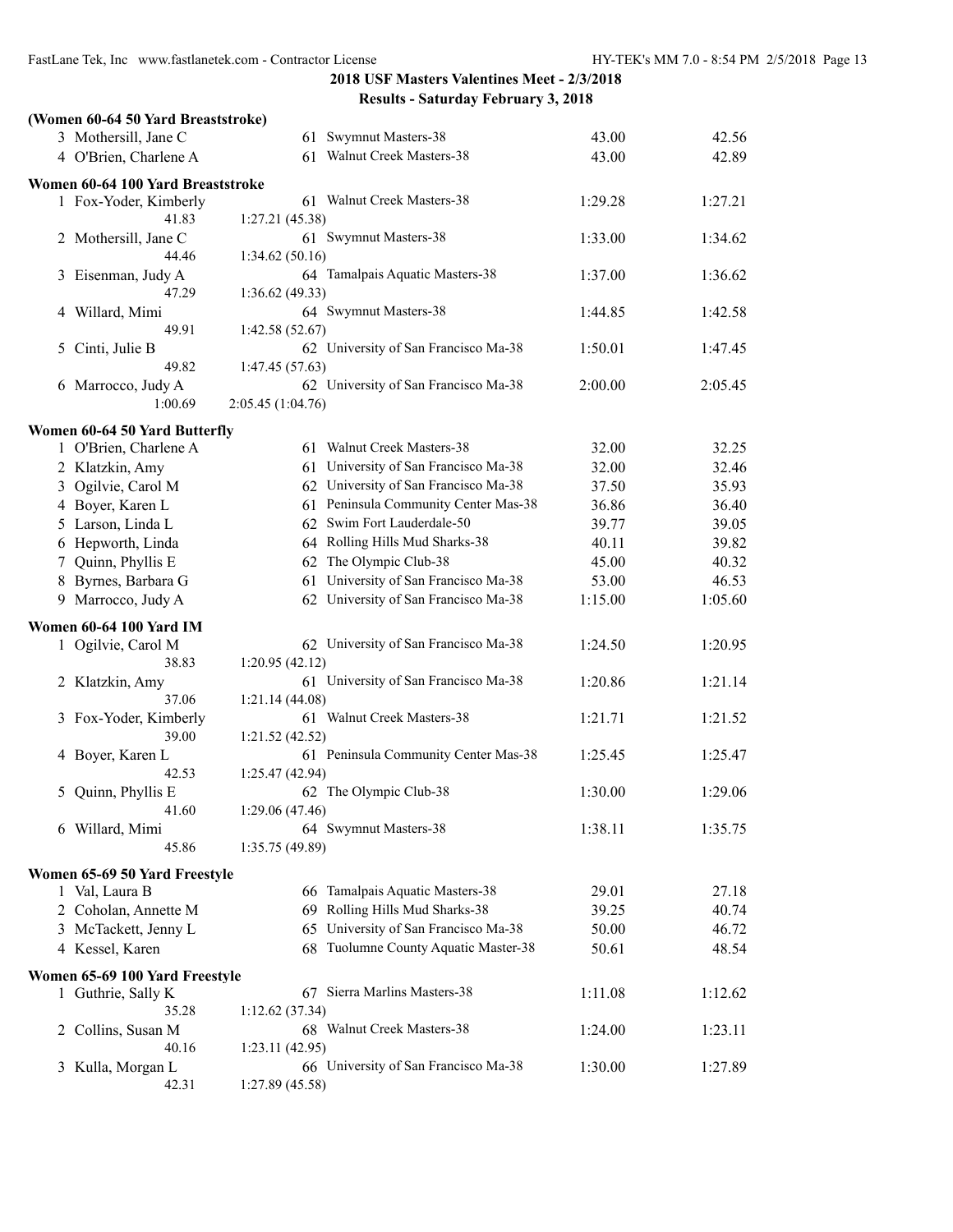| (Women 65-69 100 Yard Freestyle)                 |                                                                  |         |                    |
|--------------------------------------------------|------------------------------------------------------------------|---------|--------------------|
| 4 Coholan, Annette M<br>42.99                    | 69 Rolling Hills Mud Sharks-38<br>1:28.89 (45.90)                | 1:26.95 | 1:28.89            |
| 5 Cohn, Darcy C<br>45.82                         | 66 University of San Francisco Ma-38<br>1:37.90 (52.08)          | 1:42.00 | 1:37.90            |
| 6 McTackett, Jenny L<br>46.69                    | 65 University of San Francisco Ma-38<br>1:38.16(51.47)           | 1:50.00 | 1:38.16            |
| 7 Kessel, Karen<br>52.97                         | 68 Tuolumne County Aquatic Master-38<br>1:56.13(1:03.16)         | 1:55.85 | 1:56.13            |
| Women 65-69 50 Yard Backstroke                   |                                                                  |         |                    |
| 1 Val, Laura B                                   | 66 Tamalpais Aquatic Masters-38                                  | 33.00   | 30.59              |
| 2 Guthrie, Sally K                               | 67 Sierra Marlins Masters-38                                     | 39.62   | 40.12              |
| 3 Kulla, Morgan L                                | 66 University of San Francisco Ma-38                             | 50.00   | 46.42              |
| 4 Cohn, Darcy C                                  | 66 University of San Francisco Ma-38                             | 56.00   | 51.97              |
| 5 Kessel, Karen                                  | 68 Tuolumne County Aquatic Master-38                             | 1:04.47 | 55.89              |
| 6 Campbell, Martha C                             | 69 University of San Francisco Ma-38                             | 55.00   | 58.35              |
| 7 Taub, Pamela A                                 | 67 Walnut Creek Masters-38                                       | 1:05.00 | 1:04.72            |
| Women 65-69 100 Yard Backstroke                  |                                                                  |         |                    |
| 1 Val, Laura B                                   | 66 Tamalpais Aquatic Masters-38                                  | 1:11.50 | 1:07.67            |
| 32.29<br>2 Guthrie, Sally K                      | 1:07.67(35.38)<br>67 Sierra Marlins Masters-38                   | 1:26.24 | 1:30.24            |
| 43.13                                            | 1:30.24(47.11)                                                   |         |                    |
| 3 Kulla, Morgan L<br>48.67                       | 66 University of San Francisco Ma-38<br>1:39.88(51.21)           | 1:45.00 | 1:39.88            |
| 4 Campbell, Martha C<br>1:00.81                  | 69 University of San Francisco Ma-38<br>2:04.18 (1:03.37)        | 2:10.00 | 2:04.18            |
| 5 Taub, Pamela A                                 | 67 Walnut Creek Masters-38                                       | 2:15.00 | 2:15.76            |
| Women 65-69 50 Yard Breaststroke                 |                                                                  |         |                    |
| 1 Coholan, Annette M                             | 69 Rolling Hills Mud Sharks-38                                   | 50.51   | 53.96              |
| Women 65-69 100 Yard Breaststroke                |                                                                  |         |                    |
| 1 Collins, Susan M                               | 68 Walnut Creek Masters-38                                       | 1:45.85 | 1:46.97            |
| 51.58                                            | 1:46.97 (55.39)                                                  |         |                    |
| 2 Coholan, Annette M                             | 69 Rolling Hills Mud Sharks-38                                   | 1:49.74 | 1:55.80            |
| 55.80                                            | 1:55.80 (1:00.00)                                                |         |                    |
| 3 Nakell, Linda C<br>1:11.98                     | 66 Walnut Creek Masters-38<br>2:27.48 (1:15.50)                  | 2:12.91 | 2:27.48            |
|                                                  |                                                                  |         |                    |
| Women 65-69 50 Yard Butterfly                    |                                                                  |         |                    |
| 1 Val, Laura B                                   | 66 Tamalpais Aquatic Masters-38<br>Walnut Creek Masters-38<br>68 | 32.50   | 30.10              |
| 2 Collins, Susan M                               | Tuolumne County Aquatic Master-38                                | 54.97   | 52.66              |
| 3 Kessel, Karen                                  | 68<br>Walnut Creek Masters-38                                    | 1:05.43 | 1:02.61            |
| 4 Taub, Pamela A                                 | 67<br>66 Walnut Creek Masters-38                                 | 1:10.00 | 1:06.32<br>1:07.84 |
| 5 Nakell, Linda C                                |                                                                  | 1:08.47 |                    |
| Women 65-69 100 Yard Butterfly<br>1 Val, Laura B | 66 Tamalpais Aquatic Masters-38                                  | 1:10.50 | 1:08.04            |
| 32.01                                            | 1:08.04(36.03)                                                   |         |                    |
| <b>Women 65-69 100 Yard IM</b>                   |                                                                  |         |                    |
| 1 Kulla, Morgan L                                | 66 University of San Francisco Ma-38                             | 1:50.00 | 1:43.21            |
| 50.90                                            | 1:43.21 (52.31)                                                  |         |                    |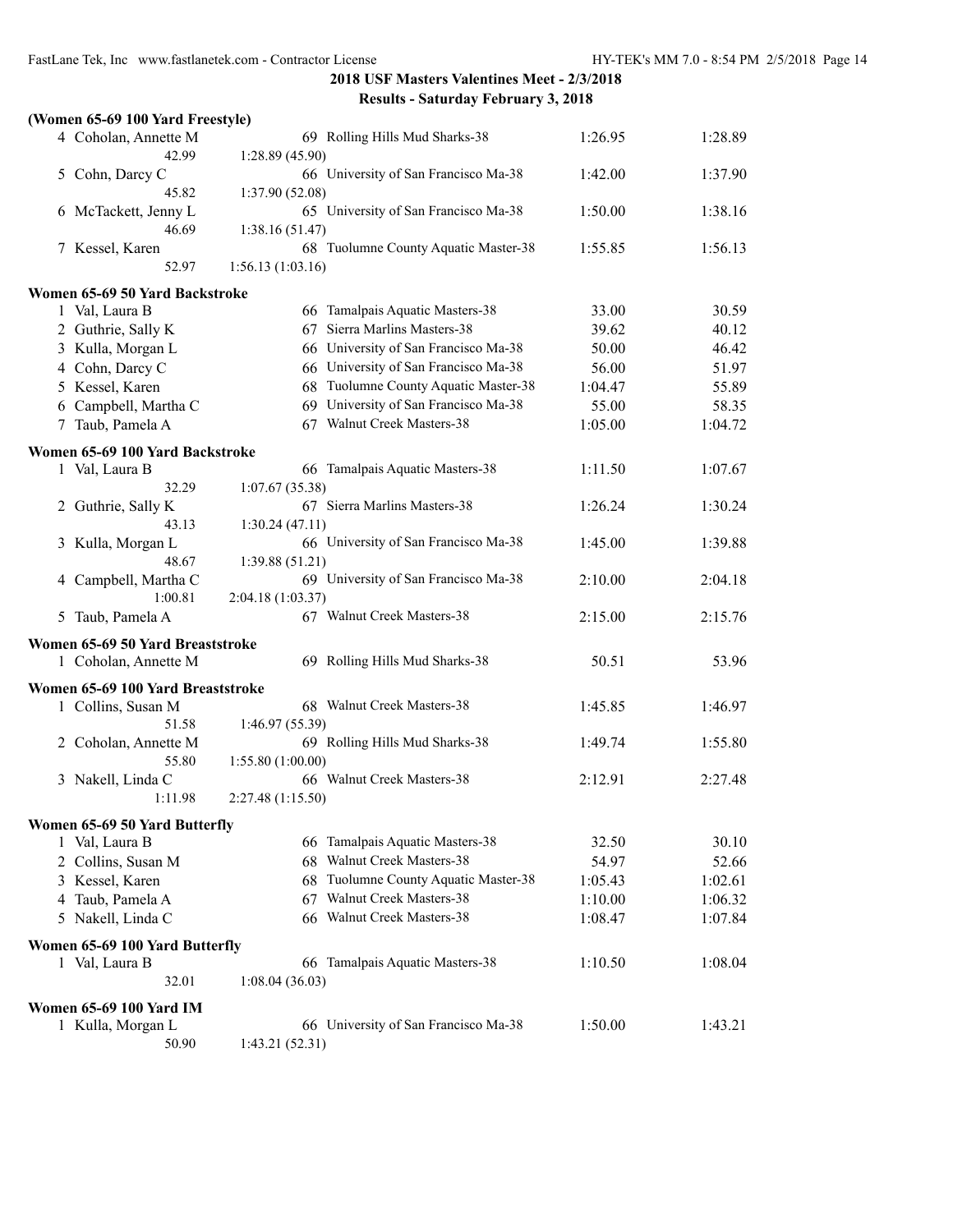| 2 Cohn, Darcy C<br>66 University of San Francisco Ma-38<br>2:14.00<br>57.39<br>1:59.89(1:02.50)<br>69 University of San Francisco Ma-38<br>Campbell, Martha C<br>2:20.00<br>3<br>59.22<br>2:09.20 (1:09.98)<br>68 Tuolumne County Aquatic Master-38<br>4 Kessel, Karen<br>2:09.88<br>58.98<br>2:10.17 (1:11.19)<br>67 Walnut Creek Masters-38<br>Taub, Pamela A<br>2:20.00<br>2:19.29<br>5<br>1:06.28<br>2:19.29 (1:13.01)<br>Women 70-74 50 Yard Freestyle<br>70 Manatee Aquatic Masters Inc-38<br>1 Shaps, Ruth Y<br>33.00<br>71 Northern Sierra Masters Swimmi-38<br>42.00<br>2 Smith, Donna L<br>Women 70-74 100 Yard Freestyle<br>1 Shaps, Ruth Y<br>70 Manatee Aquatic Masters Inc-38<br>1:11.00<br>1:10.42<br>1:10.42(35.94)<br>34.48<br>73 Stanford Masters Swimming-38<br>1:38.07<br>2 Barnea, Daniela<br>39.93<br>1:23.86 (43.93)<br>70 University of San Francisco Ma-38<br>1:40.00<br>3 Pashelinsky, Erin L<br>46.17<br>1:35.62(49.45)<br>Women 70-74 50 Yard Backstroke<br>73 University of San Francisco Ma-38<br>1 Chaitkin, Lauren E<br>57.00<br>Women 70-74 100 Yard Backstroke<br>73 Stanford Masters Swimming-38<br>1 Barnea, Daniela<br>1:39.73<br>1:43.13<br>49.36<br>1:39.73(50.37)<br>Women 70-74 100 Yard Breaststroke<br>73 Stanford Masters Swimming-38<br>1 Barnea, Daniela<br>1:45.15<br>1:37.55<br>47.89<br>1:37.55 (49.66)<br>Women 70-74 50 Yard Butterfly<br>70 Manatee Aquatic Masters Inc-38<br>40.00<br>1 Shaps, Ruth Y<br>37.37<br>73 University of San Francisco Ma-38<br>55.00<br>2 Chaitkin, Lauren E<br>59.35<br>Women 70-74 100 Yard Butterfly<br>73 Stanford Masters Swimming-38<br>1:38.68<br>1 Barnea, Daniela<br>1:44.02<br>1:38.68(51.21)<br>47.47<br><b>Women 70-74 100 Yard IM</b><br>70 Manatee Aquatic Masters Inc-38<br>1:33.00<br>1:24.13<br>1 Shaps, Ruth Y<br>38.47<br>1:24.13(45.66)<br>73 Stanford Masters Swimming-38<br>2 Barnea, Daniela<br>1:34.43<br>1:32.54<br>45.35<br>1:32.54(47.19)<br>Women 75-79 50 Yard Freestyle<br>76 Tamalpais Aquatic Masters-38<br>1 Ridout, Nancy J<br>35.88<br>36.44<br>76 Walnut Creek Masters-38<br>2 Ackerman, Dolly J<br>50.00<br>46.30<br>Women 75-79 100 Yard Freestyle<br>76 Tamalpais Aquatic Masters-38<br>1 Ridout, Nancy J<br>1:25.65<br>1:25.03<br>40.26<br>1:25.03(44.77)<br>76 Walnut Creek Masters-38<br>Ackerman, Dolly J<br>1:50.00<br>1:45.84<br>2<br>52.99<br>1:45.84(52.85)<br>75 Tuolumne County Aquatic Master-38<br>White, Susan E<br>2:30.00<br>2:00.25<br>3 | (Women 65-69 100 Yard IM) |                   |         |
|---------------------------------------------------------------------------------------------------------------------------------------------------------------------------------------------------------------------------------------------------------------------------------------------------------------------------------------------------------------------------------------------------------------------------------------------------------------------------------------------------------------------------------------------------------------------------------------------------------------------------------------------------------------------------------------------------------------------------------------------------------------------------------------------------------------------------------------------------------------------------------------------------------------------------------------------------------------------------------------------------------------------------------------------------------------------------------------------------------------------------------------------------------------------------------------------------------------------------------------------------------------------------------------------------------------------------------------------------------------------------------------------------------------------------------------------------------------------------------------------------------------------------------------------------------------------------------------------------------------------------------------------------------------------------------------------------------------------------------------------------------------------------------------------------------------------------------------------------------------------------------------------------------------------------------------------------------------------------------------------------------------------------------------------------------------------------------------------------------------------------------------------------------------------------------------------------------------------------------------------------------------------------------------------------------------------------------------------------------------------------------------------------------------------------------------------------------------------------------|---------------------------|-------------------|---------|
|                                                                                                                                                                                                                                                                                                                                                                                                                                                                                                                                                                                                                                                                                                                                                                                                                                                                                                                                                                                                                                                                                                                                                                                                                                                                                                                                                                                                                                                                                                                                                                                                                                                                                                                                                                                                                                                                                                                                                                                                                                                                                                                                                                                                                                                                                                                                                                                                                                                                                 |                           |                   | 1:59.89 |
|                                                                                                                                                                                                                                                                                                                                                                                                                                                                                                                                                                                                                                                                                                                                                                                                                                                                                                                                                                                                                                                                                                                                                                                                                                                                                                                                                                                                                                                                                                                                                                                                                                                                                                                                                                                                                                                                                                                                                                                                                                                                                                                                                                                                                                                                                                                                                                                                                                                                                 |                           |                   | 2:09.20 |
|                                                                                                                                                                                                                                                                                                                                                                                                                                                                                                                                                                                                                                                                                                                                                                                                                                                                                                                                                                                                                                                                                                                                                                                                                                                                                                                                                                                                                                                                                                                                                                                                                                                                                                                                                                                                                                                                                                                                                                                                                                                                                                                                                                                                                                                                                                                                                                                                                                                                                 |                           |                   | 2:10.17 |
|                                                                                                                                                                                                                                                                                                                                                                                                                                                                                                                                                                                                                                                                                                                                                                                                                                                                                                                                                                                                                                                                                                                                                                                                                                                                                                                                                                                                                                                                                                                                                                                                                                                                                                                                                                                                                                                                                                                                                                                                                                                                                                                                                                                                                                                                                                                                                                                                                                                                                 |                           |                   |         |
|                                                                                                                                                                                                                                                                                                                                                                                                                                                                                                                                                                                                                                                                                                                                                                                                                                                                                                                                                                                                                                                                                                                                                                                                                                                                                                                                                                                                                                                                                                                                                                                                                                                                                                                                                                                                                                                                                                                                                                                                                                                                                                                                                                                                                                                                                                                                                                                                                                                                                 |                           |                   |         |
|                                                                                                                                                                                                                                                                                                                                                                                                                                                                                                                                                                                                                                                                                                                                                                                                                                                                                                                                                                                                                                                                                                                                                                                                                                                                                                                                                                                                                                                                                                                                                                                                                                                                                                                                                                                                                                                                                                                                                                                                                                                                                                                                                                                                                                                                                                                                                                                                                                                                                 |                           |                   |         |
|                                                                                                                                                                                                                                                                                                                                                                                                                                                                                                                                                                                                                                                                                                                                                                                                                                                                                                                                                                                                                                                                                                                                                                                                                                                                                                                                                                                                                                                                                                                                                                                                                                                                                                                                                                                                                                                                                                                                                                                                                                                                                                                                                                                                                                                                                                                                                                                                                                                                                 |                           |                   | 31.34   |
|                                                                                                                                                                                                                                                                                                                                                                                                                                                                                                                                                                                                                                                                                                                                                                                                                                                                                                                                                                                                                                                                                                                                                                                                                                                                                                                                                                                                                                                                                                                                                                                                                                                                                                                                                                                                                                                                                                                                                                                                                                                                                                                                                                                                                                                                                                                                                                                                                                                                                 |                           |                   | 39.89   |
|                                                                                                                                                                                                                                                                                                                                                                                                                                                                                                                                                                                                                                                                                                                                                                                                                                                                                                                                                                                                                                                                                                                                                                                                                                                                                                                                                                                                                                                                                                                                                                                                                                                                                                                                                                                                                                                                                                                                                                                                                                                                                                                                                                                                                                                                                                                                                                                                                                                                                 |                           |                   |         |
|                                                                                                                                                                                                                                                                                                                                                                                                                                                                                                                                                                                                                                                                                                                                                                                                                                                                                                                                                                                                                                                                                                                                                                                                                                                                                                                                                                                                                                                                                                                                                                                                                                                                                                                                                                                                                                                                                                                                                                                                                                                                                                                                                                                                                                                                                                                                                                                                                                                                                 |                           |                   |         |
|                                                                                                                                                                                                                                                                                                                                                                                                                                                                                                                                                                                                                                                                                                                                                                                                                                                                                                                                                                                                                                                                                                                                                                                                                                                                                                                                                                                                                                                                                                                                                                                                                                                                                                                                                                                                                                                                                                                                                                                                                                                                                                                                                                                                                                                                                                                                                                                                                                                                                 |                           |                   |         |
|                                                                                                                                                                                                                                                                                                                                                                                                                                                                                                                                                                                                                                                                                                                                                                                                                                                                                                                                                                                                                                                                                                                                                                                                                                                                                                                                                                                                                                                                                                                                                                                                                                                                                                                                                                                                                                                                                                                                                                                                                                                                                                                                                                                                                                                                                                                                                                                                                                                                                 |                           |                   | 1:23.86 |
|                                                                                                                                                                                                                                                                                                                                                                                                                                                                                                                                                                                                                                                                                                                                                                                                                                                                                                                                                                                                                                                                                                                                                                                                                                                                                                                                                                                                                                                                                                                                                                                                                                                                                                                                                                                                                                                                                                                                                                                                                                                                                                                                                                                                                                                                                                                                                                                                                                                                                 |                           |                   |         |
|                                                                                                                                                                                                                                                                                                                                                                                                                                                                                                                                                                                                                                                                                                                                                                                                                                                                                                                                                                                                                                                                                                                                                                                                                                                                                                                                                                                                                                                                                                                                                                                                                                                                                                                                                                                                                                                                                                                                                                                                                                                                                                                                                                                                                                                                                                                                                                                                                                                                                 |                           |                   | 1:35.62 |
|                                                                                                                                                                                                                                                                                                                                                                                                                                                                                                                                                                                                                                                                                                                                                                                                                                                                                                                                                                                                                                                                                                                                                                                                                                                                                                                                                                                                                                                                                                                                                                                                                                                                                                                                                                                                                                                                                                                                                                                                                                                                                                                                                                                                                                                                                                                                                                                                                                                                                 |                           |                   |         |
|                                                                                                                                                                                                                                                                                                                                                                                                                                                                                                                                                                                                                                                                                                                                                                                                                                                                                                                                                                                                                                                                                                                                                                                                                                                                                                                                                                                                                                                                                                                                                                                                                                                                                                                                                                                                                                                                                                                                                                                                                                                                                                                                                                                                                                                                                                                                                                                                                                                                                 |                           |                   |         |
|                                                                                                                                                                                                                                                                                                                                                                                                                                                                                                                                                                                                                                                                                                                                                                                                                                                                                                                                                                                                                                                                                                                                                                                                                                                                                                                                                                                                                                                                                                                                                                                                                                                                                                                                                                                                                                                                                                                                                                                                                                                                                                                                                                                                                                                                                                                                                                                                                                                                                 |                           |                   | 59.06   |
|                                                                                                                                                                                                                                                                                                                                                                                                                                                                                                                                                                                                                                                                                                                                                                                                                                                                                                                                                                                                                                                                                                                                                                                                                                                                                                                                                                                                                                                                                                                                                                                                                                                                                                                                                                                                                                                                                                                                                                                                                                                                                                                                                                                                                                                                                                                                                                                                                                                                                 |                           |                   |         |
|                                                                                                                                                                                                                                                                                                                                                                                                                                                                                                                                                                                                                                                                                                                                                                                                                                                                                                                                                                                                                                                                                                                                                                                                                                                                                                                                                                                                                                                                                                                                                                                                                                                                                                                                                                                                                                                                                                                                                                                                                                                                                                                                                                                                                                                                                                                                                                                                                                                                                 |                           |                   |         |
|                                                                                                                                                                                                                                                                                                                                                                                                                                                                                                                                                                                                                                                                                                                                                                                                                                                                                                                                                                                                                                                                                                                                                                                                                                                                                                                                                                                                                                                                                                                                                                                                                                                                                                                                                                                                                                                                                                                                                                                                                                                                                                                                                                                                                                                                                                                                                                                                                                                                                 |                           |                   |         |
|                                                                                                                                                                                                                                                                                                                                                                                                                                                                                                                                                                                                                                                                                                                                                                                                                                                                                                                                                                                                                                                                                                                                                                                                                                                                                                                                                                                                                                                                                                                                                                                                                                                                                                                                                                                                                                                                                                                                                                                                                                                                                                                                                                                                                                                                                                                                                                                                                                                                                 |                           |                   |         |
|                                                                                                                                                                                                                                                                                                                                                                                                                                                                                                                                                                                                                                                                                                                                                                                                                                                                                                                                                                                                                                                                                                                                                                                                                                                                                                                                                                                                                                                                                                                                                                                                                                                                                                                                                                                                                                                                                                                                                                                                                                                                                                                                                                                                                                                                                                                                                                                                                                                                                 |                           |                   |         |
|                                                                                                                                                                                                                                                                                                                                                                                                                                                                                                                                                                                                                                                                                                                                                                                                                                                                                                                                                                                                                                                                                                                                                                                                                                                                                                                                                                                                                                                                                                                                                                                                                                                                                                                                                                                                                                                                                                                                                                                                                                                                                                                                                                                                                                                                                                                                                                                                                                                                                 |                           |                   |         |
|                                                                                                                                                                                                                                                                                                                                                                                                                                                                                                                                                                                                                                                                                                                                                                                                                                                                                                                                                                                                                                                                                                                                                                                                                                                                                                                                                                                                                                                                                                                                                                                                                                                                                                                                                                                                                                                                                                                                                                                                                                                                                                                                                                                                                                                                                                                                                                                                                                                                                 |                           |                   |         |
|                                                                                                                                                                                                                                                                                                                                                                                                                                                                                                                                                                                                                                                                                                                                                                                                                                                                                                                                                                                                                                                                                                                                                                                                                                                                                                                                                                                                                                                                                                                                                                                                                                                                                                                                                                                                                                                                                                                                                                                                                                                                                                                                                                                                                                                                                                                                                                                                                                                                                 |                           |                   |         |
|                                                                                                                                                                                                                                                                                                                                                                                                                                                                                                                                                                                                                                                                                                                                                                                                                                                                                                                                                                                                                                                                                                                                                                                                                                                                                                                                                                                                                                                                                                                                                                                                                                                                                                                                                                                                                                                                                                                                                                                                                                                                                                                                                                                                                                                                                                                                                                                                                                                                                 |                           |                   |         |
|                                                                                                                                                                                                                                                                                                                                                                                                                                                                                                                                                                                                                                                                                                                                                                                                                                                                                                                                                                                                                                                                                                                                                                                                                                                                                                                                                                                                                                                                                                                                                                                                                                                                                                                                                                                                                                                                                                                                                                                                                                                                                                                                                                                                                                                                                                                                                                                                                                                                                 |                           |                   |         |
|                                                                                                                                                                                                                                                                                                                                                                                                                                                                                                                                                                                                                                                                                                                                                                                                                                                                                                                                                                                                                                                                                                                                                                                                                                                                                                                                                                                                                                                                                                                                                                                                                                                                                                                                                                                                                                                                                                                                                                                                                                                                                                                                                                                                                                                                                                                                                                                                                                                                                 |                           |                   |         |
|                                                                                                                                                                                                                                                                                                                                                                                                                                                                                                                                                                                                                                                                                                                                                                                                                                                                                                                                                                                                                                                                                                                                                                                                                                                                                                                                                                                                                                                                                                                                                                                                                                                                                                                                                                                                                                                                                                                                                                                                                                                                                                                                                                                                                                                                                                                                                                                                                                                                                 |                           |                   |         |
|                                                                                                                                                                                                                                                                                                                                                                                                                                                                                                                                                                                                                                                                                                                                                                                                                                                                                                                                                                                                                                                                                                                                                                                                                                                                                                                                                                                                                                                                                                                                                                                                                                                                                                                                                                                                                                                                                                                                                                                                                                                                                                                                                                                                                                                                                                                                                                                                                                                                                 |                           |                   |         |
|                                                                                                                                                                                                                                                                                                                                                                                                                                                                                                                                                                                                                                                                                                                                                                                                                                                                                                                                                                                                                                                                                                                                                                                                                                                                                                                                                                                                                                                                                                                                                                                                                                                                                                                                                                                                                                                                                                                                                                                                                                                                                                                                                                                                                                                                                                                                                                                                                                                                                 |                           |                   |         |
|                                                                                                                                                                                                                                                                                                                                                                                                                                                                                                                                                                                                                                                                                                                                                                                                                                                                                                                                                                                                                                                                                                                                                                                                                                                                                                                                                                                                                                                                                                                                                                                                                                                                                                                                                                                                                                                                                                                                                                                                                                                                                                                                                                                                                                                                                                                                                                                                                                                                                 |                           |                   |         |
|                                                                                                                                                                                                                                                                                                                                                                                                                                                                                                                                                                                                                                                                                                                                                                                                                                                                                                                                                                                                                                                                                                                                                                                                                                                                                                                                                                                                                                                                                                                                                                                                                                                                                                                                                                                                                                                                                                                                                                                                                                                                                                                                                                                                                                                                                                                                                                                                                                                                                 |                           |                   |         |
|                                                                                                                                                                                                                                                                                                                                                                                                                                                                                                                                                                                                                                                                                                                                                                                                                                                                                                                                                                                                                                                                                                                                                                                                                                                                                                                                                                                                                                                                                                                                                                                                                                                                                                                                                                                                                                                                                                                                                                                                                                                                                                                                                                                                                                                                                                                                                                                                                                                                                 |                           |                   |         |
|                                                                                                                                                                                                                                                                                                                                                                                                                                                                                                                                                                                                                                                                                                                                                                                                                                                                                                                                                                                                                                                                                                                                                                                                                                                                                                                                                                                                                                                                                                                                                                                                                                                                                                                                                                                                                                                                                                                                                                                                                                                                                                                                                                                                                                                                                                                                                                                                                                                                                 |                           |                   |         |
|                                                                                                                                                                                                                                                                                                                                                                                                                                                                                                                                                                                                                                                                                                                                                                                                                                                                                                                                                                                                                                                                                                                                                                                                                                                                                                                                                                                                                                                                                                                                                                                                                                                                                                                                                                                                                                                                                                                                                                                                                                                                                                                                                                                                                                                                                                                                                                                                                                                                                 |                           |                   |         |
|                                                                                                                                                                                                                                                                                                                                                                                                                                                                                                                                                                                                                                                                                                                                                                                                                                                                                                                                                                                                                                                                                                                                                                                                                                                                                                                                                                                                                                                                                                                                                                                                                                                                                                                                                                                                                                                                                                                                                                                                                                                                                                                                                                                                                                                                                                                                                                                                                                                                                 |                           |                   |         |
|                                                                                                                                                                                                                                                                                                                                                                                                                                                                                                                                                                                                                                                                                                                                                                                                                                                                                                                                                                                                                                                                                                                                                                                                                                                                                                                                                                                                                                                                                                                                                                                                                                                                                                                                                                                                                                                                                                                                                                                                                                                                                                                                                                                                                                                                                                                                                                                                                                                                                 |                           |                   |         |
|                                                                                                                                                                                                                                                                                                                                                                                                                                                                                                                                                                                                                                                                                                                                                                                                                                                                                                                                                                                                                                                                                                                                                                                                                                                                                                                                                                                                                                                                                                                                                                                                                                                                                                                                                                                                                                                                                                                                                                                                                                                                                                                                                                                                                                                                                                                                                                                                                                                                                 |                           |                   |         |
|                                                                                                                                                                                                                                                                                                                                                                                                                                                                                                                                                                                                                                                                                                                                                                                                                                                                                                                                                                                                                                                                                                                                                                                                                                                                                                                                                                                                                                                                                                                                                                                                                                                                                                                                                                                                                                                                                                                                                                                                                                                                                                                                                                                                                                                                                                                                                                                                                                                                                 |                           |                   |         |
|                                                                                                                                                                                                                                                                                                                                                                                                                                                                                                                                                                                                                                                                                                                                                                                                                                                                                                                                                                                                                                                                                                                                                                                                                                                                                                                                                                                                                                                                                                                                                                                                                                                                                                                                                                                                                                                                                                                                                                                                                                                                                                                                                                                                                                                                                                                                                                                                                                                                                 |                           |                   |         |
|                                                                                                                                                                                                                                                                                                                                                                                                                                                                                                                                                                                                                                                                                                                                                                                                                                                                                                                                                                                                                                                                                                                                                                                                                                                                                                                                                                                                                                                                                                                                                                                                                                                                                                                                                                                                                                                                                                                                                                                                                                                                                                                                                                                                                                                                                                                                                                                                                                                                                 |                           |                   |         |
|                                                                                                                                                                                                                                                                                                                                                                                                                                                                                                                                                                                                                                                                                                                                                                                                                                                                                                                                                                                                                                                                                                                                                                                                                                                                                                                                                                                                                                                                                                                                                                                                                                                                                                                                                                                                                                                                                                                                                                                                                                                                                                                                                                                                                                                                                                                                                                                                                                                                                 |                           |                   |         |
|                                                                                                                                                                                                                                                                                                                                                                                                                                                                                                                                                                                                                                                                                                                                                                                                                                                                                                                                                                                                                                                                                                                                                                                                                                                                                                                                                                                                                                                                                                                                                                                                                                                                                                                                                                                                                                                                                                                                                                                                                                                                                                                                                                                                                                                                                                                                                                                                                                                                                 | 58.62                     | 2:00.25 (1:01.63) |         |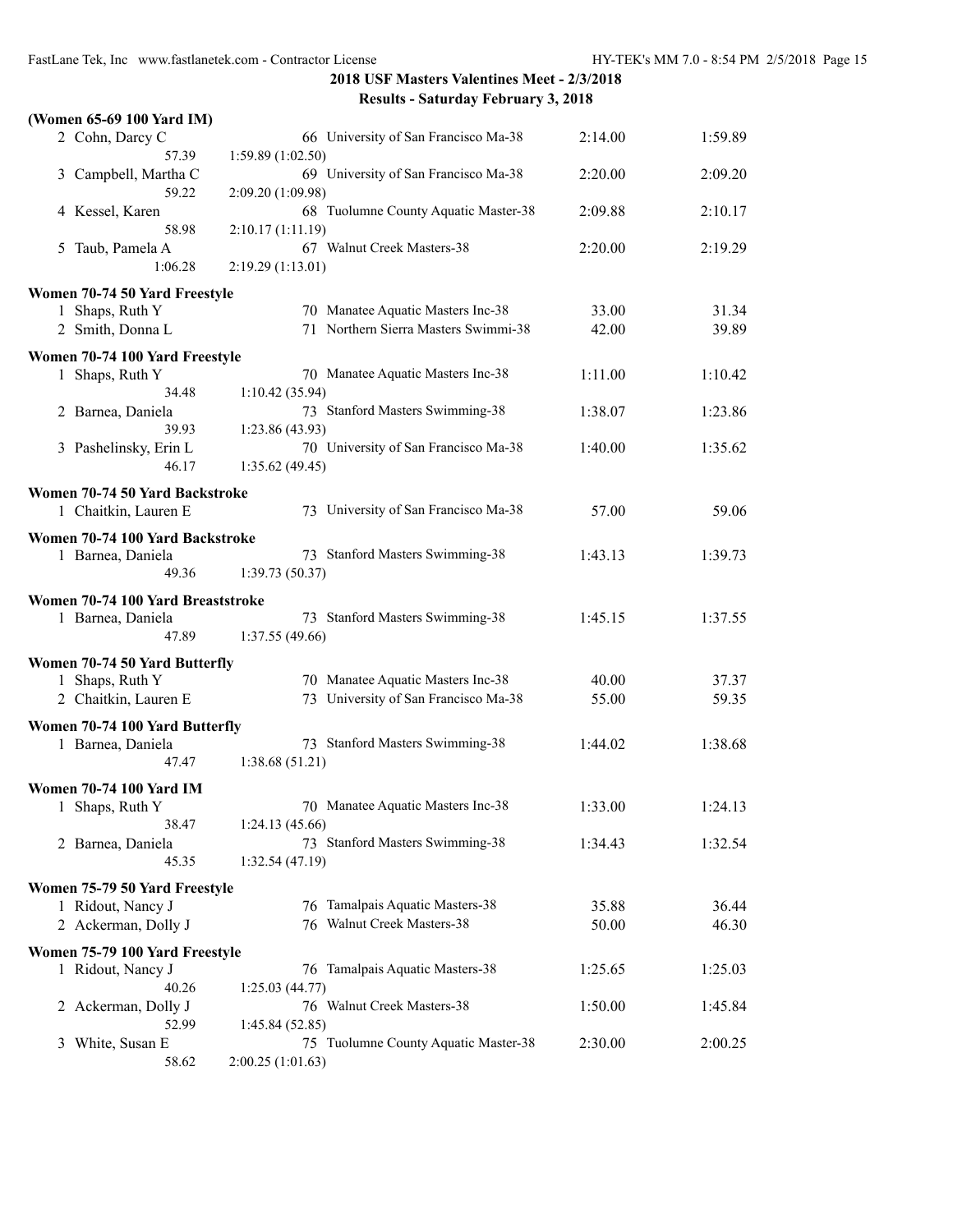| Women 75-79 50 Yard Backstroke                         |                                                 |         |         |
|--------------------------------------------------------|-------------------------------------------------|---------|---------|
| 1 Stretch, Nancy                                       | 78 The Olympic Club-38                          | 52.80   | 53.56   |
| 2 Ackerman, Dolly J                                    | 76 Walnut Creek Masters-38                      | 1:00.00 | 1:00.40 |
| 3 White, Susan E                                       | 75 Tuolumne County Aquatic Master-38            | 59.00   | 1:04.68 |
|                                                        |                                                 |         |         |
| Women 75-79 100 Yard Backstroke<br>1 Ackerman, Dolly J | 76 Walnut Creek Masters-38                      |         |         |
| 1:03.69                                                |                                                 | 2:05.00 | 2:09.61 |
|                                                        | 2:09.61 (1:05.92)                               |         |         |
| 2 White, Susan E                                       | 75 Tuolumne County Aquatic Master-38            | 2:12.38 | 2:18.71 |
| 1:06.32                                                | 2:18.71 (1:12.39)<br>78 Walnut Creek Masters-38 |         |         |
| 3 Morton, Judith L                                     |                                                 | 2:20.00 | 2:27.07 |
| 1:11.62                                                | 2:27.07(1:15.45)                                |         |         |
| Women 75-79 50 Yard Breaststroke                       |                                                 |         |         |
| 1 Stretch, Nancy                                       | 78 The Olympic Club-38                          | 49.63   | 52.23   |
| 2 Morton, Judith L                                     | 78 Walnut Creek Masters-38                      | 1:29.00 | 1:30.53 |
| Women 75-79 100 Yard Breaststroke                      |                                                 |         |         |
| 1 Stretch, Nancy                                       | 78 The Olympic Club-38                          | 1:48.03 | 1:59.04 |
| 57.27                                                  | 1:59.04(1:01.77)                                |         |         |
| 2 Morton, Judith L                                     | 78 Walnut Creek Masters-38                      | 3:20.00 | 3:11.21 |
| 1:31.18                                                | 3:11.21 (1:40.03)                               |         |         |
|                                                        |                                                 |         |         |
| Women 75-79 50 Yard Butterfly                          |                                                 |         |         |
| 1 Stretch, Nancy                                       | 78 The Olympic Club-38                          | 51.44   | 52.17   |
| 2 White, Susan E                                       | 75 Tuolumne County Aquatic Master-38            | 1:02.00 | 1:05.17 |
| 3 Morton, Judith L                                     | 78 Walnut Creek Masters-38                      | 1:25.00 | 1:27.17 |
| Women 75-79 100 Yard Butterfly                         |                                                 |         |         |
| 1 White, Susan E                                       | 75 Tuolumne County Aquatic Master-38            | 2:14.00 | 2:27.58 |
| 1:09.81                                                | 2:27.58 (1:17.77)                               |         |         |
| 2 Morton, Judith L                                     | 78 Walnut Creek Masters-38                      | 2:59.00 | 3:23.67 |
| 1:37.58                                                | 3:23.67 (1:46.09)                               |         |         |
|                                                        |                                                 |         |         |
| <b>Women 75-79 100 Yard IM</b>                         |                                                 |         |         |
| 1 Stretch, Nancy                                       | 78 The Olympic Club-38                          | 1:43.90 | 1:52.14 |
| 53.13                                                  | 1:52.14(59.01)                                  |         |         |
| Women 80-84 50 Yard Freestyle                          |                                                 |         |         |
| 1 Wivell, Toni M                                       | 81 Tuolumne County Aquatic Master-38            | 1:05.00 | 1:03.27 |
|                                                        |                                                 |         |         |
| Women 80-84 100 Yard Freestyle                         |                                                 |         |         |
| 1 Wivell, Toni M                                       | 81 Tuolumne County Aquatic Master-38            | 2:30.00 | 2:17.50 |
| 1:08.11                                                | 2:17.50(1:09.39)                                |         |         |
| Women 80-84 50 Yard Backstroke                         |                                                 |         |         |
| 1 Wivell, Toni M                                       | 81 Tuolumne County Aquatic Master-38            | 1:18.00 | 1:16.74 |
|                                                        |                                                 |         |         |
| Women 80-84 100 Yard Backstroke                        |                                                 |         |         |
| 1 Wivell, Toni M                                       | 81 Tuolumne County Aquatic Master-38            | 2:40.00 | 2:39.55 |
| 1:18.94                                                | 2:39.55 (1:20.61)                               |         |         |
| Women 85-89 50 Yard Freestyle                          |                                                 |         |         |
| 1 Callison, Barbara F                                  | 85 Rinconada Masters-38                         | 55.00   | 50.82   |
| 2 Bensu, Janet L                                       | 85 University of San Francisco Ma-38            | 1:06.66 | 59.89   |
|                                                        |                                                 |         |         |
| Women 85-89 100 Yard Freestyle                         |                                                 |         |         |
| 1 Hirsch, Ann M                                        | 87 Walnut Creek Masters-38                      | 2:15.00 | 2:08.13 |
| 1:01.73                                                | 2:08.13 (1:06.40)                               |         |         |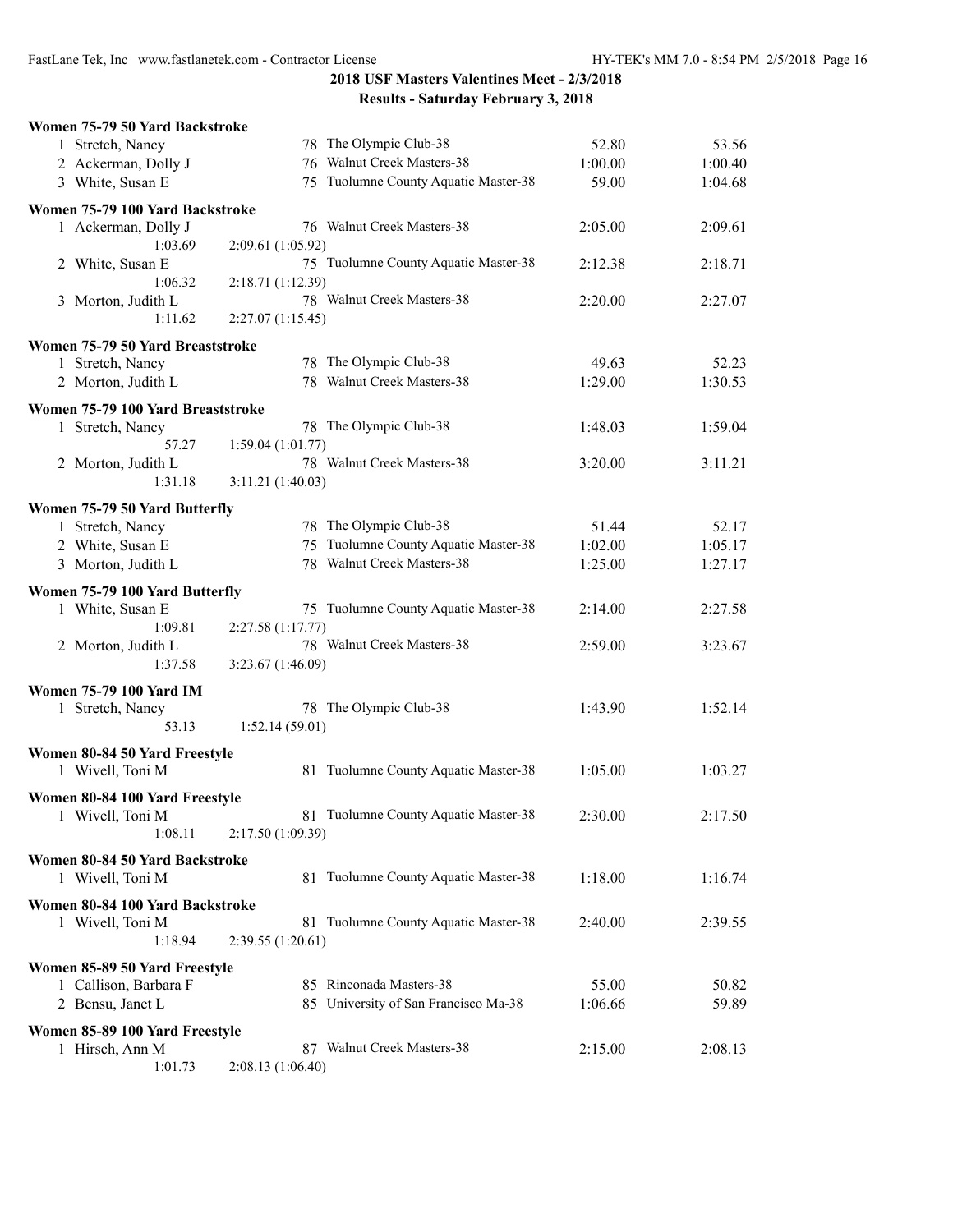| (Women 85-89 100 Yard Freestyle)  |                                                           |         |         |
|-----------------------------------|-----------------------------------------------------------|---------|---------|
| 2 Bensu, Janet L<br>1:02.89       | 85 University of San Francisco Ma-38<br>2:09.77 (1:06.88) | 2:20.10 | 2:09.77 |
| Women 85-89 50 Yard Backstroke    |                                                           |         |         |
| 1 Callison, Barbara F             | 85 Rinconada Masters-38                                   | 1:00.00 | 59.52   |
| 2 Hirsch, Ann M                   | 87 Walnut Creek Masters-38                                | 1:10.00 | 1:03.97 |
|                                   |                                                           |         |         |
| Women 85-89 50 Yard Breaststroke  | 85 Rinconada Masters-38                                   |         |         |
| 1 Callison, Barbara F             | 87 Walnut Creek Masters-38                                | 1:05.00 | 1:04.02 |
| 2 Hirsch, Ann M                   |                                                           | 1:10.00 | 1:06.20 |
| Women 85-89 100 Yard Breaststroke |                                                           |         |         |
| 1 Hirsch, Ann M                   | 87 Walnut Creek Masters-38                                | 2:25.00 | 2:22.45 |
| 1:09.70                           | 2:22.45 (1:12.75)                                         |         |         |
| Women 85-89 50 Yard Butterfly     |                                                           |         |         |
| 1 Callison, Barbara F             | 85 Rinconada Masters-38                                   | 1:00.00 | 1:03.60 |
|                                   |                                                           |         |         |
| Men 18-24 50 Yard Freestyle       | 23 University of San Francisco Ma-38                      |         |         |
| 1 Brilhante, Andre                | 23 University of San Francisco Ma-38                      | 21.50   | 22.04   |
| 2 Vu, Erin K                      |                                                           | 26.00   | 25.49   |
| 3 Wreaks, Francis B               | 20 Uc38-38                                                | 30.00   | 26.25   |
| 4 Antonellis, Gaetano             | 21 Cal Maritime Academy Masters-38                        | 24.16   | 30.30   |
| 5 McNamara, Ryan P                | 18 University of San Francisco Ma-38                      | 1:00.00 | 30.88   |
| 6 Chu, Christopher A              | 18 University of San Francisco Ma-38                      | 1:00.00 | 34.16   |
| Men 18-24 100 Yard Freestyle      |                                                           |         |         |
| 1 Antonellis, Gaetano             | 21 Cal Maritime Academy Masters-38                        | 53.53   | 54.70   |
| 26.21                             | 54.70 (28.49)                                             |         |         |
| Saavedra, Robert<br>2             | 19 University of San Francisco Ma-38                      | 1:00.00 | 56.40   |
| 26.62                             | 56.40 (29.78)                                             |         |         |
| Prim, Jeremy K<br>3               | 23 Davis Aquatic Masters-38                               | 55.51   | 57.53   |
| 27.28                             | 57.53 (30.25)                                             |         |         |
| Samet, Mark R<br>4                | 22 San Francisco Tsunami Masters-38                       | NT      | 57.54   |
| 27.57                             | 57.54 (29.97)                                             |         |         |
| Vu, Erin K<br>5                   | 23 University of San Francisco Ma-38                      | 1:00.00 | 57.65   |
| 27.62                             | 57.65 (30.03)                                             |         |         |
| 6 Liberman, David                 | 24 University of San Francisco Ma-38                      | 58.00   | 59.75   |
| 26.95                             | 59.75 (32.80)                                             |         |         |
| 7 Wreaks, Francis B               | 20 Uc38-38                                                | 1:02.00 | 1:00.76 |
| 28.03                             | 1:00.76(32.73)                                            |         |         |
| 8 Martin, Noah                    | 23 Uc38-38                                                | 1:05.00 | 1:01.05 |
| 28.87                             | 1:01.05(32.18)                                            |         |         |
| Men 18-24 50 Yard Backstroke      |                                                           |         |         |
| 1 Mefford, Jake E                 | 23 Walnut Creek Masters-38                                | 30.03   | 27.01   |
| 2 Kassianik, Paul                 | University of San Francisco Ma-38<br>18                   | NT      | 29.65   |
| 3 Prim, Jeremy K                  | 23 Davis Aquatic Masters-38                               | 31.30   | 30.99   |
| 4 Wreaks, Francis B               | 20 Uc38-38                                                | 35.00   | 32.65   |
| 5 Vu, Erin K                      | 23 University of San Francisco Ma-38                      | 35.00   | 32.88   |
|                                   |                                                           |         |         |
| Men 18-24 100 Yard Backstroke     |                                                           |         |         |
| 1 Mefford, Jake E                 | 23 Walnut Creek Masters-38                                | 1:00.21 | 58.34   |
| 27.86                             | 58.34 (30.48)                                             |         |         |
| 2 Kassianik, Paul                 | 18 University of San Francisco Ma-38                      | 1:05.07 | 1:05.45 |
| 31.93                             | 1:05.45 (33.52)                                           |         |         |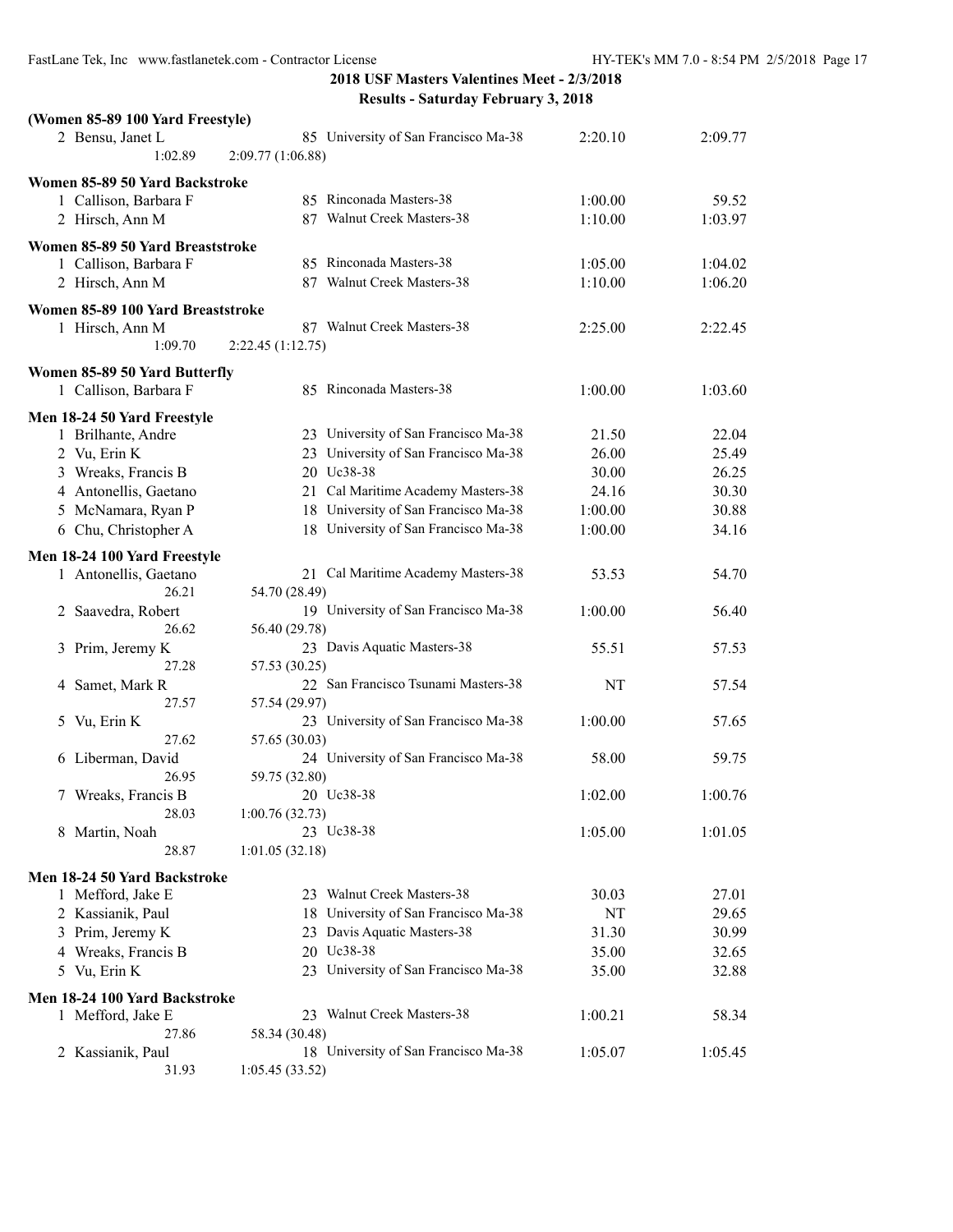| (Men 18-24 100 Yard Backstroke) |                                                        |         |         |
|---------------------------------|--------------------------------------------------------|---------|---------|
| 3 Saavedra, Robert              | 19 University of San Francisco Ma-38                   | 1:15.00 | 1:07.78 |
| 32.89                           | 1:07.78 (34.89)                                        |         |         |
| 4 Prim, Jeremy K                | 23 Davis Aquatic Masters-38                            | 1:05.39 | 1:09.13 |
| 33.51                           | 1:09.13(35.62)                                         |         |         |
| Men 18-24 50 Yard Breaststroke  |                                                        |         |         |
| 1 Antonellis, Gaetano           | 21 Cal Maritime Academy Masters-38                     | 29.50   | 29.80   |
| 2 Samet, Mark R                 | 22 San Francisco Tsunami Masters-38                    | NT      | 31.93   |
| 3 Liberman, David               | 24 University of San Francisco Ma-38                   | 30.00   | 33.20   |
| 4 McNamara, Ryan P              | 18 University of San Francisco Ma-38                   | 1:20.00 | 44.59   |
| 5 Chu, Christopher A            | 18 University of San Francisco Ma-38                   | 1:20.00 | 53.49   |
|                                 |                                                        |         |         |
| Men 18-24 100 Yard Breaststroke | 24 The Olympic Club-38                                 | 52.30   | 52.63   |
| 1 Prenot, Josh C<br>24.77       | 52.63 (27.86)                                          |         |         |
| 2 Ross, James E                 | 24 Stanford Masters Swimming-38                        | 1:00.00 | 1:03.85 |
| 3                               | 22 San Francisco Tsunami Masters-38                    | NT      | 1:11.36 |
| Samet, Mark R<br>33.70          |                                                        |         |         |
|                                 | 1:11.36(37.66)<br>24 University of San Francisco Ma-38 | 1:20.00 | 1:16.47 |
| 4 Liberman, David<br>34.52      |                                                        |         |         |
| --- Antonellis, Gaetano         | 1:16.47(41.95)<br>21 Cal Maritime Academy Masters-38   |         |         |
| 31.69                           | DQ (35.57)                                             | 1:03.92 | DQ      |
|                                 |                                                        |         |         |
| Men 18-24 50 Yard Butterfly     |                                                        |         |         |
| 1 Brilhante, Andre              | 23 University of San Francisco Ma-38                   | 23.50   | 23.78   |
| 2 Mefford, Jake E               | 23 Walnut Creek Masters-38                             | 30.67   | 26.70   |
| 3 Vu, Erin K                    | 23 University of San Francisco Ma-38                   | 27.00   | 27.41   |
| 4 Liberman, David               | 24 University of San Francisco Ma-38                   | 28.00   | 28.89   |
| Men 18-24 100 Yard Butterfly    |                                                        |         |         |
| 1 Mefford, Jake E               | 23 Walnut Creek Masters-38                             | 1:05.73 | 1:02.36 |
| 29.02                           | 1:02.36(33.34)                                         |         |         |
| 2 Vu, Erin K                    | 23 University of San Francisco Ma-38                   | 1:05.00 | 1:04.13 |
| 29.11                           | 1:04.13(35.02)                                         |         |         |
| Saavedra, Robert<br>3           | 19 University of San Francisco Ma-38                   | 1:20.00 | 1:04.66 |
| 29.18                           | 1:04.66(35.48)                                         |         |         |
|                                 |                                                        |         |         |
| <b>Men 18-24 100 Yard IM</b>    |                                                        |         |         |
| 1 Mefford, Jake E               | 23 Walnut Creek Masters-38                             | 1:07.19 | 1:02.16 |
| 27.91                           | 1:02.16(34.25)                                         |         |         |
| Samet, Mark R<br>2              | 22 San Francisco Tsunami Masters-38                    | NT      | 1:04.93 |
| 30.70                           | 1:04.93(34.23)                                         |         |         |
| 3 Liberman, David               | 24 University of San Francisco Ma-38                   | 1:05.00 | 1:08.25 |
| 31.50                           | 1:08.25(36.75)                                         |         |         |
| Men 25-29 50 Yard Freestyle     |                                                        |         |         |
| 1 Barnett, Cashel               | 26 Spare Time American River Mast-38                   | 25.00   | 22.61   |
| 2 Lamb, James B                 | 25 Santa Cruz Masters Aquatics-38                      | 23.28   | 23.81   |
| Singh, Jason J<br>3             | San Francisco Tsunami Masters-38<br>29                 | 24.13   | 24.15   |
| 4 Leber, Nathan                 | 25 University of San Francisco Ma-38                   | 25.19   | 25.53   |
| Ortiz, Enrique<br>5             | San Francisco Tsunami Masters-38<br>28                 | 31.00   | 26.59   |
| 6 Bardales, Christopher A       | San Francisco Tsunami Masters-38<br>27                 | 28.00   | 27.04   |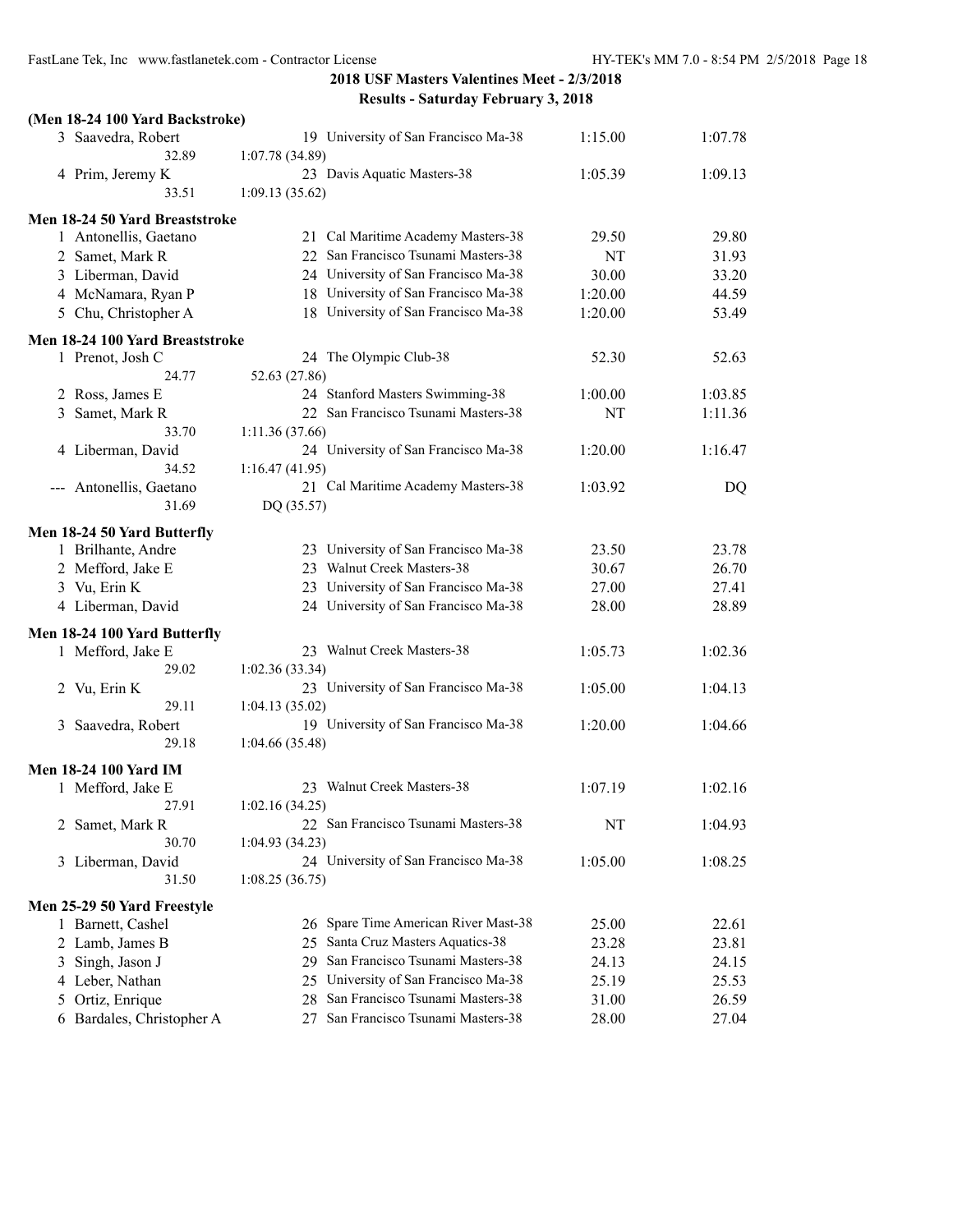|    | Men 25-29 100 Yard Freestyle                      |                                                      |                |                |
|----|---------------------------------------------------|------------------------------------------------------|----------------|----------------|
|    | 1 Ferguson, Kevin                                 | 27 The Olympic Club-38                               | 48.00          | 47.04          |
|    | 22.45                                             | 47.04 (24.59)                                        |                |                |
|    | 2 Hinshaw, Benjamin S                             | 26 The Olympic Club-38                               | 47.08          | 47.52          |
|    | 22.79                                             | 47.52 (24.73)                                        |                |                |
| 3  | Scheid, Trevor R                                  | 28 The Olympic Club-38                               | 47.50          | 47.73          |
|    | 22.64                                             | 47.73 (25.09)                                        |                |                |
|    | 4 Babcock, Colin B                                | 25 The Olympic Club-38                               | 47.11          | 48.35          |
|    | 23.29                                             | 48.35 (25.06)                                        |                |                |
| 5  | Davis, Cole W                                     | 25 The Olympic Club-38                               | 49.00          | 48.73          |
|    | 22.91                                             | 48.73 (25.82)                                        |                |                |
| 6  | Trowbridge, Nicholas                              | 26 The Olympic Club-38                               | 47.72          | 49.27          |
|    | 23.51                                             | 49.27 (25.76)                                        |                |                |
| 7  | Barnett, Cashel                                   | 26 Spare Time American River Mast-38                 | 48.00          | 50.50          |
|    | 24.12                                             | 50.50 (26.38)                                        |                |                |
| 8  | Talmadge, Matthew S                               | 28 The Olympic Club-38                               | 51.00          | 51.95          |
|    | 24.76                                             | 51.95 (27.19)                                        |                |                |
| 9  | Casey, Aaron J<br>25.21                           | 29 The Olympic Club-38                               | 51.70          | 52.26          |
|    |                                                   | 52.26 (27.05)<br>29 San Francisco Tsunami Masters-38 |                |                |
| 10 | Singh, Jason J<br>25.18                           | 52.33 (27.15)                                        | 51.87          | 52.33          |
|    | 11 Leber, Nathan                                  | 25 University of San Francisco Ma-38                 | 54.15          | 54.06          |
|    | 26.10                                             | 54.06 (27.96)                                        |                |                |
|    | 12 Thomas, Michael R                              | 25 Tamalpais Aquatic Masters-38                      | 54.67          | 56.14          |
|    | 26.81                                             | 56.14 (29.33)                                        |                |                |
|    | 13 Lung, Leo                                      | 27 University of San Francisco Ma-38                 | 58.00          | 57.45          |
|    | 27.61                                             | 57.45 (29.84)                                        |                |                |
|    | 14 Lei, Xin                                       | 27 San Francisco Tsunami Masters-38                  | 59.00          | 1:01.30        |
|    | 29.71                                             | 1:01.30(31.59)                                       |                |                |
|    |                                                   |                                                      |                |                |
|    | Men 25-29 50 Yard Backstroke<br>1 Ferguson, Kevin | The Olympic Club-38<br>27                            | 25.00          | 24.55          |
|    | 2 Trowbridge, Nicholas                            | The Olympic Club-38<br>26                            | 23.86          | 24.62          |
|    | 3 Hurko, Matt                                     | The Olympic Club-38<br>26                            | 23.95          | 24.90          |
|    | 4 Koon, Nolan                                     | The Olympic Club-38<br>27                            | 25.00          | 24.91          |
| 5  | Babcock, Colin B                                  | The Olympic Club-38<br>25                            | 25.85          | 26.26          |
|    |                                                   | The Olympic Club-38<br>27                            |                |                |
|    | 6 Leopold, Jonathan C<br>7 Casey, Aaron J         | 29 The Olympic Club-38                               | 24.05<br>25.00 | 26.33<br>26.80 |
|    | 8 Davis, Cole W                                   | 25 The Olympic Club-38                               | 28.00          | 27.92          |
|    |                                                   | 28 The Olympic Club-38                               |                |                |
|    | 9 Ferrif, Nick L                                  | 25 University of San Francisco Ma-38                 | 27.00          | 28.34          |
|    | 10 Leber, Nathan                                  | San Francisco Tsunami Masters-38                     | 30.33          | 30.08          |
|    | 11 Bardales, Christopher A                        | 27                                                   | 32.00          | 32.04          |
|    | Men 25-29 100 Yard Backstroke                     |                                                      |                |                |
|    | 1 Singh, Jason J                                  | 29 San Francisco Tsunami Masters-38                  | 1:00.38        | 59.79          |
|    | 28.96                                             | 59.79 (30.83)                                        |                |                |
|    | 2 Thomas, Michael R                               | 25 Tamalpais Aquatic Masters-38                      | 1:03.01        | 1:05.72        |
|    | 32.28                                             | 1:05.72(33.44)                                       |                |                |
|    | Men 25-29 50 Yard Breaststroke                    |                                                      |                |                |
|    | 1 Korman, Matt D                                  | The Olympic Club-38<br>25.                           | 25.55          | 27.34          |
|    | 2 Lei, Xin                                        | San Francisco Tsunami Masters-38<br>27               | 32.00          | 33.07          |
|    | 3 Lung, Leo                                       | University of San Francisco Ma-38<br>27              | 31.00          | 33.57          |
|    | 4 Ortiz, Enrique                                  | 28 San Francisco Tsunami Masters-38                  | 37.00          | 35.48          |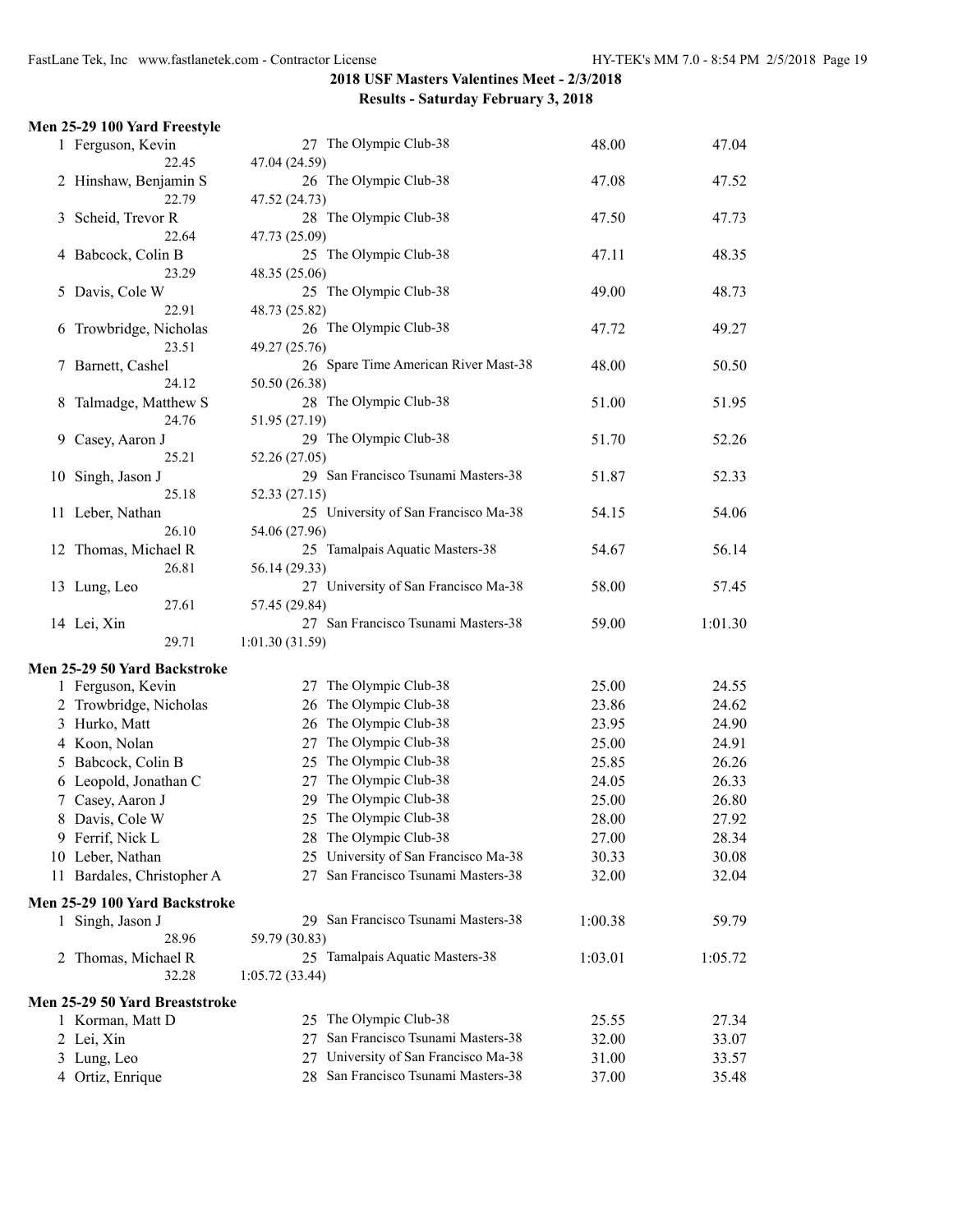|                                                                                                                                                                                                                                                                                                                                                                                              | 1 Koon, Nolan                | 27 The Olympic Club-38                  | 58.50   | 58.19   |
|----------------------------------------------------------------------------------------------------------------------------------------------------------------------------------------------------------------------------------------------------------------------------------------------------------------------------------------------------------------------------------------------|------------------------------|-----------------------------------------|---------|---------|
|                                                                                                                                                                                                                                                                                                                                                                                              | 27.10                        | 58.19 (31.09)                           |         |         |
|                                                                                                                                                                                                                                                                                                                                                                                              | 2 Babcock, Colin B           | 25 The Olympic Club-38                  | 54.07   | 58.48   |
|                                                                                                                                                                                                                                                                                                                                                                                              | 27.45                        | 58.48 (31.03)                           |         |         |
|                                                                                                                                                                                                                                                                                                                                                                                              | 3 Korman, Matt D             | 25 The Olympic Club-38                  | 55.55   | 59.07   |
|                                                                                                                                                                                                                                                                                                                                                                                              | 27.57                        | 59.07 (31.50)                           |         |         |
|                                                                                                                                                                                                                                                                                                                                                                                              | 4 Leopold, Jonathan C        | 27 The Olympic Club-38                  | 58.51   | 59.29   |
|                                                                                                                                                                                                                                                                                                                                                                                              | 27.94                        | 59.29 (31.35)                           |         |         |
| 5                                                                                                                                                                                                                                                                                                                                                                                            | Ferrif, Nick L               | 28 The Olympic Club-38                  | 59.00   | 1:01.19 |
|                                                                                                                                                                                                                                                                                                                                                                                              | 29.03                        | 1:01.19(32.16)                          |         |         |
|                                                                                                                                                                                                                                                                                                                                                                                              | 6 Ferguson, Kevin            | 27 The Olympic Club-38                  | 1:02.00 | 1:01.66 |
|                                                                                                                                                                                                                                                                                                                                                                                              | 28.65                        | 1:01.66(33.01)                          |         |         |
| Τ                                                                                                                                                                                                                                                                                                                                                                                            | Thomas, Michael R            | 25 Tamalpais Aquatic Masters-38         | 1:11.15 | 1:11.73 |
|                                                                                                                                                                                                                                                                                                                                                                                              | 34.02                        | 1:11.73 (37.71)                         |         |         |
|                                                                                                                                                                                                                                                                                                                                                                                              | 8 Lung, Leo                  | 27 University of San Francisco Ma-38    | 1:08.00 | 1:13.10 |
|                                                                                                                                                                                                                                                                                                                                                                                              | 9 Lei, Xin                   | 27 San Francisco Tsunami Masters-38     | 1:13.00 | 1:14.80 |
|                                                                                                                                                                                                                                                                                                                                                                                              | 34.92                        | 1:14.80 (39.88)                         |         |         |
| $\frac{1}{2} \frac{1}{2} \frac{1}{2} \frac{1}{2} \frac{1}{2} \frac{1}{2} \frac{1}{2} \frac{1}{2} \frac{1}{2} \frac{1}{2} \frac{1}{2} \frac{1}{2} \frac{1}{2} \frac{1}{2} \frac{1}{2} \frac{1}{2} \frac{1}{2} \frac{1}{2} \frac{1}{2} \frac{1}{2} \frac{1}{2} \frac{1}{2} \frac{1}{2} \frac{1}{2} \frac{1}{2} \frac{1}{2} \frac{1}{2} \frac{1}{2} \frac{1}{2} \frac{1}{2} \frac{1}{2} \frac{$ | Trowbridge, Nicholas         | 26 The Olympic Club-38                  | 1:03.75 | DQ      |
|                                                                                                                                                                                                                                                                                                                                                                                              | 33.37                        | DQ (37.13)                              |         |         |
|                                                                                                                                                                                                                                                                                                                                                                                              | Men 25-29 50 Yard Butterfly  |                                         |         |         |
|                                                                                                                                                                                                                                                                                                                                                                                              | 1 Ferguson, Kevin            | 27 The Olympic Club-38                  | 25.00   | 23.79   |
|                                                                                                                                                                                                                                                                                                                                                                                              | 2 Hurko, Matt                | The Olympic Club-38<br>26               | 23.56   | 23.81   |
|                                                                                                                                                                                                                                                                                                                                                                                              | 3 Koon, Nolan                | The Olympic Club-38<br>27               | 23.50   | 23.86   |
|                                                                                                                                                                                                                                                                                                                                                                                              | 4 Babcock, Colin B           | The Olympic Club-38<br>25               | 23.53   | 24.00   |
|                                                                                                                                                                                                                                                                                                                                                                                              | 5 Davis, Cole W              | The Olympic Club-38<br>25               | 24.50   | 24.31   |
|                                                                                                                                                                                                                                                                                                                                                                                              | 6 Leopold, Jonathan C        | The Olympic Club-38<br>27               | 24.07   | 24.35   |
|                                                                                                                                                                                                                                                                                                                                                                                              | 7 Hinshaw, Benjamin S        | The Olympic Club-38<br>26               | 23.80   | 24.50   |
| 8                                                                                                                                                                                                                                                                                                                                                                                            | Ferrif, Nick L               | The Olympic Club-38<br>28               | 24.00   | 24.77   |
|                                                                                                                                                                                                                                                                                                                                                                                              | Trowbridge, Nicholas         | The Olympic Club-38<br>26               | 24.15   | 24.85   |
| 9                                                                                                                                                                                                                                                                                                                                                                                            |                              | The Olympic Club-38<br>29               |         |         |
| 10                                                                                                                                                                                                                                                                                                                                                                                           | Casey, Aaron J               |                                         | 23.80   | 25.45   |
|                                                                                                                                                                                                                                                                                                                                                                                              | 11 Barnett, Cashel           | Spare Time American River Mast-38<br>26 | 32.00   | 25.54   |
|                                                                                                                                                                                                                                                                                                                                                                                              | 12 Lamb, James B             | Santa Cruz Masters Aquatics-38<br>25    | 26.00   | 25.62   |
|                                                                                                                                                                                                                                                                                                                                                                                              | 13 Foster, Dana              | The Olympic Club-38<br>28               | 25.00   | 25.68   |
| 14                                                                                                                                                                                                                                                                                                                                                                                           | Talmadge, Matthew S          | The Olympic Club-38<br>28               | 24.54   | 25.81   |
|                                                                                                                                                                                                                                                                                                                                                                                              | 15 Leber, Nathan             | 25 University of San Francisco Ma-38    | 30.66   | 28.72   |
|                                                                                                                                                                                                                                                                                                                                                                                              | 16 Bardales, Christopher A   | San Francisco Tsunami Masters-38<br>27  | 32.00   | 30.14   |
|                                                                                                                                                                                                                                                                                                                                                                                              | 17 Ortiz, Enrique            | San Francisco Tsunami Masters-38<br>28  | 35.00   | 30.53   |
|                                                                                                                                                                                                                                                                                                                                                                                              | Men 25-29 100 Yard Butterfly |                                         |         |         |
|                                                                                                                                                                                                                                                                                                                                                                                              | 1 Scheid, Trevor R           | 28 The Olympic Club-38                  | 51.07   | 52.17   |
|                                                                                                                                                                                                                                                                                                                                                                                              | 24.11                        | 52.17 (28.06)                           |         |         |
|                                                                                                                                                                                                                                                                                                                                                                                              | 2 Lamb, James B              | 25 Santa Cruz Masters Aquatics-38       | 56.00   | 55.50   |
|                                                                                                                                                                                                                                                                                                                                                                                              | 26.04                        | 55.50 (29.46)                           |         |         |
| 3                                                                                                                                                                                                                                                                                                                                                                                            | Thomas, Michael R            | 25 Tamalpais Aquatic Masters-38         | 58.19   | 59.95   |
|                                                                                                                                                                                                                                                                                                                                                                                              | 28.02                        | 59.95 (31.93)                           |         |         |
|                                                                                                                                                                                                                                                                                                                                                                                              | <b>Men 25-29 100 Yard IM</b> |                                         |         |         |
|                                                                                                                                                                                                                                                                                                                                                                                              | 1 Barnett, Cashel            | 26 Spare Time American River Mast-38    | 1:05.00 | 59.10   |
|                                                                                                                                                                                                                                                                                                                                                                                              | 27.87                        | 59.10 (31.23)                           |         |         |
| 2                                                                                                                                                                                                                                                                                                                                                                                            | Singh, Jason J               | 29 San Francisco Tsunami Masters-38     | 1:00.17 | 59.41   |
|                                                                                                                                                                                                                                                                                                                                                                                              | 27.43                        | 59.41 (31.98)                           |         |         |
| 3                                                                                                                                                                                                                                                                                                                                                                                            | Thomas, Michael R            | 25 Tamalpais Aquatic Masters-38         | 1:01.02 | 1:03.31 |
|                                                                                                                                                                                                                                                                                                                                                                                              | 29.39                        | 1:03.31 (33.92)                         |         |         |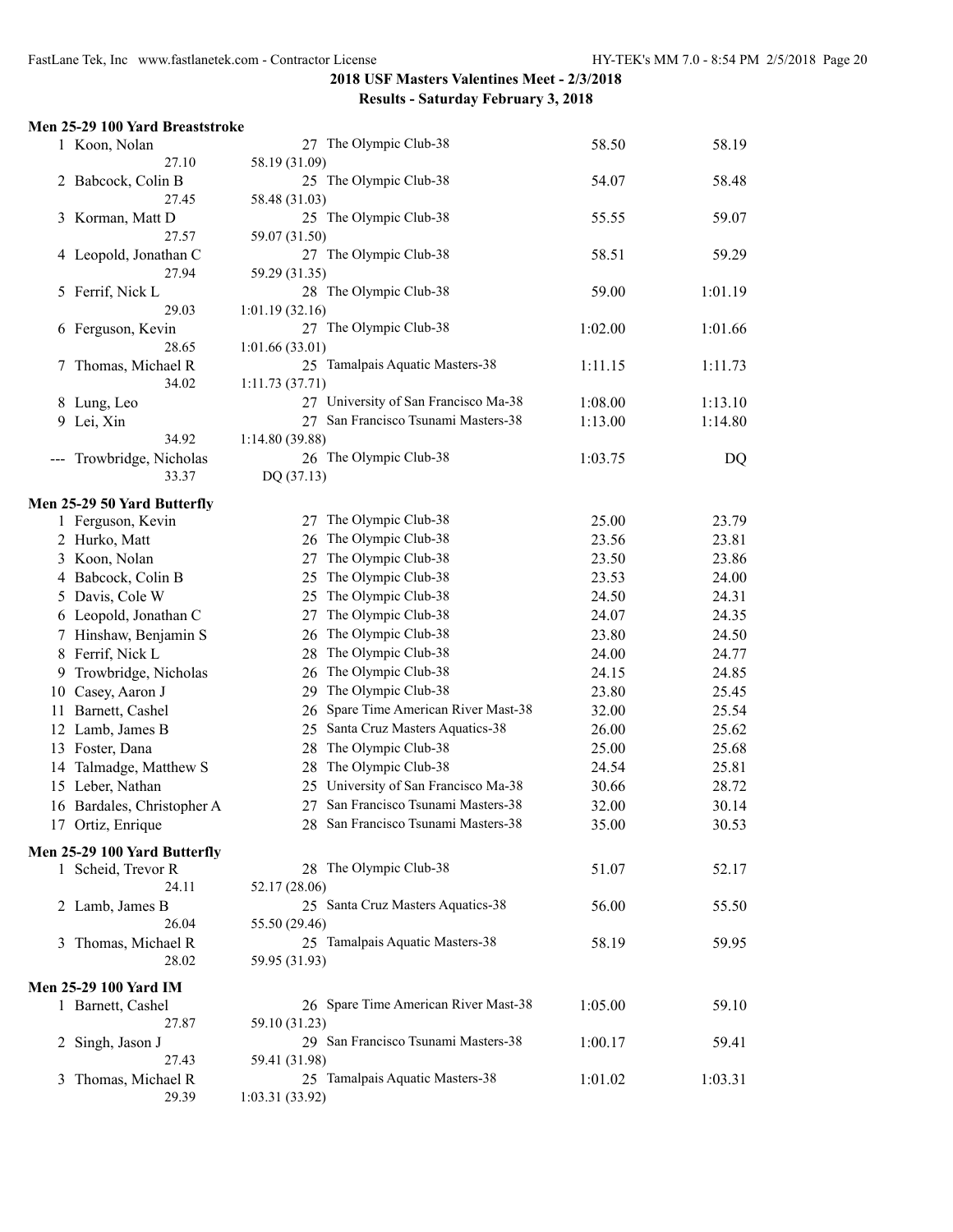| (Men 25-29 100 Yard IM)                                                                                                                                                                                                                                                                                                                                                                                         |                                                        |         |         |
|-----------------------------------------------------------------------------------------------------------------------------------------------------------------------------------------------------------------------------------------------------------------------------------------------------------------------------------------------------------------------------------------------------------------|--------------------------------------------------------|---------|---------|
| 4 Leber, Nathan<br>29.72                                                                                                                                                                                                                                                                                                                                                                                        | 25 University of San Francisco Ma-38<br>1:05.43(35.71) | 1:10.00 | 1:05.43 |
| 5 Ortiz, Enrique                                                                                                                                                                                                                                                                                                                                                                                                | 28 San Francisco Tsunami Masters-38                    | 1:12.00 | 1:07.88 |
| 33.05                                                                                                                                                                                                                                                                                                                                                                                                           | 1:07.88(34.83)                                         |         |         |
| Men 30-34 50 Yard Freestyle                                                                                                                                                                                                                                                                                                                                                                                     |                                                        |         |         |
| 1 Coughlan, Conor F                                                                                                                                                                                                                                                                                                                                                                                             | 34 South End Rowing Club-38                            | 24.00   | 23.75   |
| 2 Song, Jimmy                                                                                                                                                                                                                                                                                                                                                                                                   | 34 Marcia's Enthusiastic Masters-38                    | 29.41   | 27.88   |
| 3 Villa, Andrew M                                                                                                                                                                                                                                                                                                                                                                                               | 31 Uc38-38                                             | 31.00   | 29.07   |
| 4 Swafford, David                                                                                                                                                                                                                                                                                                                                                                                               | 32 Cal Aquatic Masters-38                              | 34.10   | 33.67   |
| 5 Ghazi-Moradi, Amir                                                                                                                                                                                                                                                                                                                                                                                            | 33 Santa Rosa Masters-38                               | 35.00   | 36.36   |
| Men 30-34 100 Yard Freestyle                                                                                                                                                                                                                                                                                                                                                                                    |                                                        |         |         |
| 1 Gans, Egan                                                                                                                                                                                                                                                                                                                                                                                                    | 31 The Olympic Club-38                                 | 50.04   | 51.46   |
| 24.24                                                                                                                                                                                                                                                                                                                                                                                                           | 51.46 (27.22)                                          |         |         |
| Coughlan, Conor F<br>2                                                                                                                                                                                                                                                                                                                                                                                          | 34 South End Rowing Club-38                            | 56.00   | 53.94   |
| 25.15                                                                                                                                                                                                                                                                                                                                                                                                           | 53.94 (28.79)                                          |         |         |
| Law, David<br>3                                                                                                                                                                                                                                                                                                                                                                                                 | 32 Manatee Aquatic Masters Inc-38                      | 55.14   | 55.83   |
| 26.07                                                                                                                                                                                                                                                                                                                                                                                                           | 55.83 (29.76)                                          |         |         |
| 4 Pereira, Eduardo                                                                                                                                                                                                                                                                                                                                                                                              | 32 Mountain View Masters-38                            | 57.38   | 56.12   |
| 27.58                                                                                                                                                                                                                                                                                                                                                                                                           | 56.12 (28.54)                                          |         |         |
| Song, Jimmy<br>5<br>29.47                                                                                                                                                                                                                                                                                                                                                                                       | 34 Marcia's Enthusiastic Masters-38<br>1:00.23(30.76)  | 1:02.54 | 1:00.23 |
| Villa, Andrew M                                                                                                                                                                                                                                                                                                                                                                                                 | 31 Uc38-38                                             | 1:12.00 | 1:08.31 |
| 6<br>32.32                                                                                                                                                                                                                                                                                                                                                                                                      | 1:08.31(35.99)                                         |         |         |
| Swafford, David<br>7                                                                                                                                                                                                                                                                                                                                                                                            | 32 Cal Aquatic Masters-38                              | 1:13.85 | 1:12.25 |
| 35.48                                                                                                                                                                                                                                                                                                                                                                                                           | 1:12.25(36.77)                                         |         |         |
| Ghazi-Moradi, Amir<br>8                                                                                                                                                                                                                                                                                                                                                                                         | 33 Santa Rosa Masters-38                               | 1:34.00 | 1:28.57 |
| 42.14                                                                                                                                                                                                                                                                                                                                                                                                           | 1:28.57(46.43)                                         |         |         |
| Men 30-34 50 Yard Backstroke                                                                                                                                                                                                                                                                                                                                                                                    |                                                        |         |         |
| 1 Pereira, Eduardo                                                                                                                                                                                                                                                                                                                                                                                              | 32 Mountain View Masters-38                            | 30.52   | 29.58   |
| 2 Hummel, Tyler K                                                                                                                                                                                                                                                                                                                                                                                               | 30 Swymnut Masters-38                                  | 39.33   | 40.50   |
| 3 Ghazi-Moradi, Amir                                                                                                                                                                                                                                                                                                                                                                                            | 33 Santa Rosa Masters-38                               | 47.00   | 50.46   |
| Men 30-34 100 Yard Backstroke                                                                                                                                                                                                                                                                                                                                                                                   |                                                        |         |         |
| 1 Pereira, Eduardo                                                                                                                                                                                                                                                                                                                                                                                              | 32 Mountain View Masters-38                            | 1:06.50 | 1:04.86 |
| 2 Law, David                                                                                                                                                                                                                                                                                                                                                                                                    | 32 Manatee Aquatic Masters Inc-38                      | 1:18.98 | 1:13.77 |
| 34.62                                                                                                                                                                                                                                                                                                                                                                                                           | 1:13.77(39.15)                                         |         |         |
| Men 30-34 50 Yard Breaststroke                                                                                                                                                                                                                                                                                                                                                                                  |                                                        |         |         |
| 1 Song, Jimmy                                                                                                                                                                                                                                                                                                                                                                                                   | 34 Marcia's Enthusiastic Masters-38                    | 33.66   | 33.35   |
| 2 Hummel, Tyler K                                                                                                                                                                                                                                                                                                                                                                                               | 30 Swymnut Masters-38                                  | 36.59   | 35.29   |
| 3 Pereira, Eduardo                                                                                                                                                                                                                                                                                                                                                                                              | 32 Mountain View Masters-38                            | 34.20   | 36.01   |
| 4 Villa, Andrew M                                                                                                                                                                                                                                                                                                                                                                                               | 31 Uc38-38                                             | 50.13   | 39.10   |
| 5 Ghazi-Moradi, Amir                                                                                                                                                                                                                                                                                                                                                                                            | 33 Santa Rosa Masters-38                               | 49.00   | 53.59   |
| Swafford, David<br>$\frac{1}{2} \frac{1}{2} \frac{1}{2} \frac{1}{2} \frac{1}{2} \frac{1}{2} \frac{1}{2} \frac{1}{2} \frac{1}{2} \frac{1}{2} \frac{1}{2} \frac{1}{2} \frac{1}{2} \frac{1}{2} \frac{1}{2} \frac{1}{2} \frac{1}{2} \frac{1}{2} \frac{1}{2} \frac{1}{2} \frac{1}{2} \frac{1}{2} \frac{1}{2} \frac{1}{2} \frac{1}{2} \frac{1}{2} \frac{1}{2} \frac{1}{2} \frac{1}{2} \frac{1}{2} \frac{1}{2} \frac{$ | 32 Cal Aquatic Masters-38                              | NT      | DQ      |
| Men 30-34 100 Yard Breaststroke                                                                                                                                                                                                                                                                                                                                                                                 |                                                        |         |         |
| 1 Law, David                                                                                                                                                                                                                                                                                                                                                                                                    | 32 Manatee Aquatic Masters Inc-38                      | 1:10.59 | 1:10.82 |
| 33.39                                                                                                                                                                                                                                                                                                                                                                                                           | 1:10.82(37.43)                                         |         |         |
| Song, Jimmy<br>2                                                                                                                                                                                                                                                                                                                                                                                                | 34 Marcia's Enthusiastic Masters-38                    | 1:14.06 | 1:12.75 |
| 34.81                                                                                                                                                                                                                                                                                                                                                                                                           | 1:12.75(37.94)                                         |         |         |
| Gans, Egan<br>$\qquad \qquad - -$                                                                                                                                                                                                                                                                                                                                                                               | 31 The Olympic Club-38                                 | 58.00   | DQ      |
| 29.52                                                                                                                                                                                                                                                                                                                                                                                                           | DQ (32.85)                                             |         |         |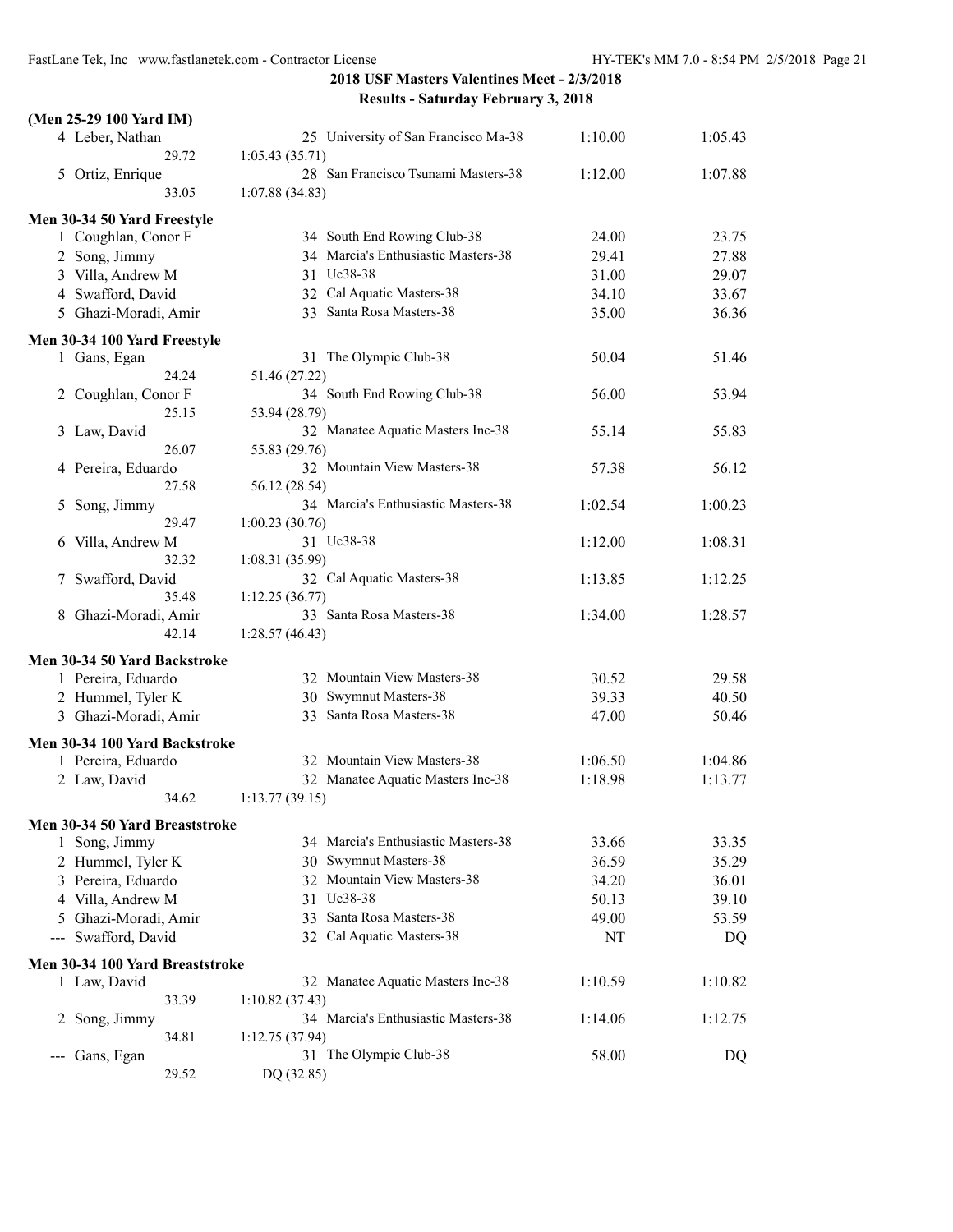| Men 30-34 50 Yard Butterfly   |                                      |         |         |
|-------------------------------|--------------------------------------|---------|---------|
| 1 Gans, Egan                  | 31 The Olympic Club-38               | 23.99   | 25.35   |
| Men 30-34 100 Yard Butterfly  |                                      |         |         |
| 1 Pereira, Eduardo            | 32 Mountain View Masters-38          | 1:05.50 | 1:02.53 |
| 29.80                         | 1:02.53(32.73)                       |         |         |
| 2 Law, David                  | 32 Manatee Aquatic Masters Inc-38    | 1:05.63 | 1:07.60 |
| 31.82                         | 1:07.60(35.78)                       |         |         |
| <b>Men 30-34 100 Yard IM</b>  |                                      |         |         |
| 1 Coughlan, Conor F           | 34 South End Rowing Club-38          | 1:05.00 | 1:03.60 |
| 30.16                         | 1:03.60(33.44)                       |         |         |
| 2 Song, Jimmy                 | 34 Marcia's Enthusiastic Masters-38  | 1:13.62 | 1:11.30 |
| 36.20                         | 1:11.30(35.10)                       |         |         |
| Men 35-39 50 Yard Freestyle   |                                      |         |         |
| 1 Samotyj, John               | 36 University of San Francisco Ma-38 | 23.50   | 23.13   |
| 2 Dunlap, Ryan                | 35 Manatee Aquatic Masters Inc-38    | 26.00   | 24.89   |
| 3 Reid, Justin R              | 35 Google Masters Swimming-38        | 27.55   | 25.15   |
| 4 Tofanelli, Chris J          | 36 Club Hot Tub-38                   | 28.00   | 27.23   |
| 5 Phung, Robert               | 37 CoastSide Tiger Sharks-38         | 50.00   | 33.25   |
| 6 Perrone, Paul J             | 35 Club Hot Tub-38                   | 45.00   | 36.85   |
| 7 Wang, Hai H                 | 38 Uc38-38                           | 1:07.00 | 53.09   |
| Men 35-39 100 Yard Freestyle  |                                      |         |         |
| 1 Kerekjarto, Tamas           | 38 Club Hot Tub-38                   | 46.30   | 45.59   |
| 21.73                         | 45.59 (23.86)                        |         |         |
| 2 Samotyj, John               | 36 University of San Francisco Ma-38 | 55.00   | 51.99   |
| 24.81                         | 51.99 (27.18)                        |         |         |
| Gawlick, Craig<br>3           | 36 Mountain View Masters-38          | 52.79   | 52.83   |
| 25.38                         | 52.83 (27.45)                        |         |         |
| 4 Roper, Matt                 | 36 Davis Aquatic Masters-38          | 53.09   | 52.97   |
| 25.31                         | 52.97 (27.66)                        |         |         |
| Dunlap, Ryan<br>5             | 35 Manatee Aquatic Masters Inc-38    | 55.50   | 53.70   |
| 25.64                         | 53.70 (28.06)                        |         |         |
| 6 Winfield, Matthew           | 36 San Francisco Tsunami Masters-38  | 1:00.00 | 57.04   |
| 26.81                         | 57.04 (30.23)                        |         |         |
| 7 Reid, Justin R              | 35 Google Masters Swimming-38        | 58.55   | 57.08   |
| 27.04                         | 57.08 (30.04)                        |         |         |
| Tofanelli, Chris J<br>8       | 36 Club Hot Tub-38                   | 59.00   | 58.99   |
| 28.03                         | 58.99 (30.96)                        |         |         |
| 9 Waterson, Kevin             | 38 Davis Aquatic Masters-38          | 59.85   | 1:00.35 |
| 28.51                         | 1:00.35(31.84)                       |         |         |
| 10 Bucy, John S               | 39 University of San Francisco Ma-38 | 1:10.00 | 1:06.34 |
| 31.99                         | 1:06.34(34.35)                       |         |         |
| 11 Perrone, Paul J            | 35 Club Hot Tub-38                   | 1:45.00 | 1:24.88 |
| 40.01                         | 1:24.88(44.87)                       |         |         |
| Men 35-39 50 Yard Backstroke  |                                      |         |         |
| 1 Mustiazza, Oleg             | 39 San Mateo Masters-38              | 40.00   | 40.04   |
| Men 35-39 100 Yard Backstroke |                                      |         |         |
| 1 Roper, Matt                 | 36 Davis Aquatic Masters-38          | 1:00.18 | 1:00.43 |
| 29.41                         | 1:00.43(31.02)                       |         |         |
| Waterson, Kevin<br>2          | 38 Davis Aquatic Masters-38          | 1:06.56 | 1:08.30 |
| 33.77                         | 1:08.30(34.53)                       |         |         |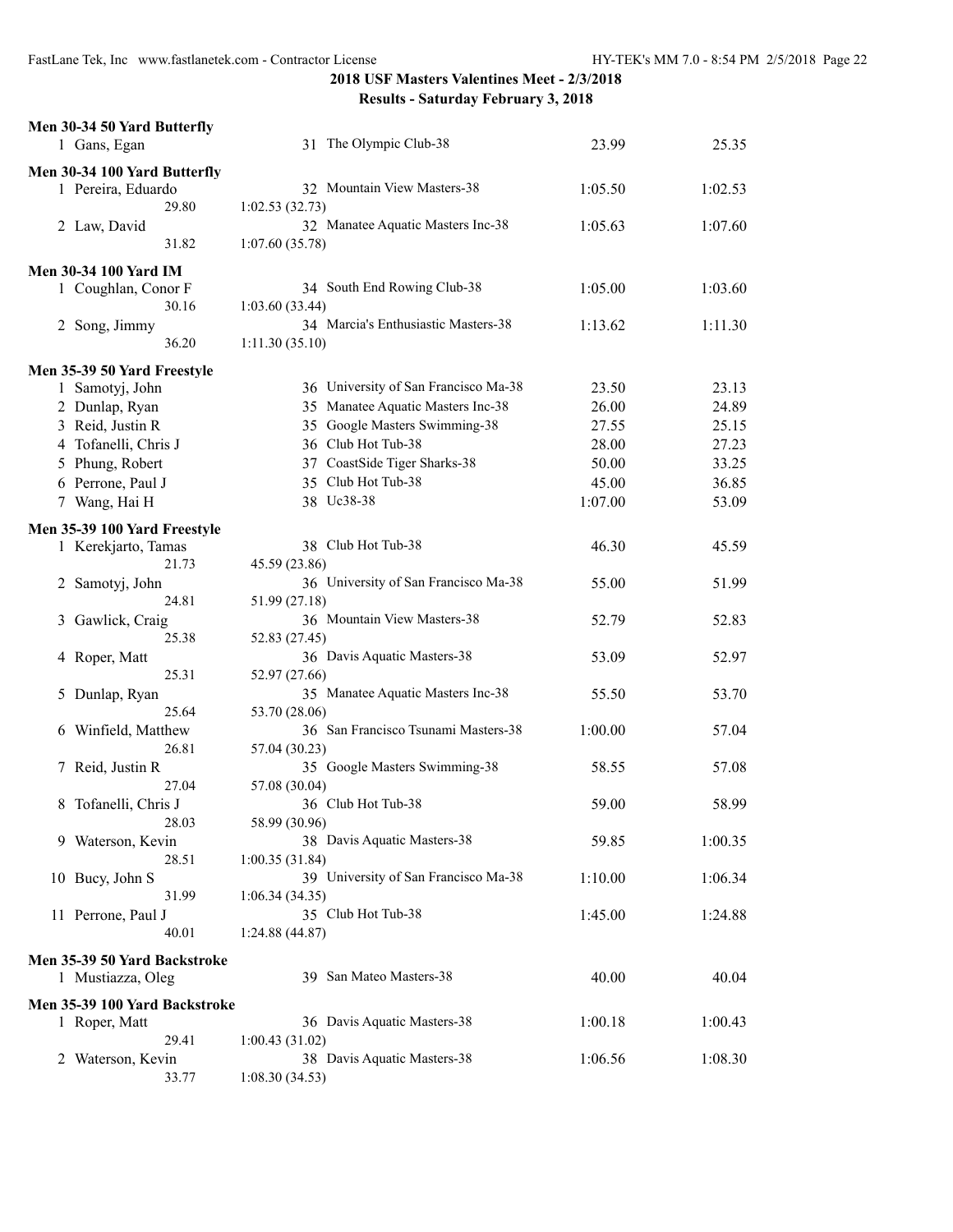| Men 35-39 50 Yard Breaststroke  |                                      |         |         |
|---------------------------------|--------------------------------------|---------|---------|
| 1 Winfield, Matthew             | 36 San Francisco Tsunami Masters-38  | 31.50   | 30.91   |
| 2 Daene, Markus                 | Tri Valley Masters-38<br>38          | 32.50   | 31.84   |
| 3 Mustiazza, Oleg               | 39 San Mateo Masters-38              | 40.00   | 38.96   |
|                                 |                                      |         |         |
| Men 35-39 100 Yard Breaststroke |                                      |         |         |
| 1 Winfield, Matthew             | 36 San Francisco Tsunami Masters-38  | 1:11.50 | 1:07.70 |
| 31.92                           | 1:07.70(35.78)                       |         |         |
| 2 Daene, Markus                 | 38 Tri Valley Masters-38             | 1:09.30 | 1:07.77 |
| 32.19                           | 1:07.77 (35.58)                      |         |         |
| 3 Ip, Eric J                    | 37 Uc38-38                           | 1:08.45 | 1:07.80 |
| 32.56                           | 1:07.80 (35.24)                      |         |         |
| 4 Gawlick, Craig                | 36 Mountain View Masters-38          | 1:07.10 | 1:10.03 |
| 34.01                           | 1:10.03(36.02)                       |         |         |
| 5 Roper, Matt                   | 36 Davis Aquatic Masters-38          | 1:09.05 | 1:10.48 |
| 32.40                           | 1:10.48(38.08)                       |         |         |
| 6 Waterson, Kevin               | 38 Davis Aquatic Masters-38          | 1:21.12 | 1:19.48 |
| 38.11                           | 1:19.48(41.37)                       |         |         |
|                                 |                                      |         |         |
| Men 35-39 50 Yard Butterfly     |                                      |         |         |
| 1 Kerekjarto, Tamas             | 38 Club Hot Tub-38                   | 23.40   | 23.12   |
| 2 Reid, Justin R                | 35 Google Masters Swimming-38        | 28.55   | 27.29   |
| 3 Ip, Eric J                    | 37 Uc38-38                           | 29.50   | 27.48   |
| 4 Dunlap, Ryan                  | 35 Manatee Aquatic Masters Inc-38    | 30.00   | 28.05   |
| *5 Daene, Markus                | 38 Tri Valley Masters-38             | 28.50   | 28.17   |
| *5 Tofanelli, Chris J           | 36 Club Hot Tub-38                   | 28.00   | 28.17   |
| 7 Bucy, John S                  | 39 University of San Francisco Ma-38 | 33.00   | 31.28   |
|                                 |                                      |         |         |
| 8 Mustiazza, Oleg               | 39 San Mateo Masters-38              | 40.00   | 35.52   |
| Men 35-39 100 Yard Butterfly    |                                      |         |         |
| 1 Kerekjarto, Tamas             | 38 Club Hot Tub-38                   | 49.72   | 50.15   |
| 23.70                           | 50.15 (26.45)                        |         |         |
| 2 Samotyj, John                 | 36 University of San Francisco Ma-38 | 1:00.00 | 57.85   |
| 26.63                           | 57.85 (31.22)                        |         |         |
| 3 Reid, Justin R                | 35 Google Masters Swimming-38        | 1:05.55 | 1:00.32 |
| 28.08                           | 1:00.32(32.24)                       |         |         |
|                                 |                                      | 1:00.12 | 1:01.04 |
| 4 Roper, Matt                   | 36 Davis Aquatic Masters-38          |         |         |
| 28.12                           | 1:01.04(32.92)                       |         |         |
| 5 Dunlap, Ryan                  | 35 Manatee Aquatic Masters Inc-38    | 1:05.00 | 1:03.46 |
| 29.50                           | 1:03.46(33.96)                       |         |         |
| 6 Daene, Markus                 | 38 Tri Valley Masters-38             | 1:04.30 | 1:03.56 |
| 29.30                           | 1:03.56(34.26)                       |         |         |
| Men 35-39 100 Yard IM           |                                      |         |         |
| 1 Roper, Matt                   | 36 Davis Aquatic Masters-38          | 1:01.34 | 59.78   |
| 27.38                           | 59.78 (32.40)                        |         |         |
|                                 |                                      |         |         |
| 2 Winfield, Matthew             | 36 San Francisco Tsunami Masters-38  | 1:07.50 | 1:02.71 |
| 29.28                           | 1:02.71(33.43)                       |         |         |
| 3 Daene, Markus                 | 38 Tri Valley Masters-38             | 1:05.00 | 1:03.61 |
| 29.88                           | 1:03.61(33.73)                       |         |         |
| 4 Waterson, Kevin               | 38 Davis Aquatic Masters-38          | 1:10.72 | 1:07.96 |
| 31.23                           | 1:07.96(36.73)                       |         |         |
| Men 40-44 50 Yard Freestyle     |                                      |         |         |
| 1 Boden, Alexander M            | 44 Manatee Aquatic Masters Inc-38    | 23.50   | 23.12   |
|                                 | 43 Temescal Aquatic Masters-38       | 26.75   | 27.73   |
| 2 Davidson, Jeremy S            |                                      |         |         |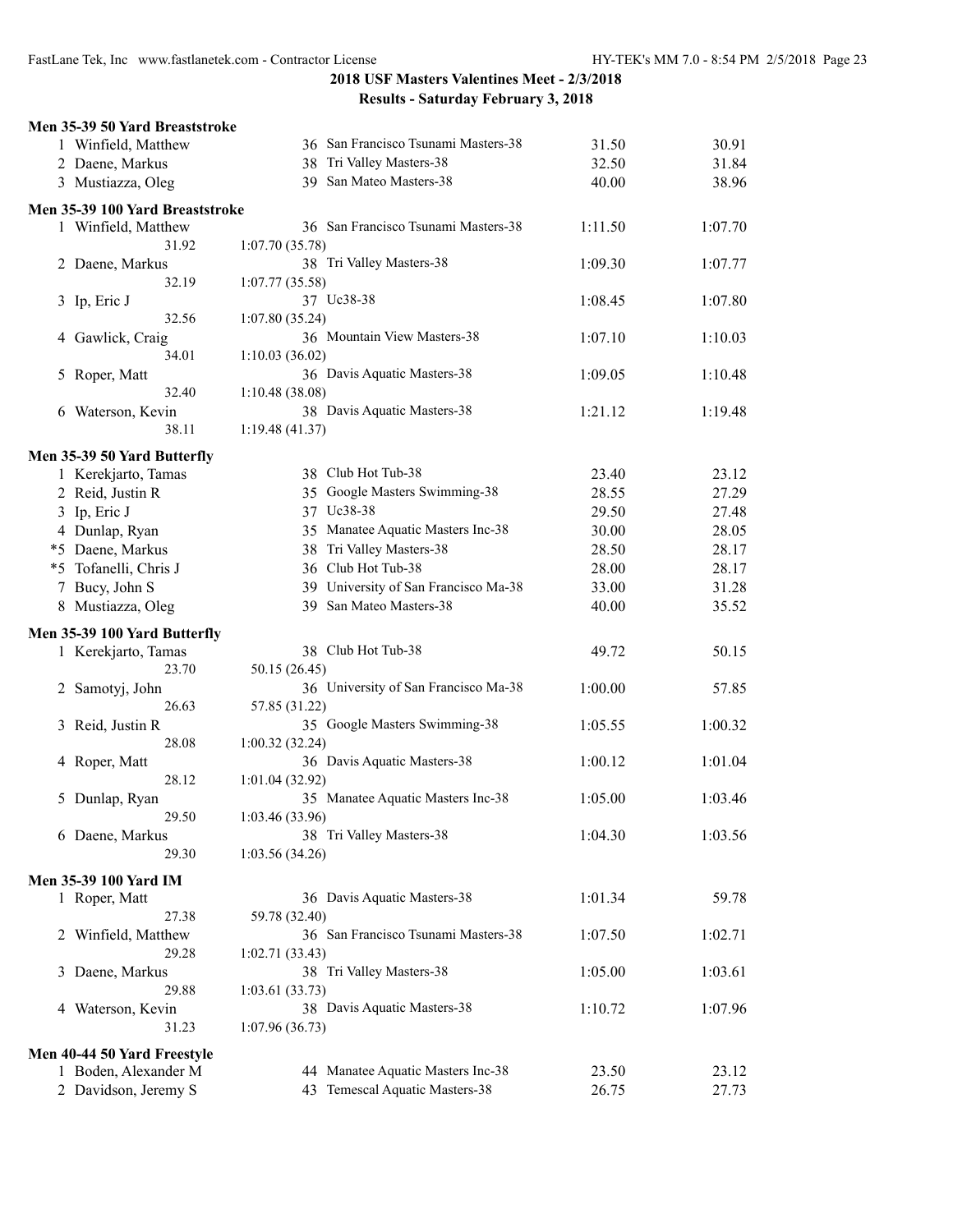| (Men 40-44 50 Yard Freestyle)                      |                                                                 |         |                |
|----------------------------------------------------|-----------------------------------------------------------------|---------|----------------|
| 3 Hamlin, Eli J                                    | 40 Santa Rosa Masters-38                                        | 30.00   | 28.76          |
| 4 Alipio, Julian                                   | 44 California Gold Masters-38                                   | 40.00   | 29.79          |
| 5 Lehnert, Ahren E                                 | 44 Marcia's Enthusiastic Masters-38                             | 30.47   | 29.86          |
| Men 40-44 100 Yard Freestyle                       |                                                                 |         |                |
| 1 Boden, Alexander M                               | 44 Manatee Aquatic Masters Inc-38                               | 55.50   | 52.27          |
| 25.08                                              | 52.27 (27.19)                                                   |         |                |
| 2 MacDonald, Todd O                                | 40 Spare Time American River Mast-38                            | 54.00   | 53.17          |
| 25.13                                              | 53.17 (28.04)                                                   |         |                |
| 3 Greene, Brett                                    | 40 Club Hot Tub-38                                              | 56.80   | 55.67          |
| 26.78                                              | 55.67 (28.89)                                                   |         |                |
| 4 Bentley, Orin W                                  | 40 Temescal Aquatic Masters-38                                  | 57.98   | 58.69          |
| 28.56                                              | 58.69 (30.13)                                                   |         |                |
| 5 Peterson, Mark E                                 | 42 Uc38-38                                                      | 1:10.00 | 1:02.20        |
| 29.28                                              | 1:02.20(32.92)                                                  |         |                |
| 6 Hamlin, Eli J                                    | 40 Santa Rosa Masters-38                                        | 1:04.30 | 1:03.16        |
| 31.25                                              | 1:03.16 (31.91)<br>42 Temescal Aquatic Masters-38               |         |                |
| 7 Kellenback, Michael<br>30.91                     |                                                                 | 1:05.00 | 1:04.44        |
|                                                    | 1:04.44(33.53)<br>44 Marcia's Enthusiastic Masters-38           | 1:08.00 | 1:06.33        |
| 8 Lehnert, Ahren E<br>32.93                        | 1:06.33(33.40)                                                  |         |                |
|                                                    |                                                                 |         |                |
| Men 40-44 50 Yard Backstroke                       |                                                                 |         |                |
| 1 Madigan, Joe D                                   | 44 Napa Valley Masters-38                                       | 27.00   | 28.26          |
| 2 Davidson, Jeremy S                               | 43 Temescal Aquatic Masters-38                                  | 33.59   | 34.54          |
| Men 40-44 100 Yard Backstroke                      |                                                                 |         |                |
| 1 Madigan, Joe D                                   | 44 Napa Valley Masters-38                                       | 1:02.00 | 1:02.23        |
| 30.76                                              | 1:02.23(31.47)                                                  |         |                |
| 2 Davidson, Jeremy S                               | 43 Temescal Aquatic Masters-38                                  | 1:13.32 | 1:13.64        |
| 36.62                                              | 1:13.64(37.02)                                                  |         |                |
| Men 40-44 50 Yard Breaststroke                     |                                                                 |         |                |
| 1 Menna, Greg                                      | 40 Davis Aquatic Masters-38                                     | 30.50   | 29.99          |
| 2 Boden, Alexander M                               | 44 Manatee Aquatic Masters Inc-38                               | 33.00   | 31.00          |
| 3 MacDonald, Todd O                                | 40 Spare Time American River Mast-38                            | 35.00   | 32.24          |
| 4 Muir, Scott                                      | 44 Davis Aquatic Masters-38                                     | 33.42   | 33.70          |
| 5 Lehnert, Ahren E                                 | 44 Marcia's Enthusiastic Masters-38                             | 41.48   | 37.86          |
| 6 Alipio, Julian                                   | 44 California Gold Masters-38                                   | 45.00   | 40.71          |
|                                                    |                                                                 |         |                |
| Men 40-44 100 Yard Breaststroke<br>1 Greene, Brett | 40 Club Hot Tub-38                                              | 1:16.21 | 1:17.16        |
| 36.47                                              | 1:17.16 (40.69)                                                 |         |                |
| 2 Kellenback, Michael                              | 42 Temescal Aquatic Masters-38                                  | 1:20.00 | 1:20.24        |
| 37.79                                              | 1:20.24(42.45)                                                  |         |                |
| 3 Lehnert, Ahren E                                 | 44 Marcia's Enthusiastic Masters-38                             | 1:32.46 | 1:24.69        |
| 40.36                                              | 1:24.69(44.33)                                                  |         |                |
|                                                    |                                                                 |         |                |
| Men 40-44 50 Yard Butterfly                        |                                                                 |         |                |
| 1 Boden, Alexander M<br>2 Hamlin, Eli J            | 44 Manatee Aquatic Masters Inc-38<br>40 Santa Rosa Masters-38   | 27.00   | 25.67<br>31.92 |
|                                                    | 43 Temescal Aquatic Masters-38                                  | 32.69   |                |
| 3 Davidson, Jeremy S                               |                                                                 | 31.53   | 32.79          |
| 4 Kellenback, Michael                              | 42 Temescal Aquatic Masters-38<br>44 California Gold Masters-38 | 35.00   | 33.33          |
| 5 Alipio, Julian                                   | 40 Davis Aquatic Masters-38                                     | 45.00   | 39.37          |
| Menna, Greg<br>$\qquad \qquad -$                   |                                                                 | 24.50   | DQ             |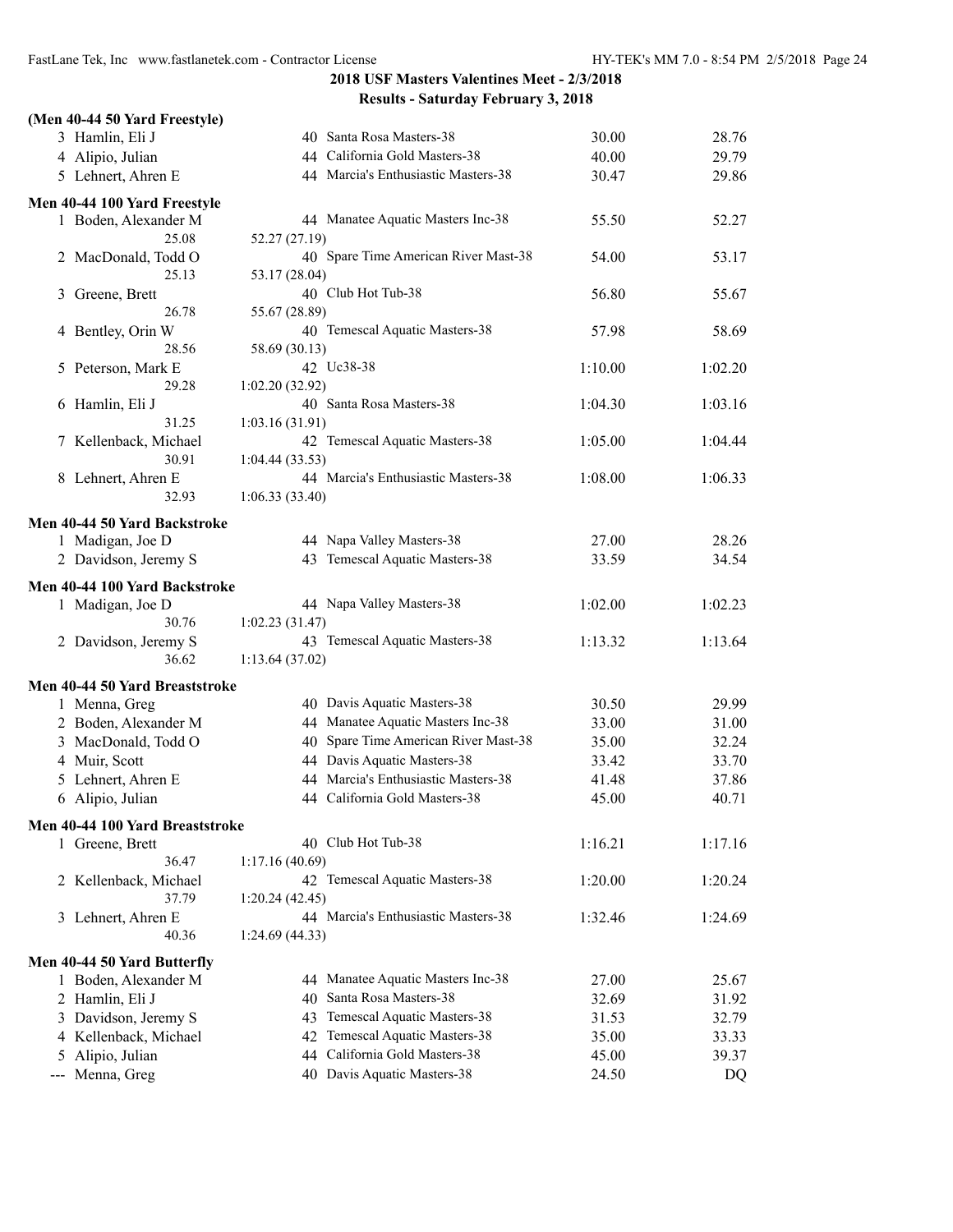| Men 40-44 100 Yard Butterfly                  |                                      |         |         |
|-----------------------------------------------|--------------------------------------|---------|---------|
| 1 Menna, Greg                                 | 40 Davis Aquatic Masters-38          | 56.50   | 55.68   |
| 25.59                                         | 55.68 (30.09)                        |         |         |
| 2 Bentley, Orin W                             | 40 Temescal Aquatic Masters-38       | 1:05.22 | 1:03.56 |
| 29.46                                         | 1:03.56(34.10)                       |         |         |
| <b>Men 40-44 100 Yard IM</b>                  |                                      |         |         |
| 1 Greene, Brett                               | 40 Club Hot Tub-38                   | 1:02.65 | 1:03.45 |
| 28.98                                         | 1:03.45 (34.47)                      |         |         |
| 2 MacDonald, Todd O                           | 40 Spare Time American River Mast-38 | 1:08.00 | 1:03.59 |
| 30.40                                         | 1:03.59(33.19)                       |         |         |
| Bentley, Orin W<br>3                          | 40 Temescal Aquatic Masters-38       | 1:06.77 | 1:07.43 |
| 30.46                                         | 1:07.43(36.97)                       |         |         |
| 4 Davidson, Jeremy S                          | 43 Temescal Aquatic Masters-38       | 1:12.22 | 1:14.00 |
| 35.85                                         | 1:14.00(38.15)                       |         |         |
| 5 Lehnert, Ahren E                            | 44 Marcia's Enthusiastic Masters-38  | 1:30.00 | 1:20.66 |
| 40.36                                         | 1:20.66(40.30)                       |         |         |
| 6 Alipio, Julian                              | 44 California Gold Masters-38        | 1:35.00 | 1:25.23 |
| 41.06                                         | 1:25.23(44.17)                       |         |         |
|                                               |                                      |         |         |
| Men 45-49 50 Yard Freestyle<br>1 Grisso, Mike | 47 University of San Francisco Ma-38 | 28.00   | 25.27   |
| 2 McCausland, Vance M                         | 47 Spare Time American River Mast-38 | 26.05   |         |
|                                               | 48 Temescal Aquatic Masters-38       | 30.00   | 26.02   |
| 3 Rachwald, Robert R                          | 48 University of San Francisco Ma-38 |         | 29.00   |
| 4 Mai, Ping                                   |                                      | 1:00.00 | 31.89   |
| 5 Mee, William                                | 47 San Francisco Tsunami Masters-38  | NT      | 35.71   |
| Men 45-49 100 Yard Freestyle                  |                                      |         |         |
| 1 Collazos, Daniel F                          | 48 Marcia's Enthusiastic Masters-38  | 56.00   | 53.88   |
| 26.73                                         | 53.88 (27.15)                        |         |         |
| 2 Harrington, Matt                            | 46 University of San Francisco Ma-38 | 54.50   | 56.19   |
| 26.75                                         | 56.19 (29.44)                        |         |         |
| Grisso, Mike<br>3                             | 47 University of San Francisco Ma-38 | 1:00.00 | 56.83   |
| 27.07                                         | 56.83 (29.76)                        |         |         |
| 4 McCausland, Vance M                         | 47 Spare Time American River Mast-38 | 57.11   | 57.74   |
| 27.24                                         | 57.74 (30.50)                        |         |         |
| 5 Neukirchner, Greg P                         | 47 University of San Francisco Ma-38 | 1:20.00 | 59.82   |
| 28.87                                         | 59.82 (30.95)                        |         |         |
| 6 Mc Bride, Patrick F                         | 48 University of San Francisco Ma-38 | 1:02.50 | 1:02.53 |
| 29.28                                         | 1:02.53(33.25)                       |         |         |
| 7 Rachwald, Robert R                          | 48 Temescal Aquatic Masters-38       | 1:30.00 | 1:05.61 |
| 30.93                                         | 1:05.61(34.68)                       |         |         |
| 8 Reed, Doug                                  | 49 CoastSide Tiger Sharks-38         | 1:12.98 | 1:10.92 |
| 32.36                                         | 1:10.92(38.56)                       |         |         |
| 9 El-Awady, Khalid A                          | 47 University of San Francisco Ma-38 | 1:15.00 | 1:18.38 |
| 37.85                                         | 1:18.38(40.53)                       |         |         |
| Men 45-49 50 Yard Backstroke                  |                                      |         |         |
| 1 Mai, Ping                                   | 48 University of San Francisco Ma-38 | 1:15.00 | 42.87   |
| 2 El-Awady, Khalid A                          | 47 University of San Francisco Ma-38 | 45.00   | 45.81   |
|                                               |                                      |         |         |
| Men 45-49 50 Yard Breaststroke                |                                      |         |         |
| 1 Mc Bride, Patrick F                         | 48 University of San Francisco Ma-38 | 34.50   | 34.60   |
| 2 Mai, Ping                                   | 48 University of San Francisco Ma-38 | 1:15.00 | 42.18   |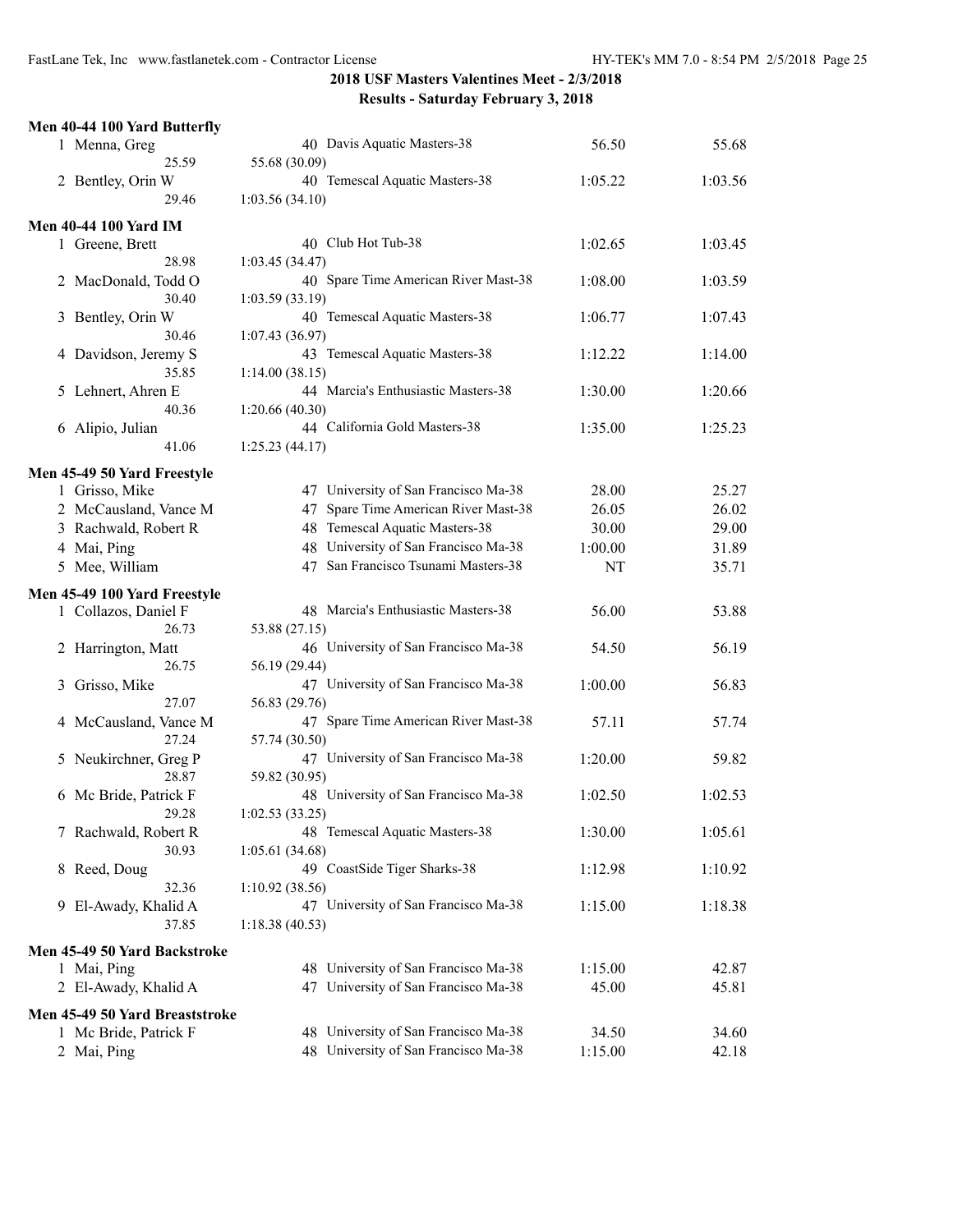| Men 45-49 100 Yard Breaststroke                      |                                                        |         |         |
|------------------------------------------------------|--------------------------------------------------------|---------|---------|
| 1 Collazos, Daniel F                                 | 48 Marcia's Enthusiastic Masters-38                    | 1:08.00 | 1:05.73 |
| 31.33                                                | 1:05.73 (34.40)                                        |         |         |
| 2 Denton, Joe E                                      | 46 San Francisco Tsunami Masters-38                    | 1:15.66 | 1:13.76 |
| 34.72                                                | 1:13.76(39.04)                                         |         |         |
| 3 Mc Bride, Patrick F                                | 48 University of San Francisco Ma-38                   | 1:15.50 | 1:14.43 |
| 34.85                                                | 1:14.43(39.58)<br>46 University of San Francisco Ma-38 |         |         |
| 4 Harrington, Matt<br>36.35                          | 1:15.51(39.16)                                         | 1:15.05 | 1:15.51 |
| 5 Mee, William                                       | 47 San Francisco Tsunami Masters-38                    | NT      | 1:35.04 |
| 43.16                                                | 1:35.04(51.88)                                         |         |         |
| 6 El-Awady, Khalid A                                 | 47 University of San Francisco Ma-38                   | 1:35.00 | 1:39.01 |
| 48.92                                                | 1:39.01(50.09)                                         |         |         |
|                                                      |                                                        |         |         |
| Men 45-49 50 Yard Butterfly<br>1 McCausland, Vance M | 47 Spare Time American River Mast-38                   | 27.21   | 27.84   |
| 2 Mc Bride, Patrick F                                | 48 University of San Francisco Ma-38                   | 28.90   | 29.61   |
| 3 Rachwald, Robert R                                 | 48 Temescal Aquatic Masters-38                         | 35.00   | 32.09   |
|                                                      | 47 University of San Francisco Ma-38                   |         |         |
| 4 Neukirchner, Greg P                                | 48 University of San Francisco Ma-38                   | 40.00   | 34.20   |
| 5 Mai, Ping                                          |                                                        | 1:15.00 | 37.46   |
| Men 45-49 100 Yard Butterfly                         |                                                        |         |         |
| 1 Collazos, Daniel F                                 | 48 Marcia's Enthusiastic Masters-38                    | 1:00.00 | 57.10   |
| 27.05                                                | 57.10 (30.05)                                          |         |         |
| 2 Mc Bride, Patrick F                                | 48 University of San Francisco Ma-38                   | 1:07.35 | 1:06.57 |
| 31.25                                                | 1:06.57(35.32)                                         |         |         |
| Men 45-49 100 Yard IM                                |                                                        |         |         |
| 1 McCausland, Vance M                                | 47 Spare Time American River Mast-38                   | 1:06.65 | 1:07.07 |
| 31.46                                                | 1:07.07(35.61)                                         |         |         |
| 2 Grisso, Mike                                       | 47 University of San Francisco Ma-38                   | 1:15.00 | 1:09.61 |
| 32.73                                                | 1:09.61(36.88)                                         |         |         |
| Rachwald, Robert R<br>3                              | 48 Temescal Aquatic Masters-38                         | 1:35.00 | 1:14.14 |
| 33.73                                                | 1:14.14(40.41)                                         |         |         |
| 4 Reed, Doug                                         | 49 CoastSide Tiger Sharks-38                           | 1:27.09 | 1:30.47 |
| 40.52                                                | 1:30.47(49.95)                                         |         |         |
| 5 Mee, William                                       | 47 San Francisco Tsunami Masters-38                    | NT      | 1:31.27 |
| 44.05                                                | 1:31.27(47.22)                                         |         |         |
| Men 50-54 50 Yard Freestyle                          |                                                        |         |         |
| 1 Hamilton, Rick M                                   | 50 Manatee Aquatic Masters Inc-38                      | 24.16   | 23.62   |
| 2 Vollstedt, Mark                                    | 50 Spare Time American River Mast-38                   | 25.00   | 25.03   |
| 3 Keating, Kevin                                     | 54 Sebastopol Masters Aquatic Clu-38                   | 25.00   | 25.43   |
| 4 Neidhoefer, Charles C                              | 51 Nor Cal Aquatics-38                                 | 25.00   | 25.78   |
| 5 Hayes, Kevin N                                     | 54 El Camino YMCA Masters-38                           | 30.00   | 26.80   |
| 6 Rombold, Joseph W                                  | 52 Spare Time American River Mast-38                   | 27.56   | 27.74   |
| Kennedy, Jeff M<br>7                                 | 54 University of San Francisco Ma-38                   | 29.00   | 29.06   |
| 8 Davis, Joe                                         | Spare Time American River Mast-38<br>53                | 30.21   | 30.91   |
| Mikatarian, Doug<br>9                                | 53 Club Hot Tub-38                                     | 32.50   | 31.61   |
| Barnard, Thomas M<br>10                              | San Francisco Tsunami Masters-38<br>51                 | 40.00   | 31.68   |
| Abegg, Michael L<br>11                               | 52 Vallejo Aquatic Club-38                             | 35.30   | 36.78   |
| Robinson, John S<br>12                               | University of San Francisco Ma-38<br>52.               | 40.00   | 38.84   |
| 13 Wu, Long                                          | 52 San Francisco Tsunami Masters-38                    | 50.00   | 39.85   |
|                                                      |                                                        |         |         |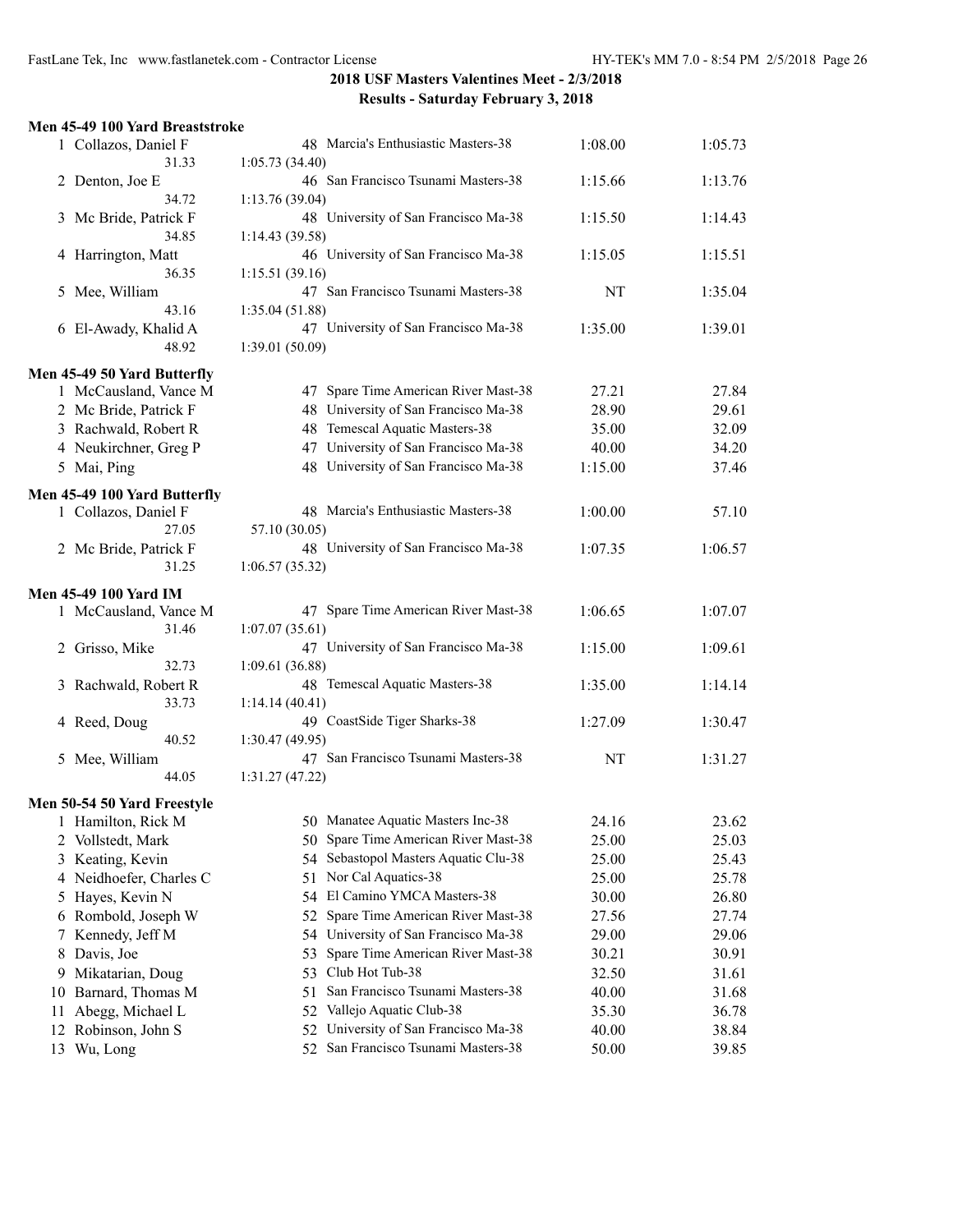|   |                                                     | 540.44                                                 |         |         |
|---|-----------------------------------------------------|--------------------------------------------------------|---------|---------|
|   | Men 50-54 100 Yard Freestyle                        |                                                        |         |         |
|   | 1 Vollstedt, Mark                                   | 50 Spare Time American River Mast-38                   | 55.00   | 55.55   |
|   | 26.69                                               | 55.55 (28.86)                                          |         |         |
|   | 2 Keating, Kevin                                    | 54 Sebastopol Masters Aquatic Clu-38                   | 55.70   | 56.94   |
|   | 27.02                                               | 56.94 (29.92)                                          |         |         |
|   | 3 Frappia, Robert F                                 | 53 Nor Cal Aquatics-38                                 | 56.76   | 57.52   |
|   | 27.62                                               | 57.52 (29.90)                                          |         |         |
|   | 4 Paris, Lorenzo                                    | 51 University of San Francisco Ma-38                   | 1:01.19 | 1:03.38 |
|   | 29.57                                               | 1:03.38(33.81)                                         |         |         |
|   | 5 Kennedy, Jeff M                                   | 54 University of San Francisco Ma-38                   | 1:03.00 | 1:03.51 |
|   | 29.66<br>6 Rombold, Joseph W                        | 1:03.51(33.85)<br>52 Spare Time American River Mast-38 | 1:04.14 | 1:03.62 |
|   | 30.41                                               | 1:03.62(33.21)                                         |         |         |
|   | 7 Lurie, Steven                                     | 51 Uc38-38                                             | 1:01.00 | 1:03.94 |
|   | 30.28                                               | 1:03.94(33.66)                                         |         |         |
| 8 | Dibley, David                                       | 53 Walnut Creek Masters-38                             | 1:09.14 | 1:05.00 |
|   | 31.63                                               | 1:05.00(33.37)                                         |         |         |
| 9 | Halperin, Ernst A                                   | 53 San Francisco Tsunami Masters-38                    | 1:15.30 | 1:07.72 |
|   | 32.71                                               | 1:07.72(35.01)                                         |         |         |
|   | 10 Davis, Joe                                       | 53 Spare Time American River Mast-38                   | 1:07.48 | 1:08.12 |
|   | 33.20                                               | 1:08.12(34.92)                                         |         |         |
|   | 11 Barnard, Thomas M                                | 51 San Francisco Tsunami Masters-38                    | 1:20.00 | 1:15.66 |
|   | 34.15                                               | 1:15.66(41.51)                                         |         |         |
|   | 12 Abegg, Michael L                                 | 52 Vallejo Aquatic Club-38                             | 1:24.00 | 1:23.18 |
|   | 40.16                                               | 1:23.18(43.02)                                         |         |         |
|   | Men 50-54 50 Yard Backstroke                        |                                                        |         |         |
|   | 1 McAdam, Samuel T                                  | 52 Davis Aquatic Masters-38                            | 29.00   | 29.18   |
|   | 2 King, Phillip J                                   | 51 Temescal Aquatic Masters-38                         | 29.42   | 29.58   |
|   | 3 Frappia, Robert F                                 | 53 Nor Cal Aquatics-38                                 | 30.64   | 32.09   |
|   | 4 McCarthy, John W                                  | 51 Streamliners-38                                     | 33.50   | 33.88   |
|   | 5 Kennedy, Jeff M                                   | 54 University of San Francisco Ma-38                   | 35.00   | 34.08   |
|   | 6 Rombold, Joseph W                                 | 52 Spare Time American River Mast-38                   | 37.46   | 37.85   |
|   | 7 Davis, Joe                                        | 53 Spare Time American River Mast-38                   | 37.38   | 38.35   |
|   | 8 Dibley, David                                     | 53 Walnut Creek Masters-38                             | 43.43   | 40.09   |
|   | 9 Robinson, John S                                  | 52 University of San Francisco Ma-38                   | 52.00   | 52.26   |
|   | Men 50-54 100 Yard Backstroke                       |                                                        |         |         |
|   | 1 Frappia, Robert F                                 | 53 Nor Cal Aquatics-38                                 | 1:10.64 | 1:09.42 |
|   | 33.71                                               | 1:09.42(35.71)                                         |         |         |
|   | 2 McCarthy, John W                                  | 51 Streamliners-38                                     | 1:09.00 | 1:11.41 |
|   | 35.12                                               | 1:11.41(36.29)                                         |         |         |
|   |                                                     |                                                        |         |         |
|   | Men 50-54 50 Yard Breaststroke<br>1 King, Phillip J | 51 Temescal Aquatic Masters-38                         | 32.32   | 32.41   |
|   | 2 Neidhoefer, Charles C                             | 51 Nor Cal Aquatics-38                                 | 32.90   | 32.67   |
|   | 3 Vollstedt, Mark                                   | 50 Spare Time American River Mast-38                   | 35.00   | 32.79   |
|   | 4 Rombold, Joseph W                                 | 52 Spare Time American River Mast-38                   | 37.42   | 35.57   |
|   | 5 Wu, Long                                          | 52 San Francisco Tsunami Masters-38                    | 36.06   | 36.80   |
|   | 6 McCarthy, John W                                  | Streamliners-38<br>51                                  | 39.00   | 37.34   |
|   | 7 Mikatarian, Doug                                  | 53 Club Hot Tub-38                                     | 40.00   | 41.46   |
|   | 8 Dibley, David                                     | 53 Walnut Creek Masters-38                             | 48.00   | 41.78   |
|   |                                                     |                                                        |         |         |
|   | Men 50-54 100 Yard Breaststroke                     |                                                        |         |         |
|   | 1 Hamilton, Rick M<br>32.17                         | 50 Manatee Aquatic Masters Inc-38                      | 1:08.33 | 1:08.02 |
|   |                                                     | 1:08.02(35.85)                                         |         |         |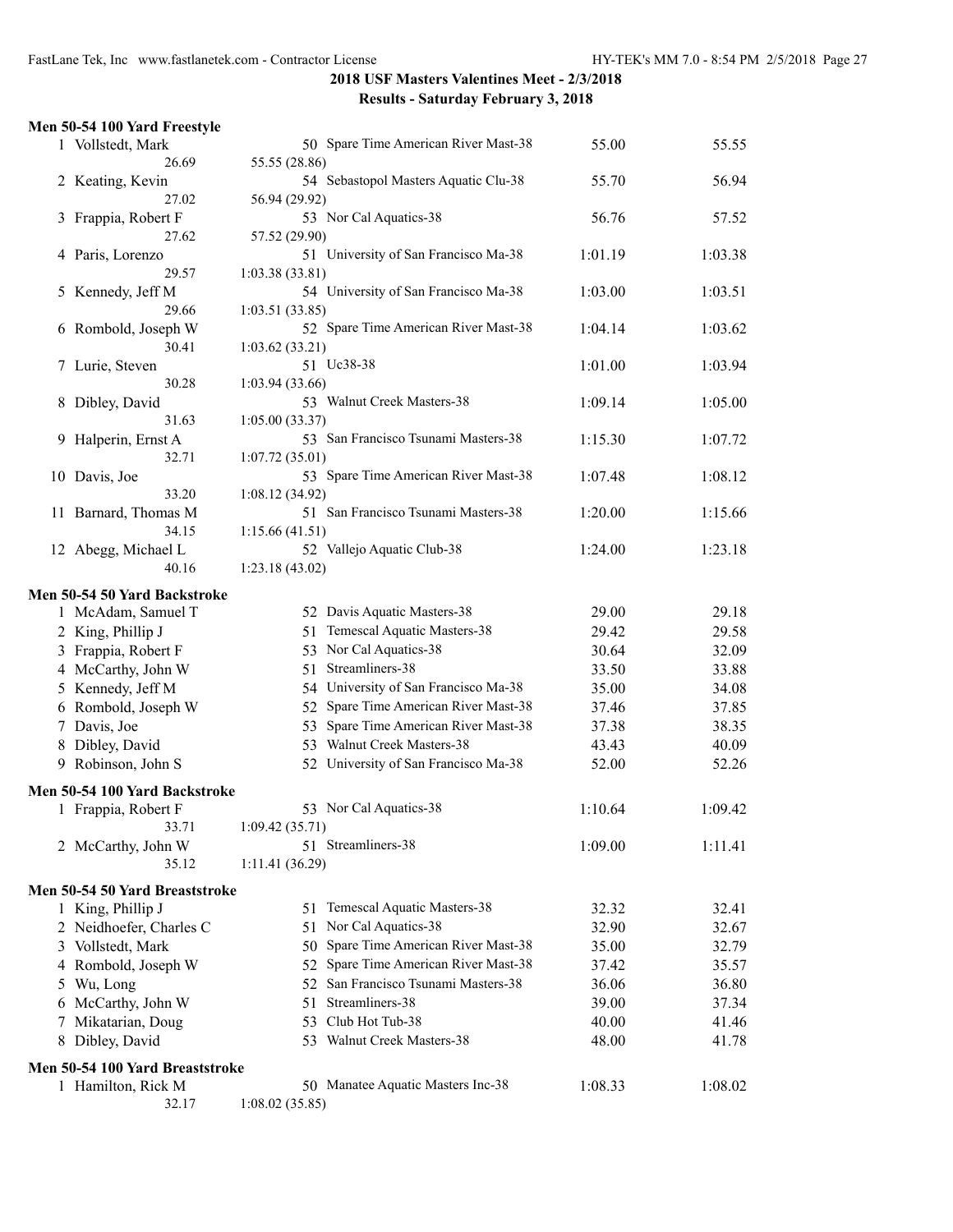|   | (Men 50-54 100 Yard Breaststroke) |                                      |         |         |
|---|-----------------------------------|--------------------------------------|---------|---------|
|   | 2 McAdam, Samuel T                | 52 Davis Aquatic Masters-38          | 1:08.27 | 1:08.56 |
|   | 32.10                             | 1:08.56(36.46)                       |         |         |
|   | 3 Neidhoefer, Charles C           | 51 Nor Cal Aquatics-38               | 1:08.90 | 1:10.80 |
|   | 34.82                             | 1:10.80(35.98)                       |         |         |
|   | 4 Halperin, Ernst A               | 53 San Francisco Tsunami Masters-38  | 1:40.00 | 1:21.19 |
|   | 39.00                             | 1:21.19(42.19)                       |         |         |
| 5 | Wu, Long                          | 52 San Francisco Tsunami Masters-38  | 1:20.66 | 1:21.92 |
|   | 37.99                             | 1:21.92 (43.93)                      |         |         |
|   | Men 50-54 50 Yard Butterfly       |                                      |         |         |
|   | 1 Hamilton, Rick M                | 50 Manatee Aquatic Masters Inc-38    | 25.92   | 25.62   |
|   | 2 Keating, Kevin                  | 54 Sebastopol Masters Aquatic Clu-38 | 26.00   | 26.80   |
|   | 3 King, Phillip J                 | 51 Temescal Aquatic Masters-38       | 29.55   | 27.34   |
|   | 4 Vollstedt, Mark                 | 50 Spare Time American River Mast-38 | 30.00   | 27.94   |
|   | 5 McCarthy, John W                | 51 Streamliners-38                   | 31.00   | 30.48   |
|   | 6 Hayes, Kevin N                  | 54 El Camino YMCA Masters-38         | 1:15.00 | 30.63   |
|   | 7 Kennedy, Jeff M                 | 54 University of San Francisco Ma-38 | 32.00   | 31.02   |
|   | 8 Dibley, David                   | 53 Walnut Creek Masters-38           | 33.25   | 31.05   |
|   | 9 Lurie, Steven                   | 51 Uc38-38                           | 30.00   | 32.27   |
|   | 10 Paris, Lorenzo                 | 51 University of San Francisco Ma-38 | 33.07   | 33.37   |
|   | 11 Mikatarian, Doug               | 53 Club Hot Tub-38                   | 34.50   | 33.62   |
|   | 12 Barnard, Thomas M              | 51 San Francisco Tsunami Masters-38  | 45.00   | 33.74   |
|   |                                   |                                      |         |         |
|   | Men 50-54 100 Yard Butterfly      |                                      |         |         |
|   | 1 Hamilton, Rick M                | 50 Manatee Aquatic Masters Inc-38    | 58.18   | 57.94   |
|   | 27.37                             | 57.94 (30.57)                        |         |         |
|   | 2 Keating, Kevin                  | 54 Sebastopol Masters Aquatic Clu-38 | 59.00   | 1:01.97 |
|   | 28.33                             | 1:01.97(33.64)                       |         |         |
|   | <b>Men 50-54 100 Yard IM</b>      |                                      |         |         |
|   | 1 King, Phillip J                 | 51 Temescal Aquatic Masters-38       | 1:03.44 | 1:02.19 |
|   | 29.07                             | 1:02.19(33.12)                       |         |         |
|   | 2 Neidhoefer, Charles C           | 51 Nor Cal Aquatics-38               | 1:05.90 | 1:05.80 |
|   | 31.16                             | 1:05.80(34.64)                       |         |         |
|   | 3 Keating, Kevin                  | 54 Sebastopol Masters Aquatic Clu-38 | 1:05.00 | 1:07.10 |
|   | 30.37                             | 1:07.10(36.73)                       |         |         |
|   | 4 Kennedy, Jeff M                 | 54 University of San Francisco Ma-38 | 1:12.00 | 1:12.13 |
|   | 33.36                             | 1:12.13(38.77)                       |         |         |
|   | 5 Rombold, Joseph W               | 52 Spare Time American River Mast-38 | 1:13.92 | 1:14.91 |
|   | 6 Mikatarian, Doug                | 53 Club Hot Tub-38                   | 1:25.00 | 1:21.66 |
|   | 39.47                             | 1:21.66 (42.19)                      |         |         |
|   | 7 Barnard, Thomas M               | 51 San Francisco Tsunami Masters-38  | 1:35.00 | 1:30.26 |
|   | 40.49                             | 1:30.26(49.77)                       |         |         |
|   | --- Dibley, David                 | 53 Walnut Creek Masters-38           | 1:20.75 | DQ      |
|   | 35.62                             | DQ (42.02)                           |         |         |
|   | Men 55-59 50 Yard Freestyle       |                                      |         |         |
|   | 1 Wilson, Kurt E                  | 58 Santa Cruz Masters Aquatics-38    | 23.99   | 23.86   |
|   | 2 Gustavson, Jeff A               | 56 Burlingame Aquatic Club-38        | 28.49   | 28.49   |
|   | 3 Willoughby, Scott V             | 59 Uc38-38                           | 27.40   | 28.53   |
| 4 | Schultz, Wayne                    | 59 Humboldt Masters-38               | 28.59   | 29.30   |
|   | 5 Coad, David                     | 59 University of San Francisco Ma-38 | 30.00   | 29.36   |
|   |                                   |                                      |         |         |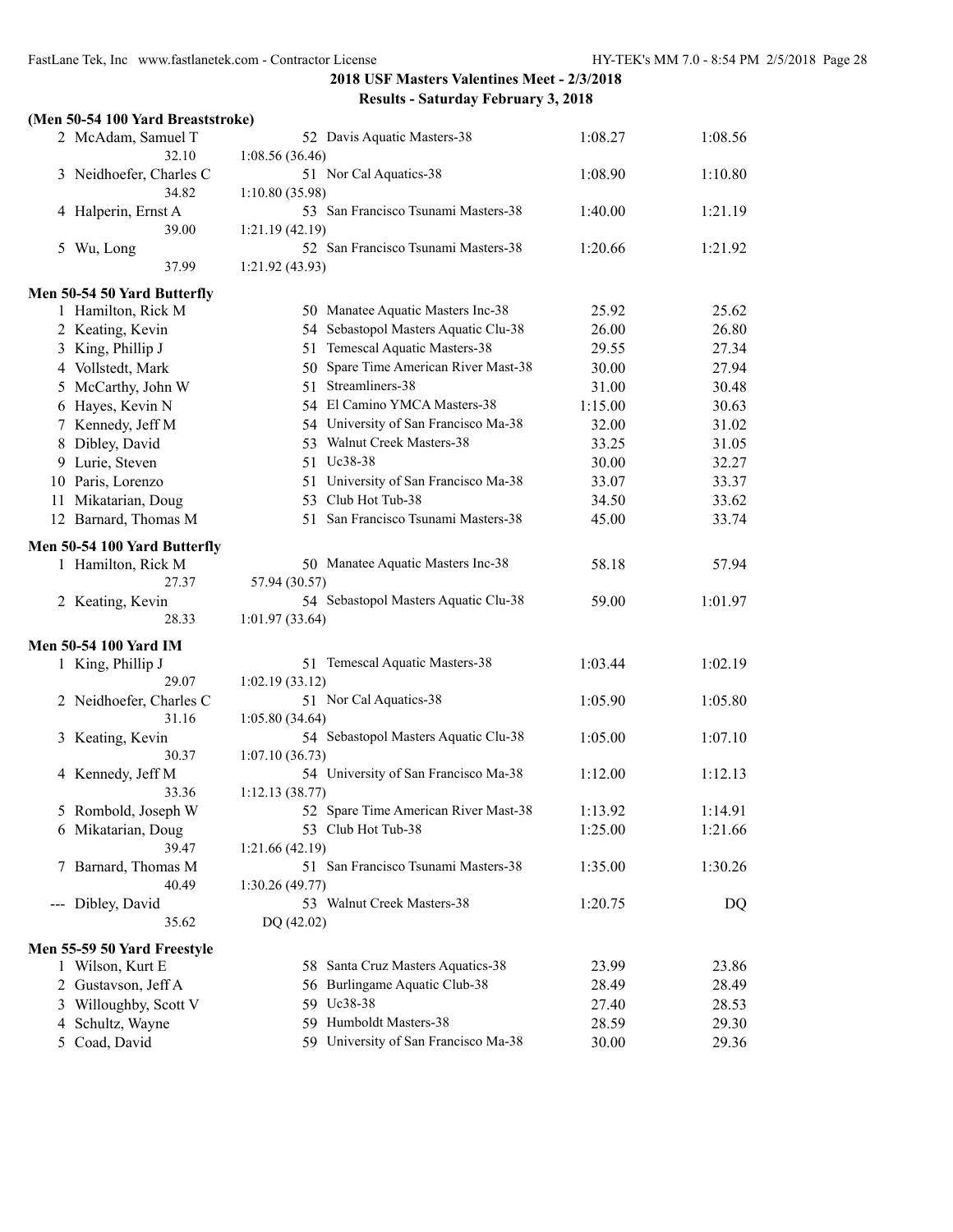|                | Men 55-59 100 Yard Freestyle    |                                      |         |         |
|----------------|---------------------------------|--------------------------------------|---------|---------|
|                | 1 Evans, Mark E                 | 59 Davis Aquatic Masters-38          | 55.00   | 54.66   |
|                | 26.54                           | 54.66 (28.12)                        |         |         |
| $\overline{2}$ | Wilson, Kurt E                  | 58 Santa Cruz Masters Aquatics-38    | 55.99   | 55.85   |
|                | 26.99                           | 55.85 (28.86)                        |         |         |
| 3              | Keighley, Tim D                 | 56 Quick Silver Swimming-38          | 56.00   | 56.38   |
|                | 27.44                           | 56.38 (28.94)                        |         |         |
| 4              | Gregor, Eugene C                | 57 University of San Francisco Ma-38 | 1:07.00 | 59.59   |
|                | 28.74                           | 59.59 (30.85)                        |         |         |
| 5              | Laudenslager, Greg L            | 56 Rolling Hills Mud Sharks-38       | 1:00.50 | 1:01.48 |
|                | 29.71                           | 1:01.48(31.77)                       |         |         |
| 6              | Gustavson, Jeff A               | 56 Burlingame Aquatic Club-38        | 1:03.17 | 1:04.43 |
|                | 30.44                           | 1:04.43(33.99)                       |         |         |
|                | 7 Willoughby, Scott V           | 59 Uc38-38                           | 1:04.69 | 1:06.23 |
| 8              | Schultz, Wayne                  | 59 Humboldt Masters-38               | 1:06.67 | 1:06.95 |
|                | 30.55                           | 1:06.95(36.40)                       |         |         |
| 9              | Ewing, Jack                     | 57 University of San Francisco Ma-38 | 1:10.00 | 1:08.27 |
|                | 32.77                           | 1:08.27(35.50)                       |         |         |
|                | 10 Coad, David                  | 59 University of San Francisco Ma-38 | 1:10.00 | 1:12.29 |
|                | 35.39                           | 1:12.29(36.90)                       |         |         |
|                | 11 Hern, Steve J                | 58 Sierra Marlins Masters-38         | 1:20.72 | 1:13.29 |
|                | 33.98                           | 1:13.29(39.31)                       |         |         |
|                |                                 | 57 San Francisco Tsunami Masters-38  |         | 1:18.69 |
|                | 12 Winslow, Jim N<br>36.94      |                                      | 1:45.00 |         |
|                |                                 | 1:18.69(41.75)                       |         |         |
|                | Men 55-59 50 Yard Backstroke    |                                      |         |         |
|                | 1 Frentsos, Paul J              | 56 San Francisco Tsunami Masters-38  | 29.50   | 29.63   |
|                | 2 Schultz, Wayne                | 59 Humboldt Masters-38               | 35.88   | 37.83   |
|                | 3 Gustavson, Jeff A             | 56 Burlingame Aquatic Club-38        | 38.07   | 38.36   |
|                | 4 Hern, Steve J                 | 58 Sierra Marlins Masters-38         | 42.78   | 39.10   |
|                | 5 Winslow, Jim N                | 57 San Francisco Tsunami Masters-38  | 50.00   | 41.26   |
|                |                                 |                                      |         |         |
|                | Men 55-59 100 Yard Backstroke   |                                      |         |         |
|                | 1 Gregor, Eugene C              | 57 University of San Francisco Ma-38 | 1:15.00 | 1:11.32 |
|                | 34.93                           | 1:11.32(36.39)                       |         |         |
| 2              | Justeson, Jeff A                | 59 Club Hot Tub-38                   | 1:13.50 | 1:12.62 |
|                | 36.23                           | 1:12.62 (36.39)                      |         |         |
|                | 3 Laudenslager, Greg L          | 56 Rolling Hills Mud Sharks-38       | 1:12.50 | 1:13.16 |
|                | 36.26                           | 1:13.16(36.90)                       |         |         |
|                | 4 Conner, Chris                 | 57 Walnut Creek Masters-38           | 1:20.32 | 1:20.90 |
|                | 40.45                           | 1:20.90(40.45)                       |         |         |
| 5              | Gustavson, Jeff A               | 56 Burlingame Aquatic Club-38        | 1:23.48 | 1:22.04 |
|                | 40.66                           | 1:22.04(41.38)                       |         |         |
|                | Men 55-59 50 Yard Breaststroke  |                                      |         |         |
|                | 1 Laudenslager, Greg L          | 56 Rolling Hills Mud Sharks-38       | 34.11   | 33.22   |
|                | 2 Coad, David                   | 59 University of San Francisco Ma-38 | 40.00   | 37.99   |
|                |                                 |                                      |         |         |
|                | Men 55-59 100 Yard Breaststroke |                                      |         |         |
|                | 1 Laudenslager, Greg L          | 56 Rolling Hills Mud Sharks-38       | 1:13.50 | 1:13.96 |
|                | 34.95                           | 1:13.96(39.01)                       |         |         |
|                | 2 Keighley, Tim D               | 56 Quick Silver Swimming-38          | 1:15.00 | 1:14.22 |
|                | 34.98                           | 1:14.22(39.24)                       |         |         |
| 3              | Gregor, Eugene C                | 57 University of San Francisco Ma-38 | 1:20.00 | 1:16.36 |
|                | 37.47                           | 1:16.36(38.89)                       |         |         |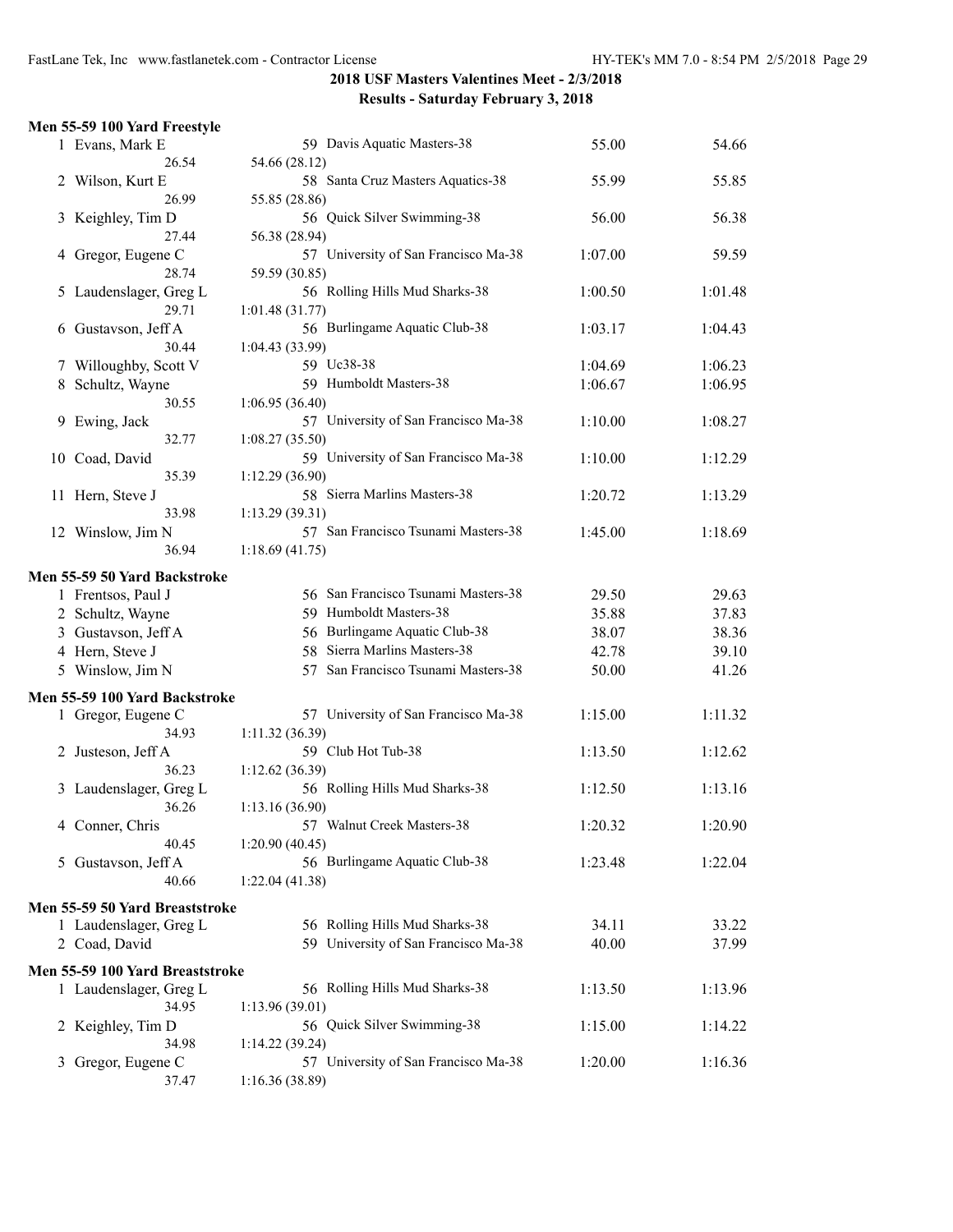#### **(Men 55-59 100 Yard Breaststroke)**

|   | 4 Taylor, Ron A              | 57 Richmond Plunge Masters-38          | 1:17.22 | 1:19.44 |
|---|------------------------------|----------------------------------------|---------|---------|
|   | 37.08                        | 1:19.44(42.36)                         |         |         |
|   | 5 Conner, Chris              | 57 Walnut Creek Masters-38             | 1:25.13 | 1:29.56 |
|   | 43.61                        | 1:29.56(45.95)                         |         |         |
|   | Men 55-59 50 Yard Butterfly  |                                        |         |         |
|   | 1 Frentsos, Paul J           | 56 San Francisco Tsunami Masters-38    | 26.80   | 26.86   |
|   | 2 Evans, Mark E              | 59 Davis Aquatic Masters-38            | 27.50   | 27.41   |
|   | 3 Justeson, Jeff A           | 59 Club Hot Tub-38                     | 30.50   | 29.51   |
|   | 4 Wilson, Kurt E             | 58 Santa Cruz Masters Aquatics-38      | 29.50   | 30.46   |
|   | 5 Ewing, Jack                | 57 University of San Francisco Ma-38   | 33.00   | 33.15   |
|   | 6 Gustavson, Jeff A          | 56 Burlingame Aquatic Club-38          | 36.65   | 38.14   |
|   | 7 Winslow, Jim N             | San Francisco Tsunami Masters-38<br>57 | 55.00   | 41.38   |
|   | Men 55-59 100 Yard Butterfly |                                        |         |         |
|   | 1 Frentsos, Paul J           | 56 San Francisco Tsunami Masters-38    | 1:01.00 | 1:02.16 |
|   | 28.96                        | 1:02.16 (33.20)                        |         |         |
|   | 2 Evans, Mark E              | 59 Davis Aquatic Masters-38            | 1:01.50 | 1:02.20 |
|   | 30.12                        | 1:02.20(32.08)                         |         |         |
|   | 3 Keighley, Tim D            | 56 Quick Silver Swimming-38            | 1:02.00 | 1:02.30 |
|   | 29.43                        | 1:02.30(32.87)                         |         |         |
|   | 4 Justeson, Jeff A           | 59 Club Hot Tub-38                     | 1:10.50 | 1:08.23 |
|   | 32.22                        | 1:08.23(36.01)                         |         |         |
| 5 | Gregor, Eugene C             | 57 University of San Francisco Ma-38   | 1:15.00 | 1:10.22 |
|   | 32.27                        | 1:10.22 (37.95)                        |         |         |
|   | 6 Ewing, Jack                | 57 University of San Francisco Ma-38   | 1:17.60 | 1:17.15 |
|   | 35.28                        | 1:17.15(41.87)                         |         |         |
|   | Men 55-59 100 Yard IM        |                                        |         |         |
|   | 1 Keighley, Tim D            | 56 Quick Silver Swimming-38            | 1:05.00 | 1:04.91 |
|   | 29.57                        | 1:04.91(35.34)                         |         |         |
|   | 2 Gregor, Eugene C           | 57 University of San Francisco Ma-38   | 1:15.00 | 1:08.62 |
|   | 32.16                        | 1:08.62(36.46)                         |         |         |
|   | 3 Wilson, Kurt E             | 58 Santa Cruz Masters Aquatics-38      | 1:07.99 | 1:10.26 |
|   | 33.64                        | 1:10.26(36.62)                         |         |         |
|   | 4 Laudenslager, Greg L       | 56 Rolling Hills Mud Sharks-38         | 1:11.20 | 1:10.51 |
|   | 33.77                        | 1:10.51(36.74)                         |         |         |
|   | 5 Coad, David                | 59 University of San Francisco Ma-38   | 1:20.00 | 1:16.19 |
|   | 37.75                        | 1:16.19(38.44)                         |         |         |
|   | 6 Conner, Chris              | 57 Walnut Creek Masters-38             | 1:15.30 | 1:17.80 |
|   | 36.69                        | 1:17.80(41.11)                         |         |         |
|   | 7 Hern, Steve J              | 58 Sierra Marlins Masters-38           | 1:32.19 | 1:22.98 |
|   | 38.84                        | 1:22.98(44.14)                         |         |         |
|   | 8 Schultz, Wayne             | 59 Humboldt Masters-38                 | 1:26.64 | 1:29.63 |
|   | 44.39                        | 1:29.63(45.24)                         |         |         |
|   | Men 60-64 50 Yard Freestyle  |                                        |         |         |
|   | 1 Heath, Robert H            | 61 Manatee Aquatic Masters Inc-38      | 24.06   | 25.15   |
|   | 2 Van Boer, Eric D           | Rolling Hills Mud Sharks-38<br>63      | 27.00   | 27.64   |
|   | 3 Lloyd, John R              | Uc38-38<br>63                          | 28.53   | 27.94   |
|   | 4 Davis, Richard M           | Sierra Marlins Masters-38<br>62        | 30.00   | 28.97   |
|   | 5 Maritzen, Michael A        | Rolling Hills Mud Sharks-38<br>61      | 29.86   | 29.49   |
|   | 6 Hektner, Eric W            | Tri Valley Masters-38<br>60            | 31.04   | 30.39   |
| 7 | Shafer, Richard              | 60 CoastSide Tiger Sharks-38           | 30.00   | 30.77   |
|   |                              |                                        |         |         |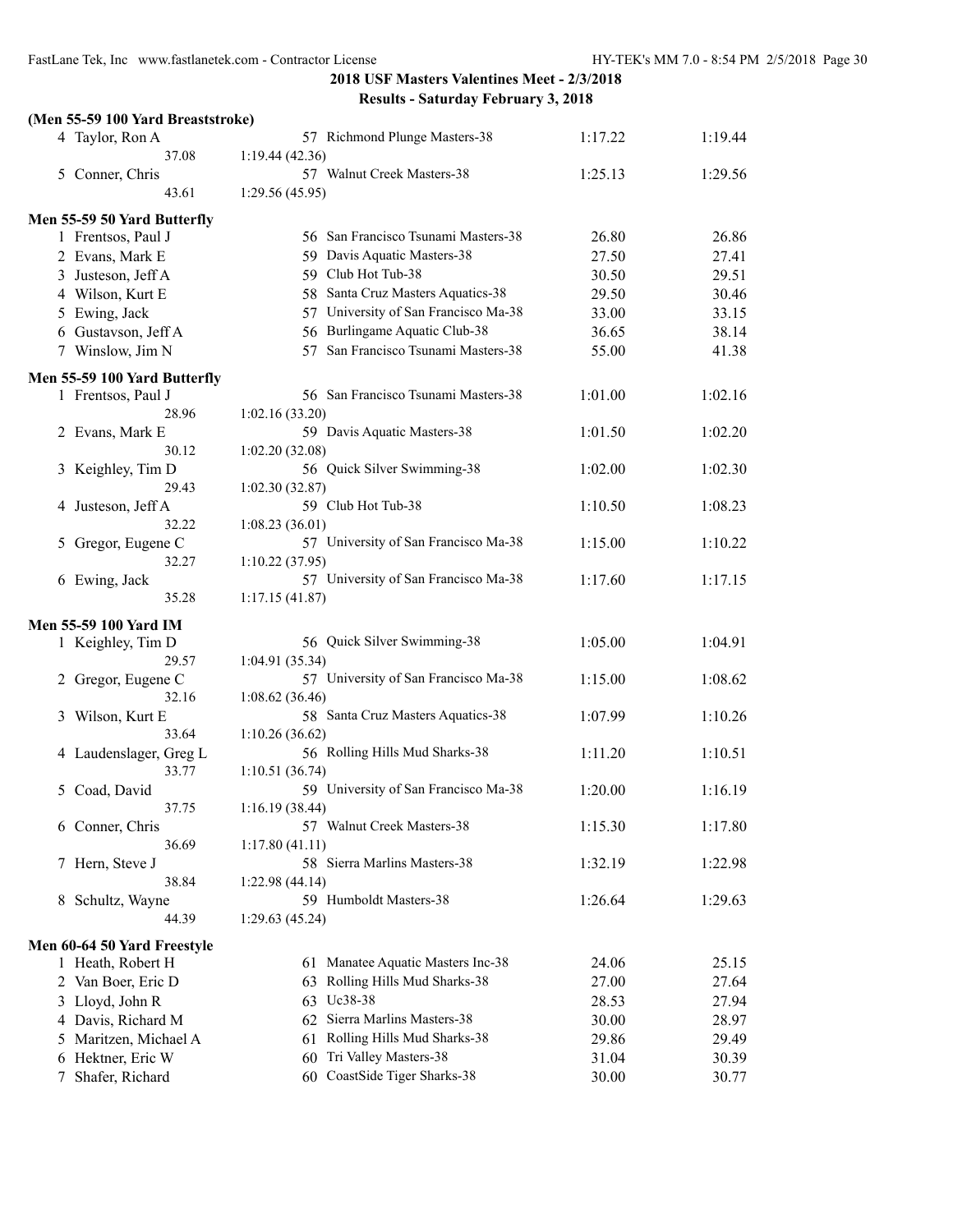|   | (Men 60-64 50 Yard Freestyle)   |                                                |         |         |
|---|---------------------------------|------------------------------------------------|---------|---------|
|   | 8 Dalton, Michael J             | 63 Temescal Aquatic Masters-38                 | 30.31   | 31.39   |
|   | 9 Tsugawa, Peter                | 60 Marcia's Enthusiastic Masters-38            | 32.00   | 32.10   |
|   |                                 |                                                |         |         |
|   | Men 60-64 100 Yard Freestyle    | 61 North Bay Aquatics-38                       | 58.50   | 59.18   |
|   | 1 Spellberg, Geoff<br>28.63     | 59.18 (30.55)                                  |         |         |
| 2 | Bridges, Daniel T               | 64 Walnut Creek Masters-38                     | 58.00   | 59.23   |
|   | 28.16                           | 59.23 (31.07)                                  |         |         |
| 3 | Citron, Jeffrey M               | 62 Uc38-38                                     | 1:07.00 | 1:04.35 |
|   | 30.19                           | 1:04.35(34.16)                                 |         |         |
| 4 | Pinto, Harlan A                 | 60 Menlo Masters-38                            | 1:06.87 | 1:07.16 |
|   | 32.62                           | 1:07.16(34.54)                                 |         |         |
| 5 | Swenor, Gary D                  | 63 Davis Aquatic Masters-38                    | 1:05.79 | 1:07.18 |
|   | 32.10                           | 1:07.18(35.08)                                 |         |         |
| 6 | Davis, Richard M                | 62 Sierra Marlins Masters-38                   | 1:10.00 | 1:07.31 |
|   | 33.38                           | 1:07.31(33.93)                                 |         |         |
| 7 | Hektner, Eric W                 | 60 Tri Valley Masters-38                       | 1:08.01 | 1:07.58 |
|   | 32.37                           | 1:07.58(35.21)                                 |         |         |
| 8 | Dalton, Michael J               | 63 Temescal Aquatic Masters-38                 | 1:08.99 | 1:09.31 |
|   | 33.68                           | 1:09.31(35.63)<br>60 CoastSide Tiger Sharks-38 |         |         |
| 9 | Shafer, Richard<br>34.39        | 1:12.26(37.87)                                 | 1:15.00 | 1:12.26 |
|   | 10 Tsugawa, Peter               | 60 Marcia's Enthusiastic Masters-38            | 1:12.00 | 1:12.81 |
|   | 34.86                           | 1:12.81(37.95)                                 |         |         |
|   | 11 Gass, Matthew E              | 60 Tuolumne County Aquatic Master-38           | 1:14.00 | 1:13.50 |
|   | 34.97                           | 1:13.50(38.53)                                 |         |         |
|   | 12 Diers, Phil J                | 60 San Francisco Tsunami Masters-38            | 1:50.53 | 1:45.20 |
|   | 50.57                           | 1:45.20 (54.63)                                |         |         |
|   | --- Anderson, Robert L          | 62 Peninsula Community Center Mas-38           | 1:04.17 | DQ      |
|   | Men 60-64 50 Yard Backstroke    |                                                |         |         |
|   | 1 Heath, Robert H               | 61 Manatee Aquatic Masters Inc-38              | 27.99   | 29.45   |
|   | 2 Gass, Matthew E               | 60 Tuolumne County Aquatic Master-38           | 34.01   | 33.12   |
|   | 3 Kahn, Stuart L                | 64 Davis Aquatic Masters-38                    | 34.00   | 33.16   |
|   | 4 Citron, Jeffrey M             | 62 Uc38-38                                     | 39.00   | 37.37   |
|   | 5 Davis, Richard M              | 62 Sierra Marlins Masters-38                   | 42.00   | 38.91   |
|   | Men 60-64 100 Yard Backstroke   |                                                |         |         |
|   | 1 Citron, Jeffrey M             | 62 Uc38-38                                     | 1:25.00 | 1:21.09 |
|   | 39.67                           | 1:21.09(41.42)                                 |         |         |
|   | 2 Pinto, Harlan A               | 60 Menlo Masters-38                            | 1:25.53 | 1:27.27 |
|   | 43.87                           | 1:27.27(43.40)                                 |         |         |
| 3 | Swenor, Gary D                  | 63 Davis Aquatic Masters-38                    | 1:38.90 | 1:27.89 |
|   | 43.05                           | 1:27.89(44.84)                                 |         |         |
|   | Men 60-64 50 Yard Breaststroke  |                                                |         |         |
|   | 1 Hektner, Eric W               | 60 Tri Valley Masters-38                       | 37.03   | 37.34   |
|   | 2 Spellberg, Geoff              | 61 North Bay Aquatics-38                       | 39.00   | 37.66   |
|   | 3 Citron, Jeffrey M             | 62 Uc38-38                                     | 40.00   | 38.88   |
|   | 4 Dalton, Michael J             | 63 Temescal Aquatic Masters-38                 | 39.90   | 40.88   |
|   | 5 Diers, Phil J                 | 60 San Francisco Tsunami Masters-38            | 1:01.39 | 56.21   |
|   | Men 60-64 100 Yard Breaststroke |                                                |         |         |
|   | 1 Bridges, Daniel T             | 64 Walnut Creek Masters-38                     | 1:15.00 | 1:16.83 |
|   | 35.99                           | 1:16.83(40.84)                                 |         |         |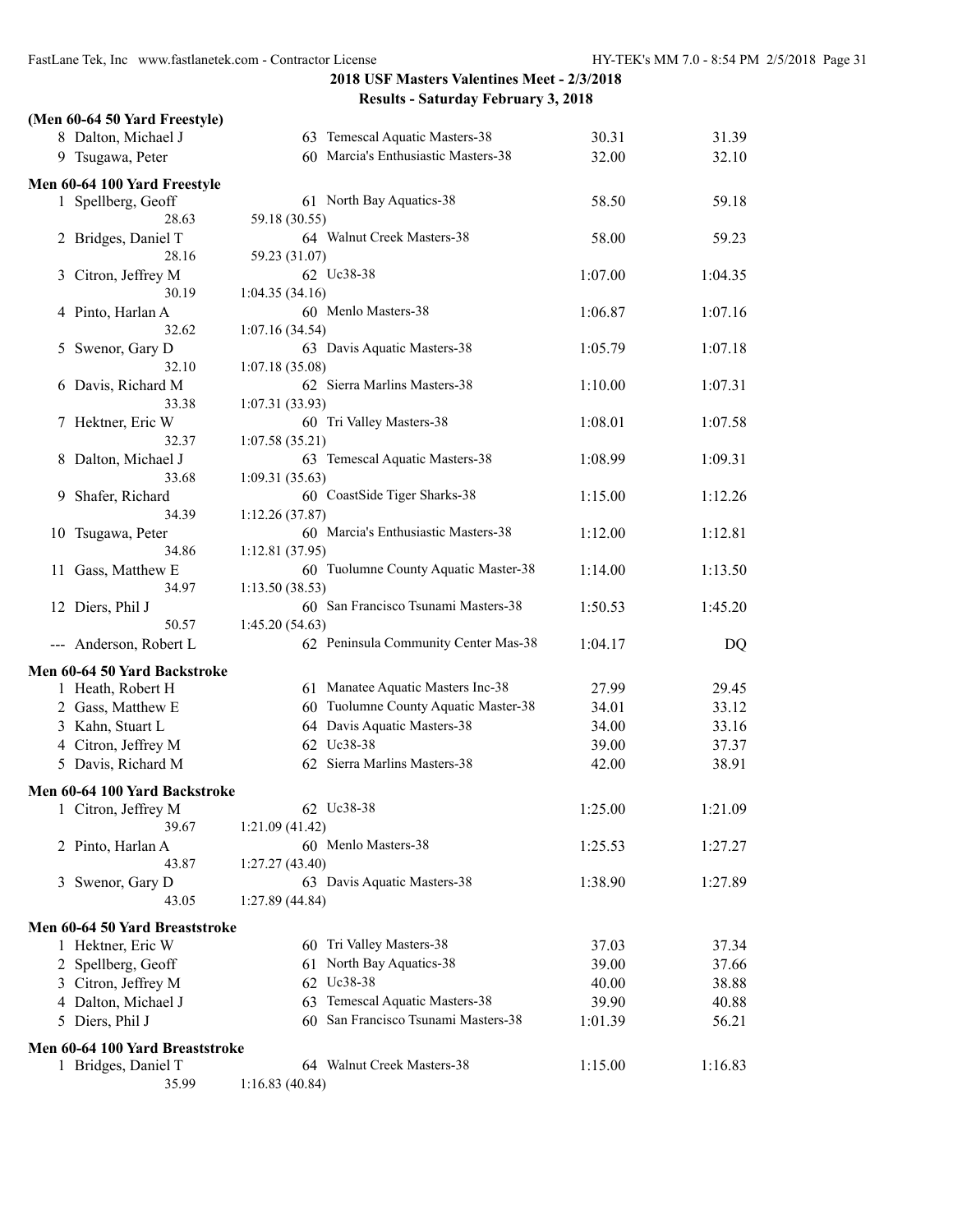#### **(Men 60-64 100 Yard Breaststroke)**

| 2 Pinto, Harlan A                           | 60 Menlo Masters-38                                   | 1:17.41 | 1:19.14 |
|---------------------------------------------|-------------------------------------------------------|---------|---------|
| 37.14                                       | 1:19.14(42.00)                                        |         |         |
| 3 Hektner, Eric W                           | 60 Tri Valley Masters-38                              | 1:20.02 | 1:21.63 |
| 40.25                                       | 1:21.63(41.38)<br>60 San Francisco Tsunami Masters-38 |         |         |
| 4 Diers, Phil J<br>56.94                    |                                                       | 1:58.94 | 2:05.36 |
|                                             | 2:05.36 (1:08.42)                                     |         |         |
| Men 60-64 50 Yard Butterfly                 |                                                       |         |         |
| 1 Spellberg, Geoff                          | 61 North Bay Aquatics-38                              | 29.00   | 29.17   |
| 2 Maritzen, Michael A                       | 61 Rolling Hills Mud Sharks-38                        | 34.34   | 32.62   |
| 3 Gass, Matthew E                           | 60 Tuolumne County Aquatic Master-38                  | 33.01   | 33.14   |
| 4 Tsugawa, Peter                            | 60 Marcia's Enthusiastic Masters-38                   | 36.00   | 36.19   |
| 5 Citron, Jeffrey M                         | 62 Uc38-38                                            | 40.00   | 36.92   |
| 6 Diers, Phil J                             | 60 San Francisco Tsunami Masters-38                   | 59.32   | 55.78   |
| --- Davis, Richard M                        | 62 Sierra Marlins Masters-38                          | 40.00   | DQ      |
| Men 60-64 100 Yard Butterfly                |                                                       |         |         |
| 1 Spellberg, Geoff                          | 61 North Bay Aquatics-38                              | 1:06.50 | 1:07.03 |
| 31.72                                       | 1:07.03(35.31)                                        |         |         |
| 2 Gass, Matthew E                           | 60 Tuolumne County Aquatic Master-38                  | 1:13.00 | 1:16.24 |
| 34.75                                       | 1:16.24(41.49)                                        |         |         |
| 3 Swenor, Gary D                            | 63 Davis Aquatic Masters-38                           | 1:11.42 | 1:17.48 |
| 38.00                                       | 1:17.48 (39.48)                                       |         |         |
| 4 Pinto, Harlan A                           | 60 Menlo Masters-38                                   | 1:16.94 | 1:24.12 |
| 36.80                                       | 1:24.12(47.32)                                        |         |         |
| 5 Tsugawa, Peter                            | 60 Marcia's Enthusiastic Masters-38                   | 1:24.00 | 1:26.75 |
| 39.79                                       | 1:26.75(46.96)                                        |         |         |
| Men 60-64 100 Yard IM                       |                                                       |         |         |
| 1 Swenor, Gary D                            | 63 Davis Aquatic Masters-38                           | 1:17.26 | 1:16.05 |
| 39.34                                       | 1:16.05(36.71)                                        |         |         |
| 2 Davis, Richard M                          | 62 Sierra Marlins Masters-38                          | 1:30.00 | 1:20.20 |
| 37.96                                       | 1:20.20(42.24)                                        |         |         |
| 3 Pinto, Harlan A                           | 60 Menlo Masters-38                                   | 1:18.13 | 1:20.67 |
| 39.57                                       | 1:20.67(41.10)                                        |         |         |
| 4 Dalton, Michael J                         | 63 Temescal Aquatic Masters-38                        | 1:19.50 | 1:22.32 |
| 40.17                                       | 1:22.32(42.15)<br>60 Marcia's Enthusiastic Masters-38 |         |         |
| 5 Tsugawa, Peter<br>38.90                   | 1:23.57(44.67)                                        | 1:24.00 | 1:23.57 |
| 6 Shafer, Richard                           | 60 CoastSide Tiger Sharks-38                          | 1:25.00 | 1:29.21 |
| 40.64                                       | 1:29.21(48.57)                                        |         |         |
| 7 Diers, Phil J                             | 60 San Francisco Tsunami Masters-38                   | 2:01.98 | 2:09.16 |
| 1:06.02                                     | 2:09.16 (1:03.14)                                     |         |         |
|                                             |                                                       |         |         |
| Men 65-69 50 Yard Freestyle<br>1 Holt, Tate | 66 Tamalpais Aquatic Masters-38                       | 24.75   | 24.59   |
| 2 Sapirstein, Julian B                      | 68 University of San Francisco Ma-38                  | 28.50   | 28.17   |
| 3 Pence, Brad                               | CoastSide Tiger Sharks-38<br>66                       | 30.00   | 28.49   |
| 4 Alderson, Tom R                           | 66 Manatee Aquatic Masters Inc-38                     | 28.63   | 28.62   |
| 5 Dorey, Frederick J                        | The Olympic Club-38<br>68                             | 29.50   | 29.37   |
| 6 Larson, Allen J                           | 65 Oregon Masters-37                                  | 29.03   | 30.41   |
|                                             |                                                       |         |         |
| Men 65-69 100 Yard Freestyle                |                                                       |         |         |
| 1 Ashford, Wes                              | 69 Peninsula Community Center Mas-38                  | 1:02.00 | 1:01.79 |
| 29.53                                       | 1:01.79(32.26)                                        |         |         |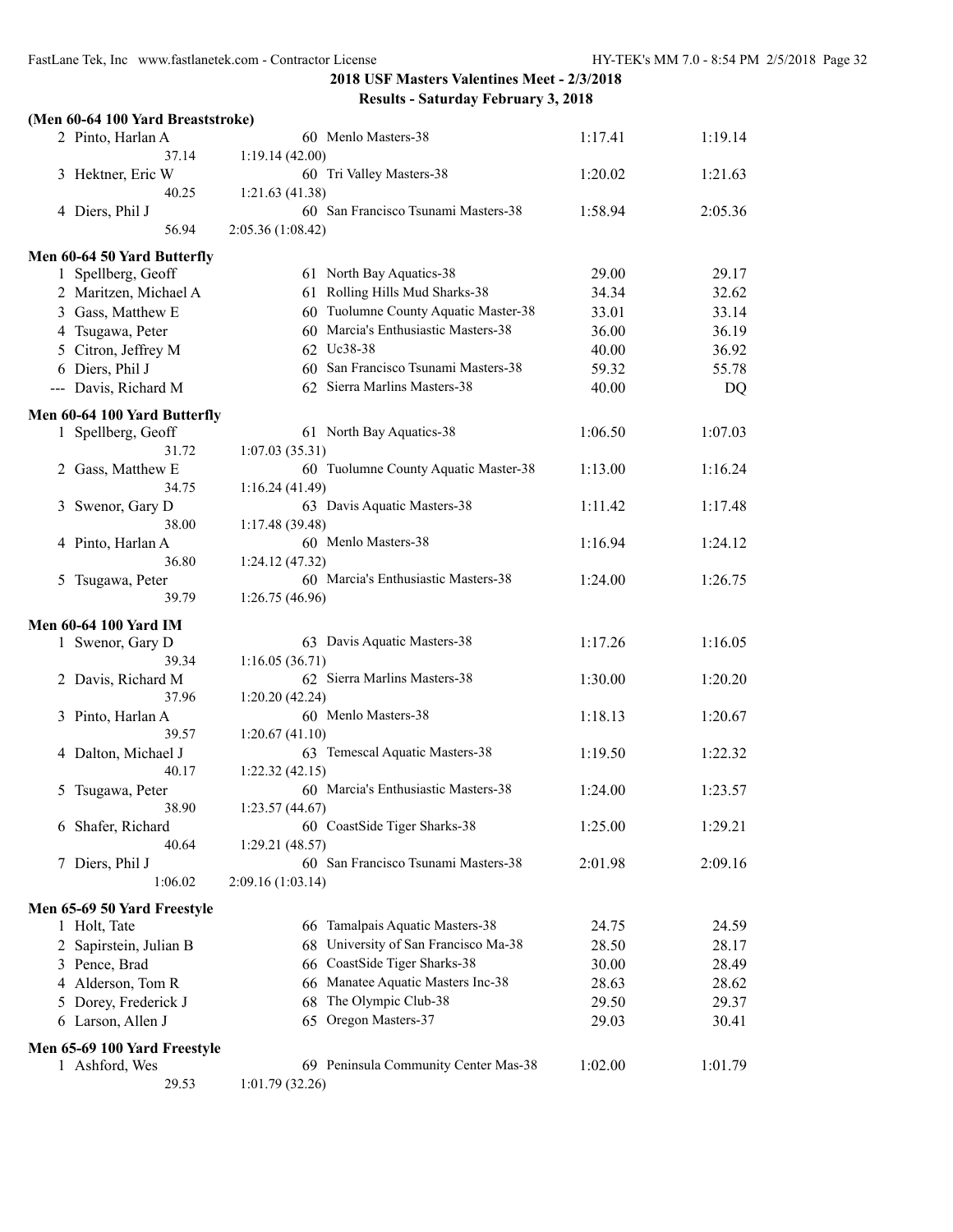FastLane Tek, Inc www.fastlanetek.com - Contractor License HY-TEK's MM 7.0 - 8:54 PM 2/5/2018 Page 33

|   | (Men 65-69 100 Yard Freestyle)  |                                                       |         |         |
|---|---------------------------------|-------------------------------------------------------|---------|---------|
|   | 2 Small, Stephen A<br>30.44     | 65 Marcia's Enthusiastic Masters-38<br>1:03.25(32.81) | 1:06.00 | 1:03.25 |
|   |                                 | 65 Petaluma Salty Krakens-38                          | 1:04.75 | 1:04.77 |
|   | 3 Mange, Kenneth C<br>30.64     | 1:04.77(34.13)                                        |         |         |
|   | 4 Larson, Allen J               | 65 Oregon Masters-37                                  | 1:05.98 | 1:06.99 |
|   | 32.67                           | 1:06.99(34.32)                                        |         |         |
|   | Men 65-69 50 Yard Backstroke    |                                                       |         |         |
|   | 1 Upshaw, Bob B                 | 68 Walnut Creek Masters-38                            | 40.32   | 37.96   |
|   | 2 Kendall, Scot                 | 67 Santa Cruz Masters Aquatics-38                     | 44.00   | 43.70   |
|   | Men 65-69 100 Yard Backstroke   |                                                       |         |         |
|   | 1 Upshaw, Bob B                 | 68 Walnut Creek Masters-38                            | 1:20.32 | 1:18.25 |
|   | 38.81                           | 1:18.25(39.44)                                        |         |         |
|   | 2 Kennedy, James B              | 66 Cal Maritime Academy Masters-38                    | 1:25.17 | 1:27.88 |
|   | 44.95                           | 1:27.88(42.93)                                        |         |         |
|   | 3 Kendall, Scot                 | 67 Santa Cruz Masters Aquatics-38                     | 1:35.00 | 1:40.69 |
|   | 49.40                           | 1:40.69 (51.29)                                       |         |         |
|   | Men 65-69 50 Yard Breaststroke  |                                                       |         |         |
|   | 1 Upshaw, Bob B                 | 68 Walnut Creek Masters-38                            | 47.44   | 42.86   |
|   | Men 65-69 100 Yard Breaststroke |                                                       |         |         |
|   | 1 Small, Stephen A              | 65 Marcia's Enthusiastic Masters-38                   | 1:21.33 | 1:21.30 |
|   | 38.51                           | 1:21.30(42.79)                                        |         |         |
|   | 2 Upshaw, Bob B                 | 68 Walnut Creek Masters-38                            | 1:47.44 | 1:31.38 |
|   | 44.23                           | 1:31.38(47.15)                                        |         |         |
|   | Men 65-69 50 Yard Butterfly     |                                                       |         |         |
|   | 1 Holt, Tate                    | Tamalpais Aquatic Masters-38<br>66                    | 28.00   | 28.20   |
|   | 2 Pence, Brad                   | 66 CoastSide Tiger Sharks-38                          | 35.00   | 28.97   |
|   | 3 Mange, Kenneth C              | 65 Petaluma Salty Krakens-38                          | 29.90   | 30.18   |
|   | 4 Alderson, Tom R               | 66 Manatee Aquatic Masters Inc-38                     | 31.24   | 30.86   |
|   | 5 Larson, Allen J               | 65 Oregon Masters-37                                  | 33.58   | 35.74   |
|   | 6 Mortimer, Niland B            | 67 University of San Francisco Ma-38                  | 36.25   | 35.78   |
|   | 7 Kendall, Scot                 | 67 Santa Cruz Masters Aquatics-38                     | 36.00   | 37.24   |
|   | 8 Kren, Alan                    | 65 Manatee Aquatic Masters Inc-38                     | 38.00   | 38.65   |
|   | Men 65-69 100 Yard Butterfly    |                                                       |         |         |
|   | 1 Alderson, Tom R               | 66 Manatee Aquatic Masters Inc-38                     | 1:12.57 | 1:11.86 |
|   | 32.86                           | 1:11.86(39.00)                                        |         |         |
|   | 2 Pence, Brad                   | 66 CoastSide Tiger Sharks-38                          | 1:20.00 | 1:14.66 |
|   | 36.56                           | 1:14.66(38.10)                                        |         |         |
|   | 3 Mange, Kenneth C              | 65 Petaluma Salty Krakens-38                          | 1:14.60 | 1:14.98 |
|   | 34.77                           | 1:14.98(40.21)                                        |         |         |
|   | 4 Small, Stephen A<br>36.81     | 65 Marcia's Enthusiastic Masters-38                   | 1:24.00 | 1:19.89 |
|   | 5 Larson, Allen J               | 1:19.89(43.08)<br>65 Oregon Masters-37                | 1:23.62 | 1:22.84 |
|   | 39.06                           | 1:22.84(43.78)                                        |         |         |
| 6 | Kennedy, James B                | 66 Cal Maritime Academy Masters-38                    | 1:21.00 | 1:25.41 |
|   | 40.27                           | 1:25.41(45.14)                                        |         |         |
| Τ | Kren, Alan                      | 65 Manatee Aquatic Masters Inc-38                     | 1:40.00 | 1:37.36 |
|   | 48.70                           | 1:37.36(48.66)                                        |         |         |
| 8 | Kendall, Scot                   | 67 Santa Cruz Masters Aquatics-38                     | 1:37.50 | 1:40.12 |
|   | 43.69                           | 1:40.12(56.43)                                        |         |         |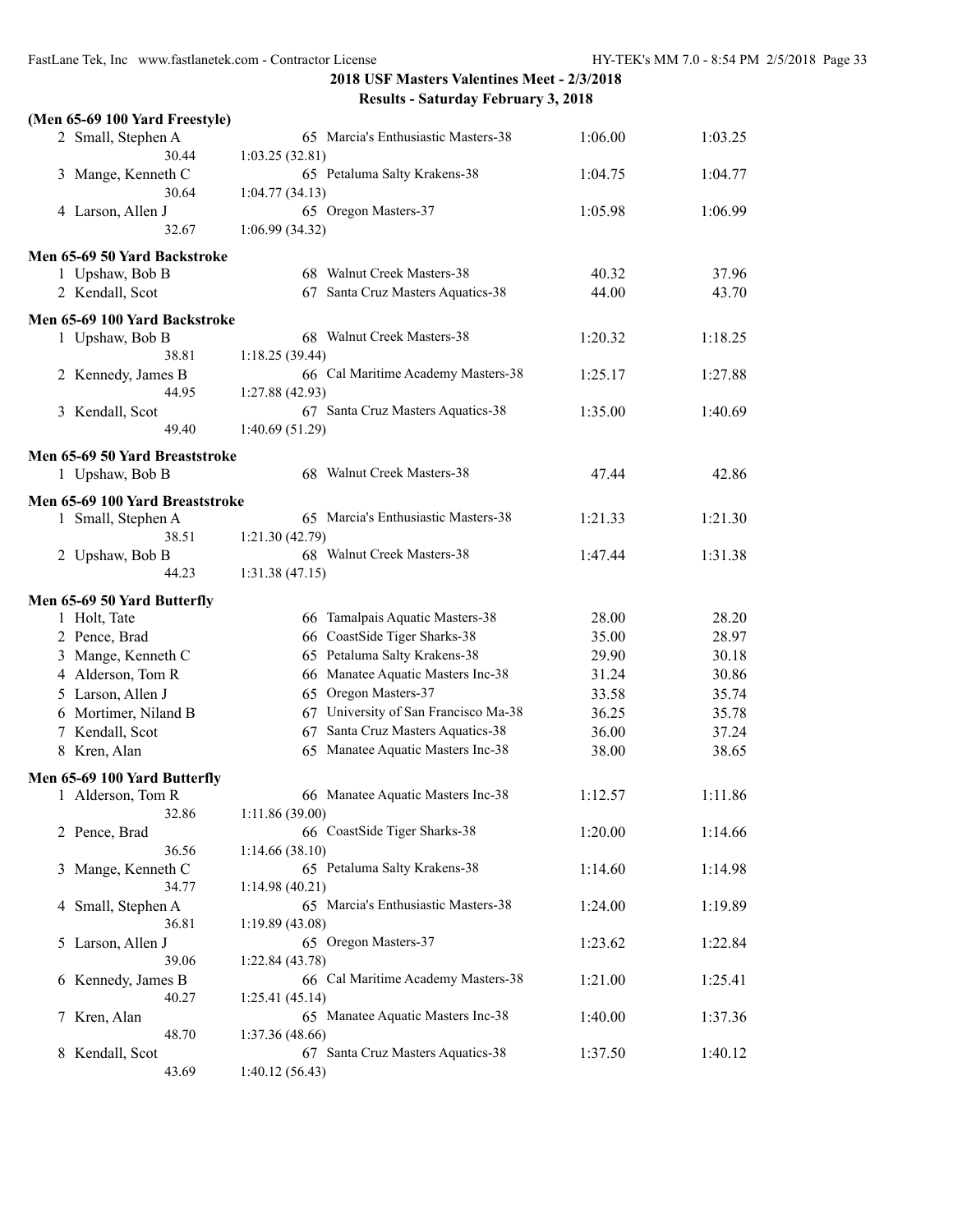| Men 65-69 100 Yard IM          |                                      |         |         |
|--------------------------------|--------------------------------------|---------|---------|
| 1 Mange, Kenneth C             | 65 Petaluma Salty Krakens-38         | 1:13.05 | 1:14.83 |
| 34.00                          | 1:14.83(40.83)                       |         |         |
| 2 Small, Stephen A             | 65 Marcia's Enthusiastic Masters-38  | 1:15.31 | 1:15.57 |
| 35.85                          | 1:15.57(39.72)                       |         |         |
| Pence, Brad<br>3               | 66 CoastSide Tiger Sharks-38         | 1:25.00 | 1:17.75 |
| 35.67                          | 1:17.75(42.08)                       |         |         |
| Sapirstein, Julian B<br>4      | 68 University of San Francisco Ma-38 | 1:18.00 | 1:19.88 |
| 39.52                          | 1:19.88 (40.36)                      |         |         |
| Kennedy, James B<br>5          | 66 Cal Maritime Academy Masters-38   | 1:21.76 | 1:22.92 |
| 40.53                          | 1:22.92(42.39)                       |         |         |
| 6 Kendall, Scot                | 67 Santa Cruz Masters Aquatics-38    | 1:22.00 | 1:24.36 |
| 40.20                          | 1:24.36(44.16)                       |         |         |
| Larson, Allen J<br>7.          | 65 Oregon Masters-37                 | 1:18.82 | 1:28.03 |
| 42.90                          | 1:28.03(45.13)                       |         |         |
| Men 70-74 50 Yard Freestyle    |                                      |         |         |
| 1 McPherson, Andrew M          | 70 Davis Aquatic Masters-38          | 27.50   | 26.86   |
| 2 DeLacy, James R              | 71 Walnut Creek Masters-38           | 28.00   | 27.04   |
| 3 Knopf, Thomas H              | 70 The Olympic Club-38               | 29.00   | 27.80   |
| 4 Coughlan, Kevin P            | 73 Uc38-38                           | 40.00   | 36.79   |
| 5 Gurdin, J. Barry             | 70 University of San Francisco Ma-38 | 2:40.00 | 2:02.08 |
| Men 70-74 100 Yard Freestyle   |                                      |         |         |
| 1 DeLacy, James R              | 71 Walnut Creek Masters-38           | 59.99   | 1:00.54 |
| 28.69                          | 1:00.54(31.85)                       |         |         |
| 2 Coughlan, Kevin P            | 73 Uc38-38                           | 1:27.00 | 1:24.66 |
| 40.58                          | 1:24.66 (44.08)                      |         |         |
|                                |                                      |         |         |
| Men 70-74 50 Yard Backstroke   |                                      |         |         |
| 1 McPherson, Andrew M          | 70 Davis Aquatic Masters-38          | 33.50   | 32.24   |
| 2 Burns, Richard               | 74 Tamalpais Aquatic Masters-38      | 31.50   | 32.51   |
| --- Knopf, Thomas H            | 70 The Olympic Club-38               | 37.00   | DQ      |
| Men 70-74 100 Yard Backstroke  |                                      |         |         |
| 1 Burns, Richard               | 74 Tamalpais Aquatic Masters-38      | 1:13.00 | 1:10.70 |
| 35.13                          | 1:10.70(35.57)                       |         |         |
| Men 70-74 50 Yard Breaststroke |                                      |         |         |
| 1 McPherson, Andrew M          | 70 Davis Aquatic Masters-38          | 36.50   | 34.38   |
| 2 Knopf, Thomas H              | 70 The Olympic Club-38               | 37.00   | 36.86   |
| 3 Coughlan, Kevin P            | 73 Uc38-38                           | 50.00   | 58.41   |
|                                |                                      |         |         |
| Men 70-74 50 Yard Butterfly    |                                      |         |         |
| 1 McPherson, Andrew M          | 70 Davis Aquatic Masters-38          | 29.50   | 28.68   |
| 2 Knopf, Thomas H              | 70 The Olympic Club-38               | 29.87   | 29.02   |
| 3 Burns, Richard               | 74 Tamalpais Aquatic Masters-38      | 31.00   | 30.47   |
| 4 DeLacy, James R              | 71 Walnut Creek Masters-38           | 30.00   | 30.51   |
| <b>Men 70-74 100 Yard IM</b>   |                                      |         |         |
| 1 McPherson, Andrew M          | 70 Davis Aquatic Masters-38          | 1:10.00 | 1:09.77 |
| 31.99                          | 1:09.77(37.78)                       |         |         |
| Burns, Richard<br>2            | 74 Tamalpais Aquatic Masters-38      | 1:13.00 | 1:12.64 |
| 33.10                          | 1:12.64(39.54)                       |         |         |
| Wiscomb, Lance<br>3            | 72 University of San Francisco Ma-38 | 1:47.82 | 1:57.36 |
| 57.05                          | 1:57.36 (1:00.31)                    |         |         |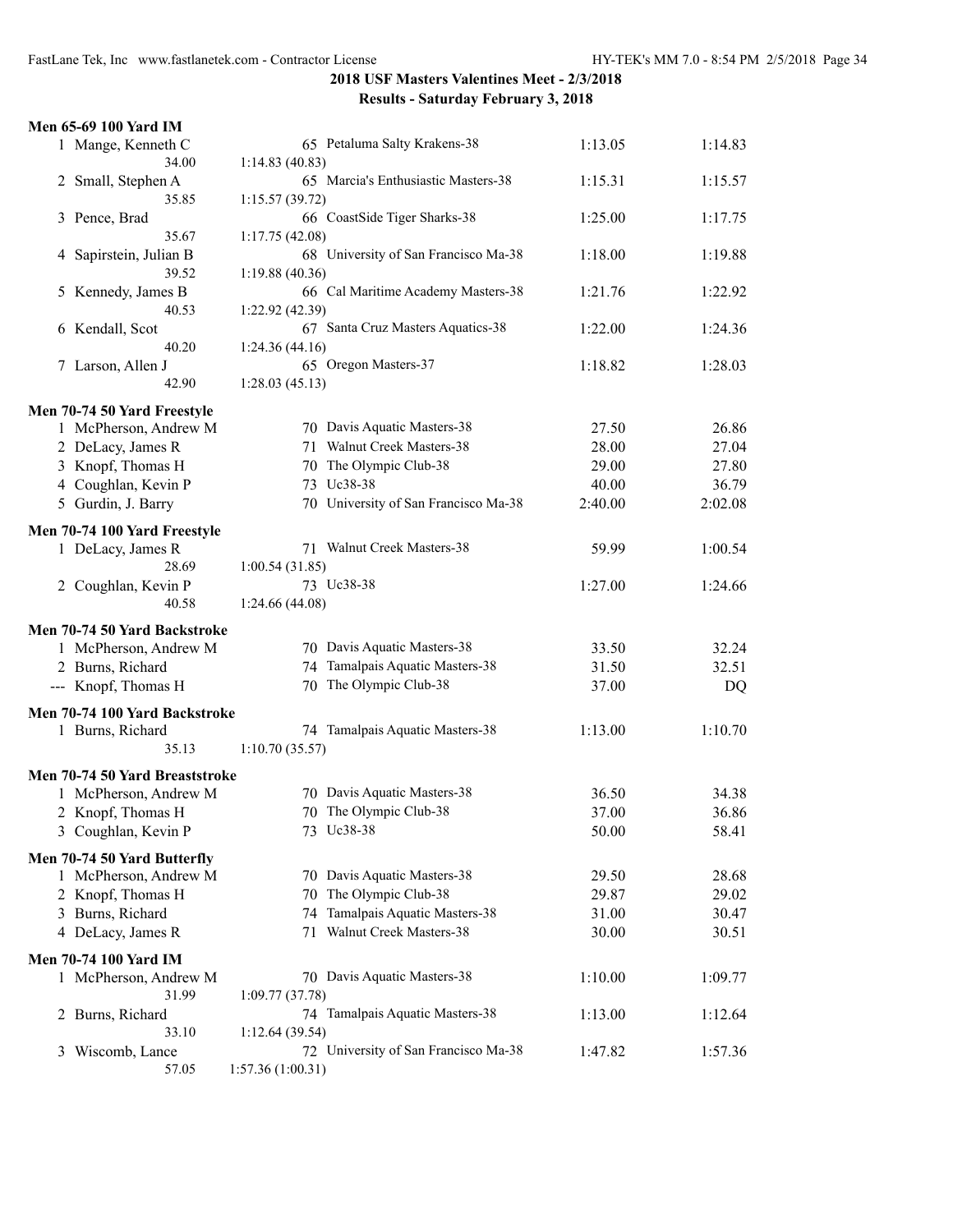| Men 75-79 50 Yard Freestyle<br>1 Stewart, Jim M                      | 76 Santa Rosa Masters-38                                                                         | 39.00              | 42.36              |
|----------------------------------------------------------------------|--------------------------------------------------------------------------------------------------|--------------------|--------------------|
| Men 75-79 100 Yard Freestyle<br>1 Stewart, Jim M<br>43.37            | 76 Santa Rosa Masters-38<br>1:33.45 (50.08)                                                      | 1:37.00            | 1:33.45            |
| Men 75-79 50 Yard Backstroke<br>1 Stewart, Jim M                     | 76 Santa Rosa Masters-38                                                                         | 50.00              | 51.36              |
| Men 80-84 50 Yard Freestyle<br>1 Galvin, Barry T<br>2 Braly, Mark    | 84 Marcia's Enthusiastic Masters-38<br>82 Davis Aquatic Masters-38                               | 44.00<br>57.25     | 46.26<br>1:08.13   |
| Men 80-84 100 Yard Freestyle<br>1 Galvin, Barry T<br>52.70           | 84 Marcia's Enthusiastic Masters-38<br>1:55.32(1:02.62)                                          | 1:40.00            | 1:55.32            |
| 2 Grohe, William E<br>1:02.31                                        | 84 University of San Francisco Ma-38<br>2:12.89 (1:10.58)                                        | 1:56.54            | 2:12.89            |
| Men 80-84 50 Yard Backstroke<br>1 Fleming, Jack C                    | 82 University of San Francisco Ma-38                                                             | 53.35              | 53.53              |
| Men 80-84 100 Yard Backstroke<br>1 Grohe, William E<br>1:20.95       | 84 University of San Francisco Ma-38<br>2:51.69 (1:30.74)                                        | 2:56.20            | 2:51.69            |
| Men 80-84 50 Yard Breaststroke<br>1 Galvin, Barry T<br>2 Braly, Mark | 84 Marcia's Enthusiastic Masters-38<br>82 Davis Aquatic Masters-38                               | 55.00<br>1:29.77   | 57.33<br>1:55.34   |
| Men 80-84 100 Yard Breaststroke<br>1 Fleming, Jack C<br>50.23        | 82 University of San Francisco Ma-38<br>1:47.76 (57.53)                                          | 1:45.64            | 1:47.76            |
| 2 Galvin, Barry T<br>1:02.23<br>3 Grohe, William E                   | 84 Marcia's Enthusiastic Masters-38<br>2:09.13 (1:06.90)<br>84 University of San Francisco Ma-38 | 2:00.00<br>3:21.18 | 2:09.13<br>3:54.03 |
| 1:47.35                                                              | 3:54.03 (2:06.68)                                                                                |                    |                    |
| Men 80-84 50 Yard Butterfly<br>1 Fleming, Jack C<br>2 Braly, Mark    | 82 University of San Francisco Ma-38<br>82 Davis Aquatic Masters-38                              | 45.24<br>1:38.64   | 47.22<br>1:30.75   |
| Men 80-84 100 Yard Butterfly<br>1 Fleming, Jack C<br>56.36           | 82 University of San Francisco Ma-38<br>2:08.34(1:11.98)                                         | 1:59.94            | 2:08.34            |
| 2 Grohe, William E                                                   | 84 University of San Francisco Ma-38                                                             | 5:08.23            | 5:49.57            |
| <b>Men 80-84 100 Yard IM</b><br>1 Fleming, Jack C<br>52.98           | 82 University of San Francisco Ma-38<br>1:45.69(52.71)                                           | 1:53.09            | 1:45.69            |
| 2 Braly, Mark<br>1:26.57                                             | 82 Davis Aquatic Masters-38<br>3:04.98(1:38.41)                                                  | 2:44.83            | 3:04.98            |
| Grohe, William E<br>3<br>2:03.27                                     | 84 University of San Francisco Ma-38<br>3:42.10 (1:38.83)                                        | 2:59.07            | 3:42.10            |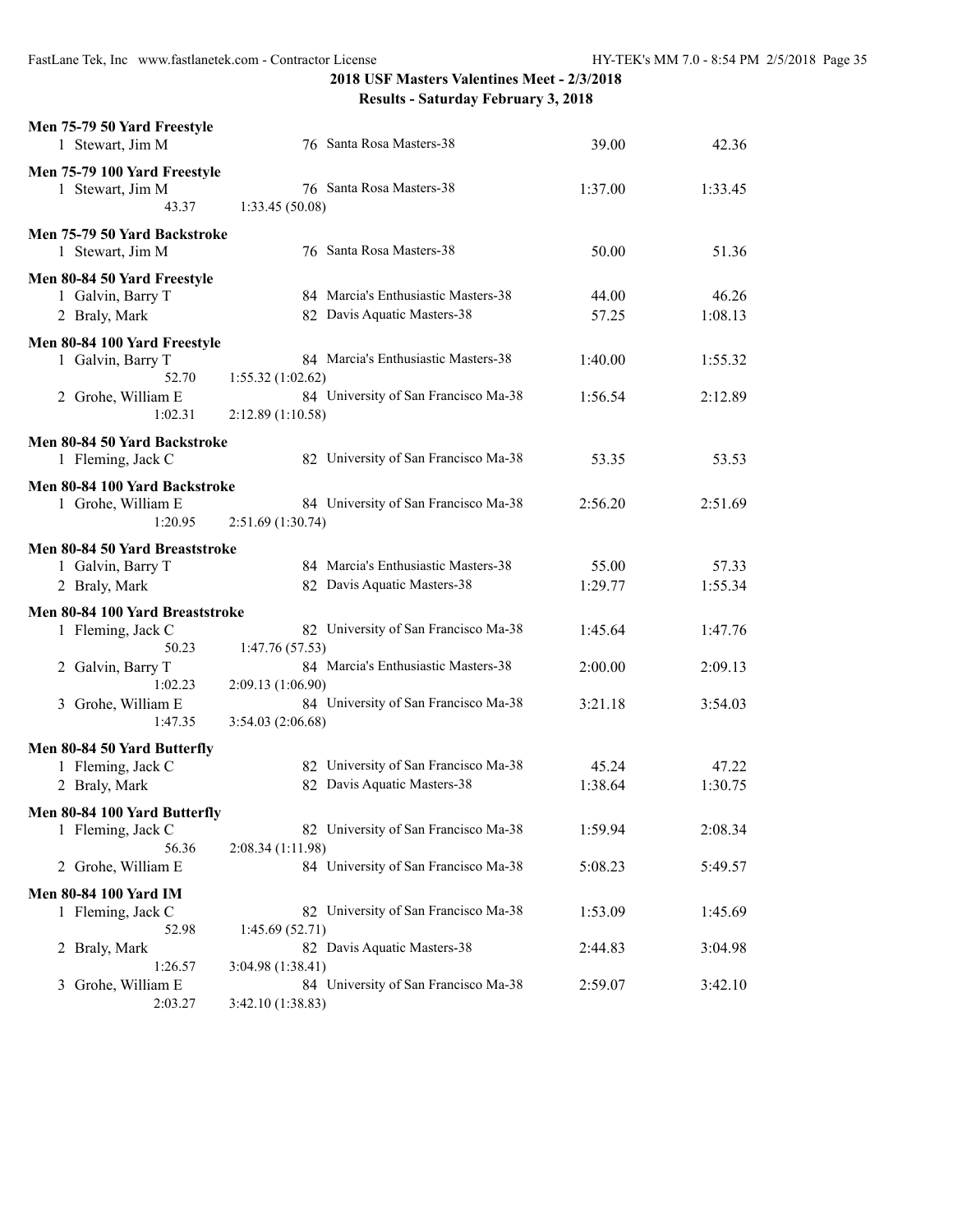FastLane Tek, Inc www.fastlanetek.com - Contractor License HY-TEK's MM 7.0 - 8:54 PM 2/5/2018 Page 36

**2018 USF Masters Valentines Meet - 2/3/2018 Results - Saturday February 3, 2018**

| Women 35+200 Yard Freestyle Relay                                         |                                        |                                                               |                                          |           |
|---------------------------------------------------------------------------|----------------------------------------|---------------------------------------------------------------|------------------------------------------|-----------|
| 1 Marcia's Enthusiastic Masters-38                                        | $\mathbf{A}$                           |                                                               | 2:16.00                                  | 2:05.97   |
| 1) Shu, Vicki W49                                                         | 2) Reilly, Marley O W35                |                                                               | 3) Clarke, Sunne A W43                   | 4) Rafki  |
| 31.09 1:02.75 (31.66) 1:35.57 (32.82)                                     |                                        |                                                               | 2:05.97(30.40)                           |           |
| Women 45+200 Yard Freestyle Relay                                         |                                        |                                                               |                                          |           |
| 1 Davis Aquatic Masters-38                                                | $\mathbf{A}$                           |                                                               | 2:10.50                                  | 2:09.40   |
| 1) Russell, Jane E W54                                                    | 2) Crow, Joan A W53                    |                                                               | 3) Denison, Stephanie W47                | 4) Phale  |
|                                                                           |                                        | 32.14 1:05.01 (32.87) 1:35.80 (30.79)                         | 2:09.40(33.60)                           |           |
|                                                                           |                                        |                                                               |                                          |           |
| Men 18+200 Yard Freestyle Relay                                           |                                        |                                                               |                                          |           |
| 1 Davis Aquatic Masters-38                                                | $\mathbf{A}$                           |                                                               | 1:35.55                                  | 1:36.87   |
| 1) Menna, Greg M40                                                        |                                        | 2) Prim, Jeremy K M23                                         | 3) Evans, Mark E M59                     | 4) Roper  |
| 24.43                                                                     |                                        | 49.97 (25.54) 1:14.50 (24.53)                                 | 1:36.87(22.37)                           |           |
| 2 University of San Francisco Ma-3 B                                      |                                        |                                                               | 1:52.00                                  | 1:42.79   |
| 1) Bucy, John S M39                                                       |                                        | 2) Kassianik, Paul M18                                        | 3) Mc Bride, Patrick F M48               | 4) Brilha |
| 29.28                                                                     |                                        | 54.33 (25.05) 1:21.46 (27.13)                                 | 1:42.79(21.33)                           |           |
| 3 University of San Francisco Ma-3 A                                      |                                        |                                                               | 3:00.00                                  | 1:57.40   |
| 1) Chu, Christopher A M18                                                 |                                        | 2) McNamara, Ryan P M18                                       | 3) Lung, Leo M27                         | 4) Saave  |
| 36.28 1:09.88 (33.60) 1:30.85 (20.97)                                     |                                        |                                                               | 1:57.40(26.55)                           |           |
| Men 25+200 Yard Freestyle Relay                                           |                                        |                                                               |                                          |           |
| 1 Manatee Aquatic Masters Inc-38 A                                        |                                        |                                                               | 1:37.00                                  | 1:36.58   |
| 1) Dunlap, Ryan M35                                                       |                                        | 2) Law, David M32                                             | 3) Hamilton, Rick M M50                  | 4) Bode   |
| 24.90                                                                     |                                        | 49.95 (25.05) 1:13.72 (23.77)                                 | 1:36.58(22.86)                           |           |
| 2 Marcia's Enthusiastic Masters-38 A                                      |                                        |                                                               | 1:57.50                                  | 1:51.10   |
| 1) Collazos, Daniel F M48 2) Lehnert, Ahren E M44 3) Small, Stephen A M65 |                                        |                                                               |                                          | 4) Song,  |
| 24.68                                                                     |                                        | 54.02 (29.34) 1:23.60 (29.58)                                 | 1:51.10(27.50)                           |           |
|                                                                           |                                        |                                                               |                                          |           |
|                                                                           |                                        |                                                               |                                          |           |
| Men 35+200 Yard Freestyle Relay<br>1 Club Hot Tub-38                      | $\mathbf{A}$                           |                                                               | 1:42.00                                  | 1:39.86   |
|                                                                           |                                        |                                                               |                                          |           |
| 1) Tofanelli, Chris J M36<br>27.03                                        | 2) Justeson, Jeff A M59                | 54.04 (27.01) 1:18.87 (24.83)                                 | 3) Greene, Brett M40<br>1:39.86(20.99)   | 4) Kerek  |
|                                                                           | A                                      |                                                               | 1:55.02                                  | 1:45.79   |
| 2 Nor Cal Aquatics-38                                                     |                                        |                                                               |                                          |           |
| 1) Frappia, Robert F M53<br>26.90                                         |                                        | 2) Neidhoefer, Charles C M51<br>53.08 (26.18) 1:18.42 (25.34) | 3) Madigan, Joe D M44<br>1:45.79(27.37)  | 4) Wyho   |
| 3 Davis Aquatic Masters-38                                                | $\mathbf{A}$                           |                                                               | 1:50.50                                  | 1:48.00   |
| 1) McAdam, Samuel T M52                                                   | 2) Muir, Scott M44                     |                                                               | 3) Waterson, Kevin M38                   | 4) Swen   |
| 25.01                                                                     |                                        | $51.60(26.59)$ $1:18.32(26.72)$                               | 1:48.00(29.68)                           |           |
| 4 Temescal Aquatic Masters-38                                             | $\mathbf{A}$                           |                                                               | 1:46.22                                  | 1:48.20   |
| 1) Bentley, Orin W M40 2) Kellenback, Michael M42                         |                                        |                                                               | 3) Davidson, Jeremy S M43                | 4) King,  |
| 26.02                                                                     | 54.91 (28.89)                          | 1:23.14(28.23)                                                | 1:48.20 (25.06)                          |           |
|                                                                           |                                        |                                                               |                                          |           |
| Men 45+200 Yard Freestyle Relay                                           |                                        |                                                               |                                          |           |
| 1 Spare Time American River Mast                                          | A                                      |                                                               | 1:50.00                                  | 1:49.71   |
| 1) Davis, Joe M53                                                         |                                        | 2) Rombold, Joseph W M52                                      | 3) McCausland, Vance M M47               | 4) Vollst |
| 31.62                                                                     | 59.58 (27.96)                          | 1:25.20(25.62)                                                | 1:49.71(24.51)                           |           |
| 2 University of San Francisco Ma-3                                        | B                                      |                                                               | 2:00.00                                  | 2:04.52   |
| 1) Paris, Lorenzo M51                                                     | 2) Robinson, John S M52                |                                                               | 3) El-Awady, Khalid A M47                | 4) Griss  |
| 28.35                                                                     | 1:06.74(38.39)                         | 1:38.74 (32.00)                                               | 2:04.52(25.78)                           |           |
| Mixed 18+200 Yard Freestyle Relay                                         |                                        |                                                               |                                          |           |
| 1 San Francisco Tsunami Masters-3                                         | A                                      |                                                               | 1:45.69                                  | 1:41.95   |
| 1) Bardales, Christopher A M27                                            | 2) Samet, Mark R M22                   |                                                               | 3) Ortiz, Enrique M28                    | 4) Singh  |
| 27.34                                                                     | 52.16 (24.82)                          | 1:18.31(26.15)                                                | 1:41.95(23.64)                           |           |
| 2 University of San Francisco Ma-3                                        | A                                      |                                                               | 1:56.00                                  | 1:47.41   |
| 1) Chu, Christine W24<br>29.08                                            | 2) Tran, Shanta V W22<br>56.51 (27.43) | 1:22.60(26.09)                                                | 3) Liberman, David M24<br>1:47.41(24.81) | 4) Leber  |

32.14 1:05.01 (32.87) 1:35.80 (30.79) 2:09.40 (33.60) 1) Evans, Mark E M59 4) Roper, Matt M36 1:36.87 (22.37) 3) Mc Bride, Patrick F M48 4) Brilhante, Andre M23 1:42.79 (21.33)

1:36.58 (22.86) 3) Small, Stephen A M65 4) Song, Jimmy M34  $1:51.10(27.50)$ 

3) Greene, Brett M40 4) Kerekjarto, Tamas M38 1:39.86 (20.99) 3) Madigan, Joe D M44 4) Wyhoff, William M50 1:45.79 (27.37) 1) Materson, Kevin M38 2) Swenor, Gary D M63 1:48.00 (29.68) 1) Bavidson, Jeremy S M43 4) King, Phillip J M51 26.02 54.91 (28.89) 1:23.14 (28.23) 1:48.20 (25.06)

3) McCausland, Vance M M47 4) Vollstedt, Mark M50 1:49.71 (24.51) 3) El-Awady, Khalid A M47 4) Grisso, Mike M47 2:04.52 (25.78)

1) Bardales, Christopher A M28 2013 2014 3) Singh, Jason J M29  $1:41.95(23.64)$ 3) Liberman, David M24 4) Leber, Nathan M25 1:47.41 (24.81)

1) Shu, Sunne A W43 2012 3) Rafkin, Louise W59

3) Denison, Stephanie W47 4) Phalen, Jennifer R W53

1) Chung, Leo M27 2014 2) Saavedra, Robert M19

3) Hamilton, Rick M M50 4) Boden, Alexander M M44